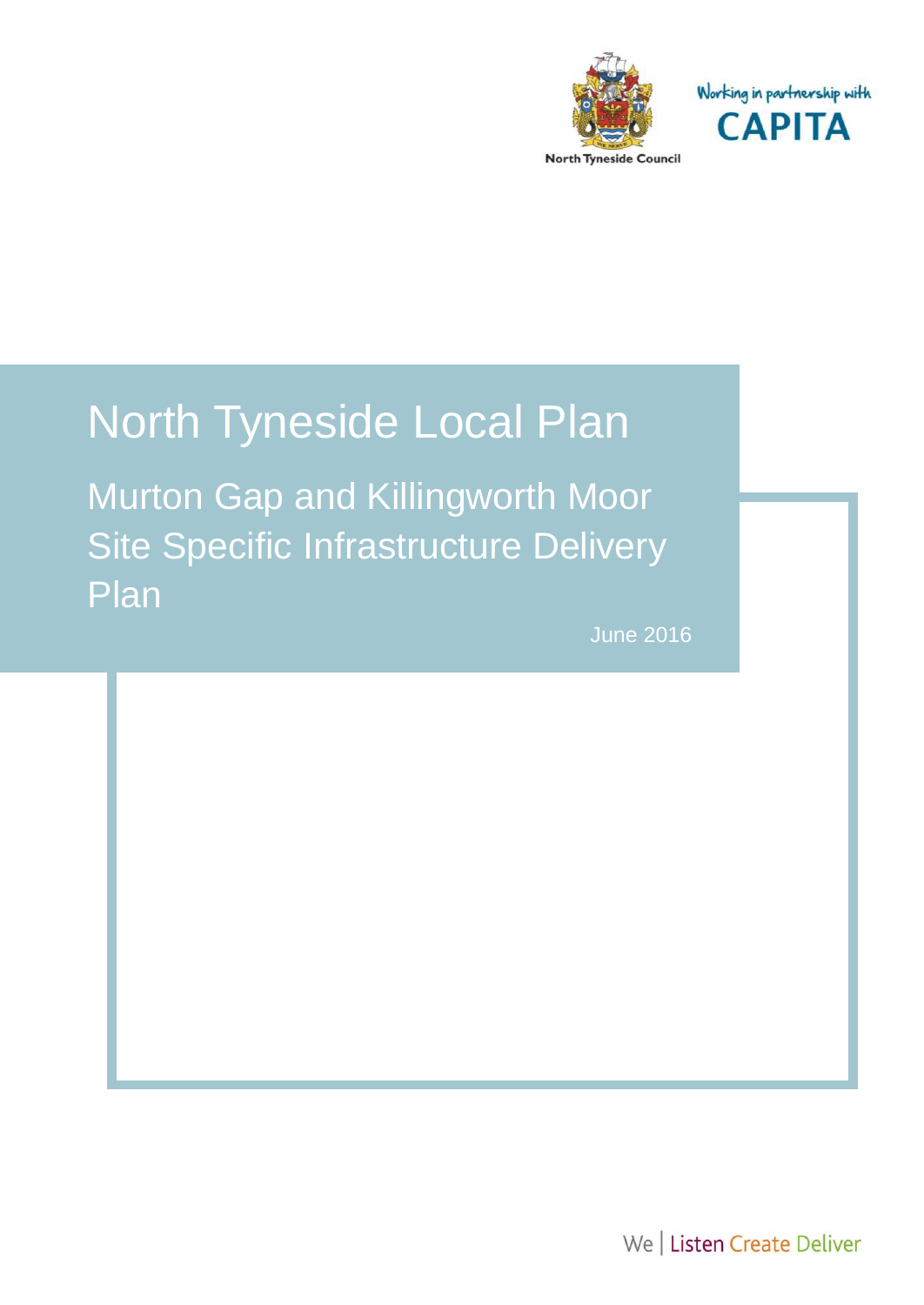# Contents

| 2) |  |
|----|--|
| 3) |  |
| 4) |  |
| 5) |  |
|    |  |
|    |  |
|    |  |
|    |  |
|    |  |
|    |  |
|    |  |
|    |  |
| 6) |  |
|    |  |
|    |  |
|    |  |
|    |  |
|    |  |
|    |  |
|    |  |
|    |  |
| 7) |  |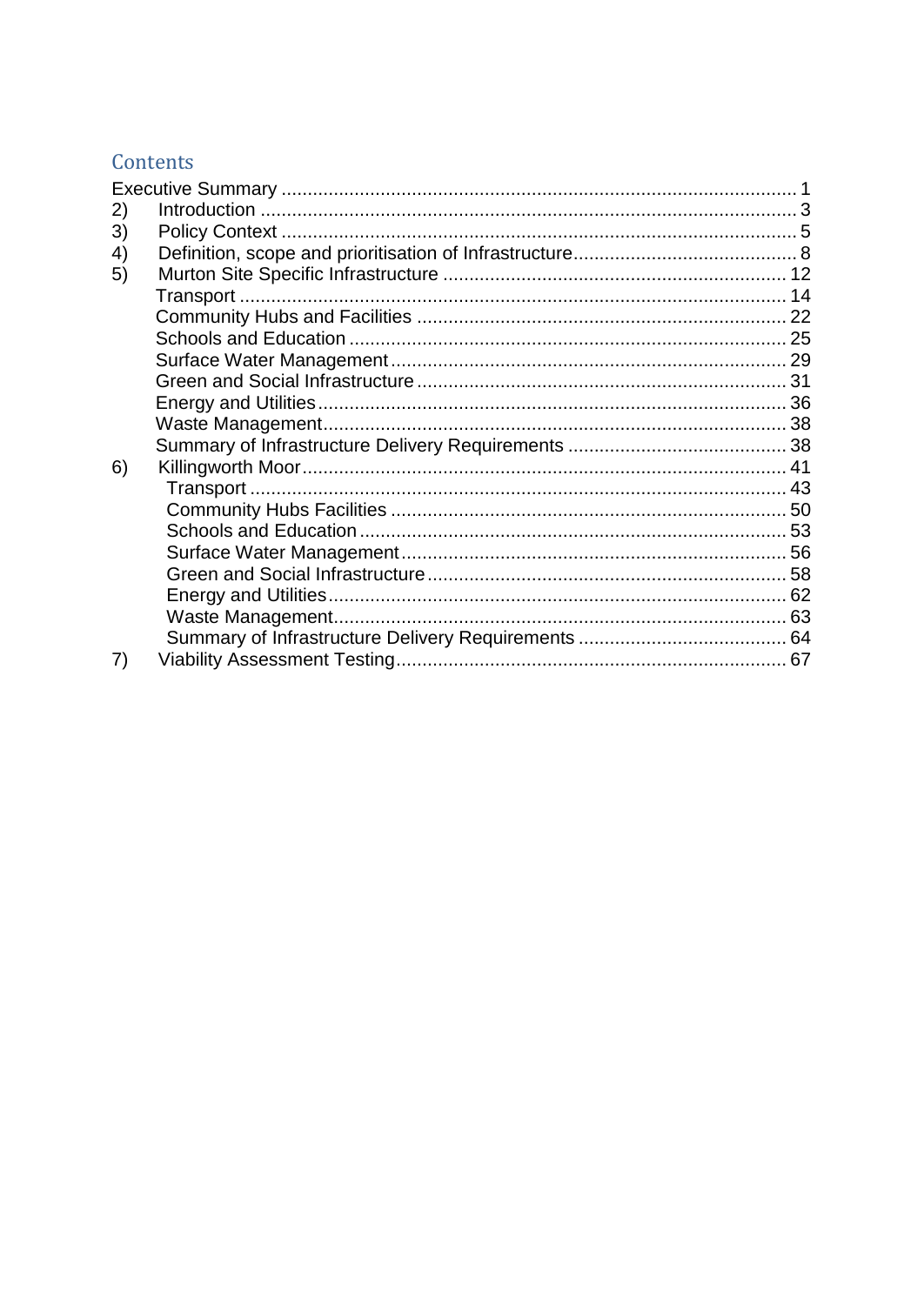# <span id="page-2-0"></span>**Executive Summary**

This Site Specific Infrastructure Delivery Plan (IDP) provides an assessment of the infrastructure required to support the development of Murton Gap and Killingworth Moor, identified as strategic allocations in the North Tyneside Local Plan. It is informed by a range of current evidence that guides the requirements and deliverability of the Local Plan and the strategic sites, and plays an important part in demonstrating that the Local Plan can be delivered. Supported by the Concept Framework and Outline Delivery Framework, as proposed detailed Development Frameworks and masterplans are prepared, the infrastructure requirements identified within this IDP will remain open to review.

North Tyneside currently meets the infrastructure needs from new development on an application by application basis and has adopted a guidance document on planning obligations (LDD8). The Community Infrastructure Levy (CIL) was introduced under the CIL Regulations 2010 and subsequent amendments. North Tyneside has not yet introduced a CIL but aligned with introduction of the Local Plan and review of LDD8 Planning Obligations SPD, will be setting out a programme for its preparation and adoption for some forms of infrastructure. CIL is not expected to create additional costs for the strategic sites to those identified in this IDP.

**Murton Gap -** The Murton Strategic Allocation (Sites 35 to 41) is identified for provision of approximately 3,000 homes, and convenience retail provision of approximately 1,000sqm. The Local Plan, requires 25% of homes to be affordable subject to site specific circumstances and economic viability. The anticipated phasing of housing and infrastructure are summarised as follows:

| <b>Housing Delivery</b>     | 1,020   | 726                     | 1,254           |
|-----------------------------|---------|-------------------------|-----------------|
| <b>Anticipated Years</b>    |         | 2018 - 2022 2023 - 2027 | $ 2028 - 2032 $ |
| Murton Link Road            | Phase 1 |                         |                 |
| A186 Earsdon Rd Roundabout  | Phase 1 |                         |                 |
| A191 Roundabout Rake Lane   | Phase 1 |                         |                 |
| A191 Roundabout New York Rd | Phase 1 |                         |                 |
| New York Road Access        | Phase 1 |                         |                 |
| Bridge over Metro line      | Phase 1 |                         |                 |
| <b>Westminster Ave</b>      | Phase 1 |                         |                 |
| Norham Rd/Park Lane         | Phase 1 |                         |                 |

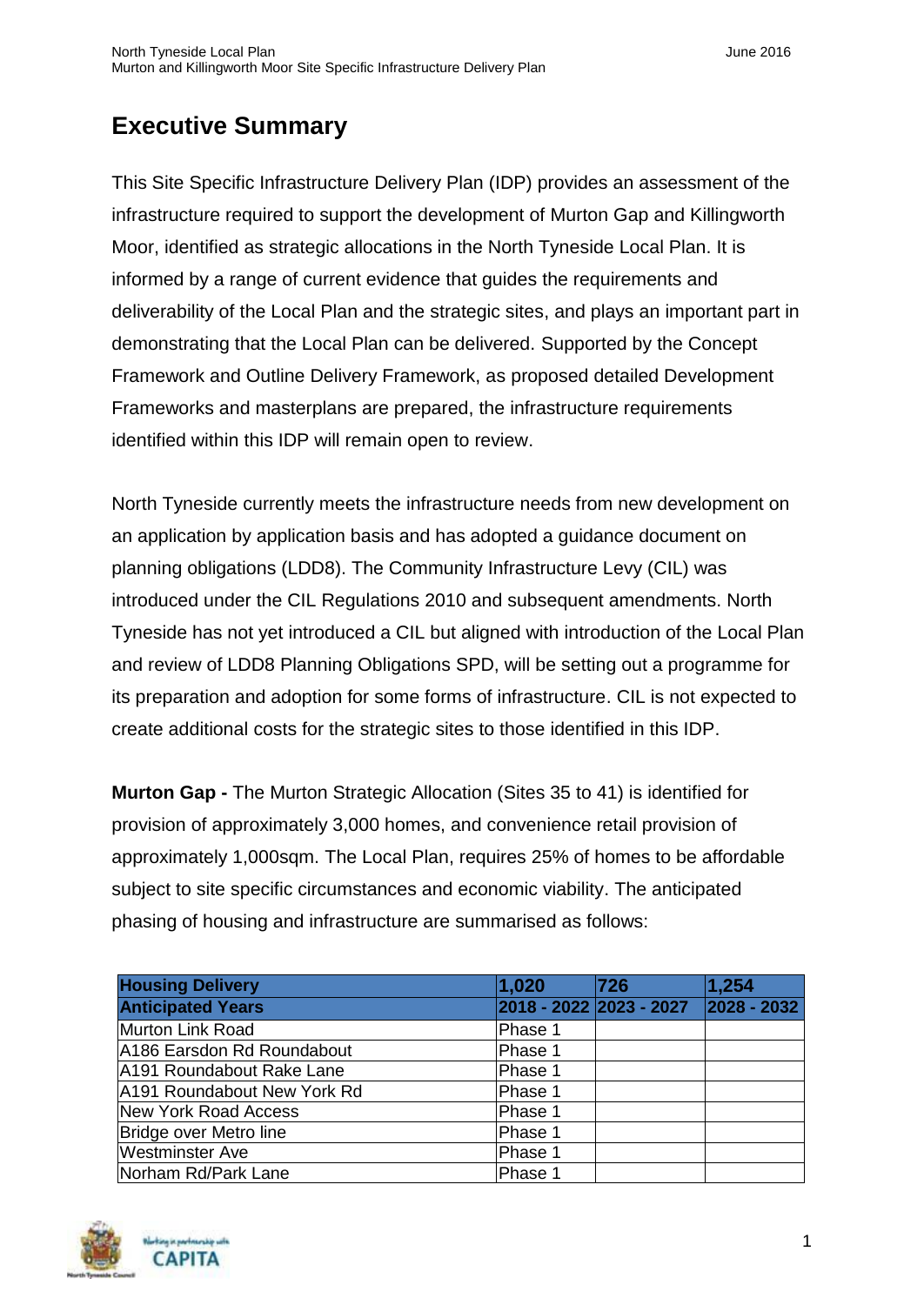| <b>Housing Delivery</b>                    | 1,020   | 726                     | 1,254       |
|--------------------------------------------|---------|-------------------------|-------------|
| <b>Anticipated Years</b>                   |         | 2018 - 2022 2023 - 2027 | 2028 - 2032 |
| <b>Tynemouth Pool</b>                      |         | Phase 2                 |             |
| <b>New Bus Service</b>                     | Phase 1 | Phase 2                 | Phase 3     |
| <b>Metro Station</b>                       | Phase 1 | Phase 2                 |             |
| CIL infrastructure contribution            | Phase 1 | Phase 2                 | Phase 3     |
| On site, pedestrian and cycle connections. | Phase 1 | Phase 2                 | Phase 3     |
| Off site Pedestrian and Cycle Connections  | Phase 1 | Phase 2                 | Phase 3     |
| Off site Pedestrian and Cycle Connections  | Phase 1 | Phase 2                 | Phase 3     |
| <b>Community Facilities</b>                | Phase 1 | Phase 2                 | Phase 3     |
| Healthcare                                 |         | Phase 2                 |             |
| <b>Primary School</b>                      | Phase 1 | Phase 2                 |             |
| <b>Secondary School</b>                    | Phase 1 | Phase 2                 | Phase 3     |
| Drainage Infrastructure                    | Phase 1 | Phase 2                 | Phase 3     |
| Sport & Recreation                         | Phase 1 | Phase 2                 | Phase 3     |
| Environment, Public Realm / Culture        | Phase 1 | Phase 2                 | Phase 3     |
| Play, Parks and Green Space                | Phase 1 | Phase 2                 | Phase 3     |

**Killingworth Moor** – The Killingworth Moor Strategic Allocation (Sites 22 to 26) is identified for provision of approximately 2,000 homes, and convenience retail provision of approximately 500sqm. The Local Plan, requires 25% of homes to be affordable subject to site specific circumstances and economic viability. The anticipated phasing of housing and infrastructure are summarised as follows:

| <b>Housing Delivery</b>                   | 850     | 650                     | 500         |
|-------------------------------------------|---------|-------------------------|-------------|
| <b>Anticipated Years</b>                  |         | 2018 - 2022 2023 - 2027 | 2028 - 2032 |
| Killingworth Link Road                    | Phase 1 | Phase 2                 |             |
| A19 Underpass Tunnel                      | Phase 1 |                         |             |
| Killingworth Way Roundabout               | Phase 1 |                         |             |
| Killingworth Lane Junction                |         | Phase 2                 |             |
| <b>Forest Gate Junction</b>               |         | Phase 2                 |             |
| A19 Killingworth Interchange              |         | Phase 2                 |             |
| <b>Wheatsheaf Roundabout</b>              |         | Phase 2                 |             |
| Great Lime Rd / Killingworth Village      |         | Phase 2                 |             |
| <b>New Bus Service</b>                    | Phase 1 | Phase 2                 | Phase 3     |
| <b>Metro Station</b>                      | Phase 1 | Phase 2                 |             |
| CIL infrastructure contribution           | Phase 1 | Phase 2                 | Phase 3     |
| On site pedestrian and cycle connections  | Phase 1 | Phase 2                 | Phase 3     |
| Off site pedestrian and cycle connections | Phase 1 | Phase 2                 | Phase 3     |
| Off site pedestrian and cycle connections | Phase 1 | Phase 2                 | Phase 3     |
| <b>Community Facilities</b>               | Phase 1 | Phase 2                 | Phase 3     |
| Healthcare                                | Phase 1 | Phase 2                 | Phase 3     |
| <b>Primary School</b>                     | Phase 1 | Phase 2                 |             |
| <b>Secondary School</b>                   | Phase 1 | Phase 2                 | Phase 3     |
| Drainage Infrastructure                   | Phase 1 | Phase 2                 | Phase 3     |
| Sport & Recreation                        | Phase 1 | Phase 2                 | Phase 3     |
| <b>Public Realm</b>                       | Phase 1 | Phase 2                 | Phase 3     |
| Play, Parks and Green Space               | Phase 1 | Phase 2                 | Phase 3     |

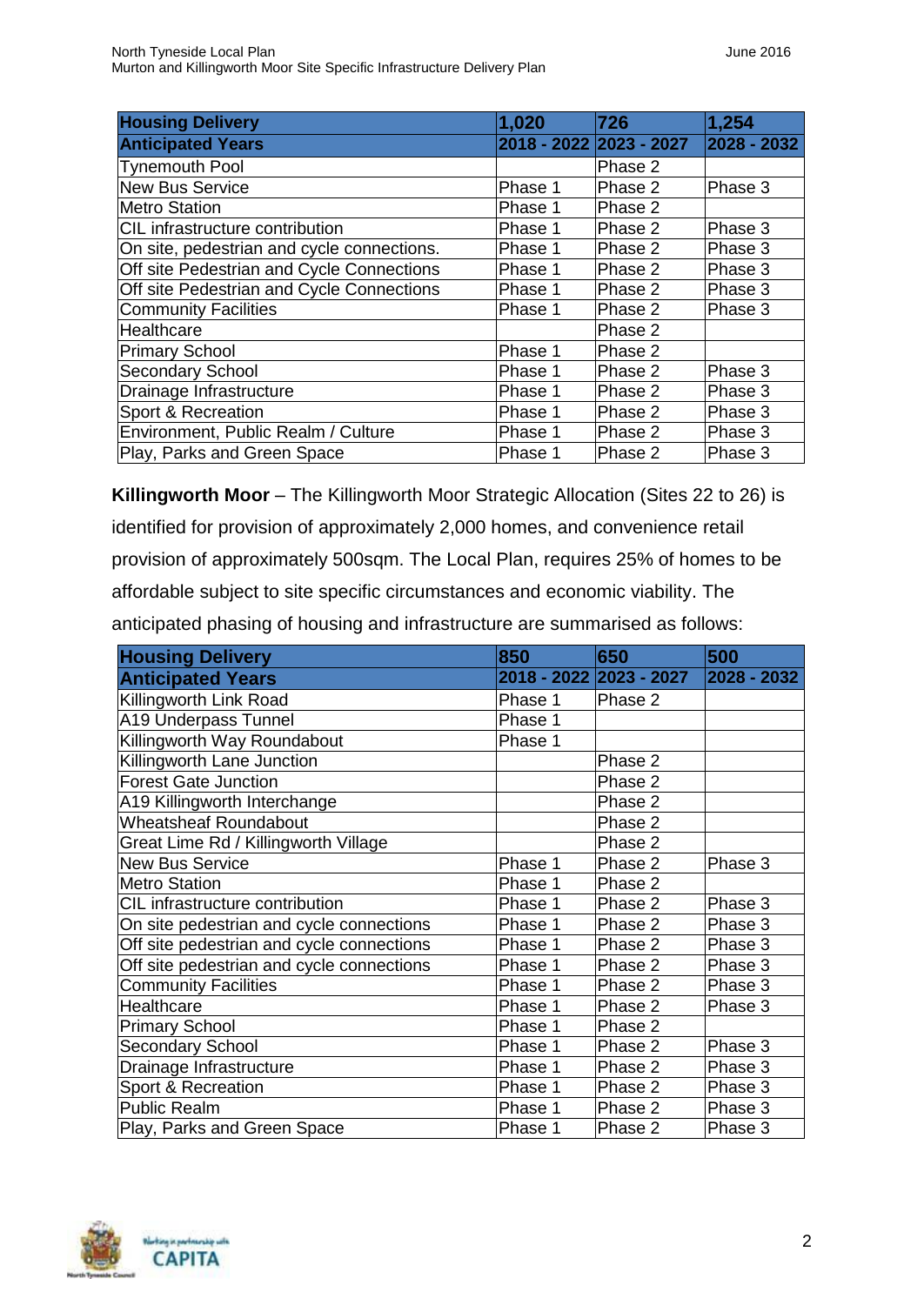# 2) **Introduction**

# <span id="page-4-0"></span>**Purpose of this Infrastructure Delivery Plan**

- 2.1 Infrastructure is essential to support growth and to ensure that future development is accompanied by the necessary services and facilities. The National Planning Policy Framework (NPPF) requires the Council to proactively plan for and, where able, help deliver the necessary infrastructure to support new development.
- 2.2 This Site Specific Infrastructure Delivery Plan (IDP) provides an assessment of the infrastructure required to support the development of two sites; Murton Gap and Killingworth Moor, identified as strategic allocations in the North Tyneside Local Plan. Bringing these sites forward for sustainable developments requires a thorough assessment of future infrastructure requirements.
- 2.3 This Infrastructure Delivery Plan (IDP), builds upon the Borough wide North Tyneside IDP, that latest draft of which was prepared in October 2015<sup>1</sup>. This site specific IDP provides detailed information regarding the planning, estimated costs and delivery of Murton Gap and Killingworth Moor, and the important infrastructure required to support the development of approximately 5,000 new homes across both sites.
- 2.4 It is informed by a range of current and up to date evidence prepared to inform the requirements and deliverability of the Local Plan and the strategic sites. This includes evidence of housing needs and market requirements, economic growth, retail provision and site specific studies particularly considering highway and transport impacts and education provision. All the proposed requirements within this Infrastructure Delivery Plan have also been tested through a site specific Viability Appraisal<sup>2</sup>.
- 2.5 The approach to development and delivery of the strategic sites has been informed by an indicative Concept Framework completed in 2015 and an Outline Delivery

<sup>&</sup>lt;sup>2</sup> Murton Gap and Killingworth Moor Viability Assessments, 2016, Capita North Tyneside



<sup>1.1</sup> 

 $1$  North Tyneside Infrastructure Delivery Plan, 2016, Capita North Tyneside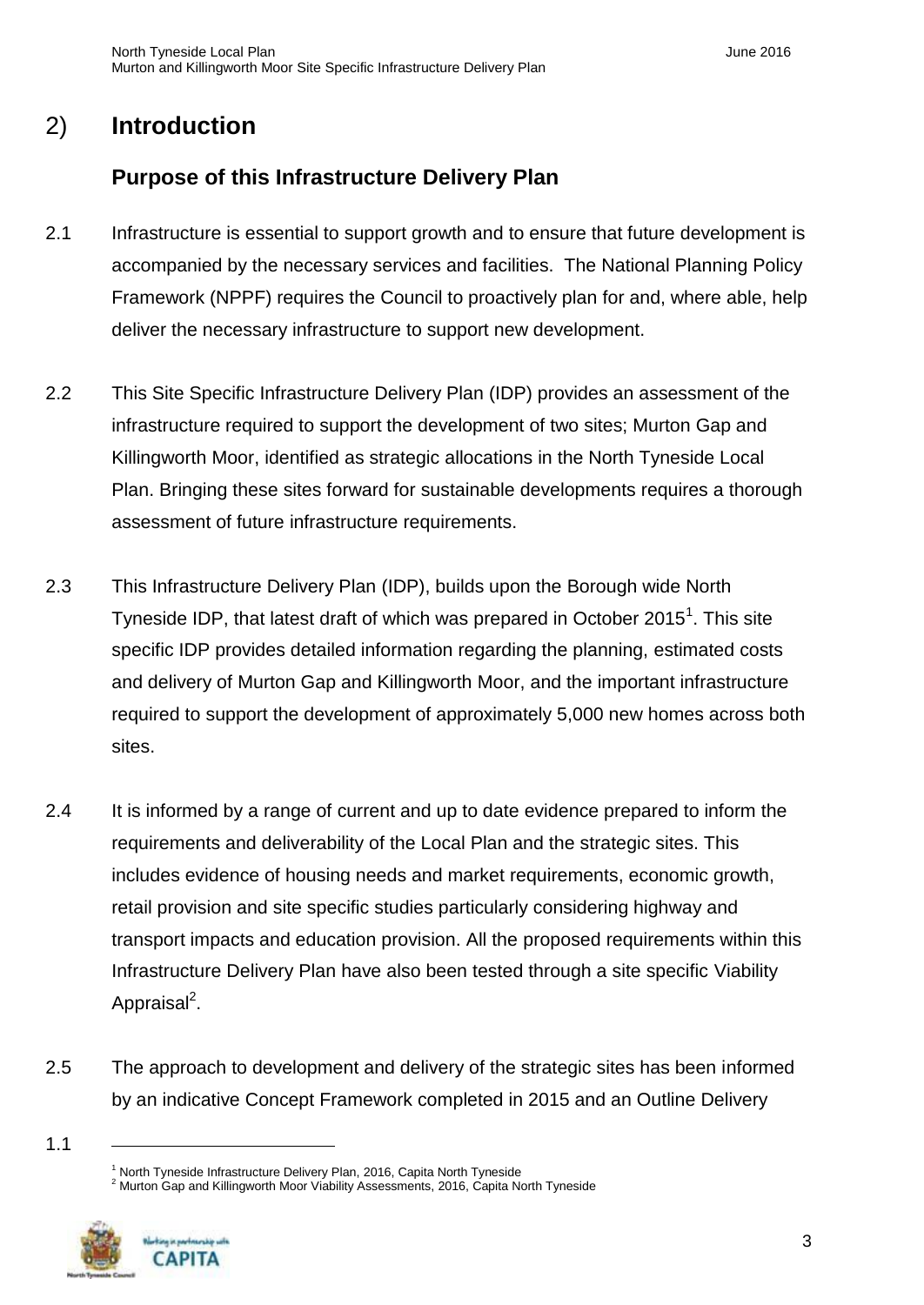Framework<sup>3</sup>. These consider the indicative spatial priorities for development of the sites to ensure development responds appropriate to their context and delivering overall improvements to the character, accessibility and attractiveness of the local area; and set out the framework and process for the future planning and delivery of the sites. Together with the policies and proposals of the Local Plan itself, this Infrastructure Delivery Plan should be read in conjunction with those documents.

- 2.6 Given that both sites will be built out over a number of years, this site specific IDP will be a live document and will be maintained and updated by North Tyneside Council. This will ensure the overall deliverability of both sites in accordance with the principals of sustainable development that guide the emerging Local Plan. This site specific IDP plays an important part in demonstrating that the Local Plan can be delivered in supporting sustainable communities.
- 2.7 This site specific IDP looks to determine what infrastructure is needed i.e. transport, education, social and community facilities at Murton Gap and Killingworth Moor. It also seeks to understand how the infrastructure will be provided and, by whom, focussing on phasing and delivery. It will consider the range of mechanisms available through the planning process to secure at the right time, the necessary infrastructure to address the impacts of development. This includes the use of Section 106 contributions, within the limits of legislative restrictions on pooling 5 or more applications for the delivery of a single infrastructure project and Community Infrastructure Levy. The IDP will outline a delivery programme for the provision of infrastructure that reflects the findings of parallel studies considering the economic viability of the Strategic Sites.

<sup>3</sup> Murton Gap and Killingworth Moor Outline Development Framework, Arup, 2016



<sup>1.1</sup>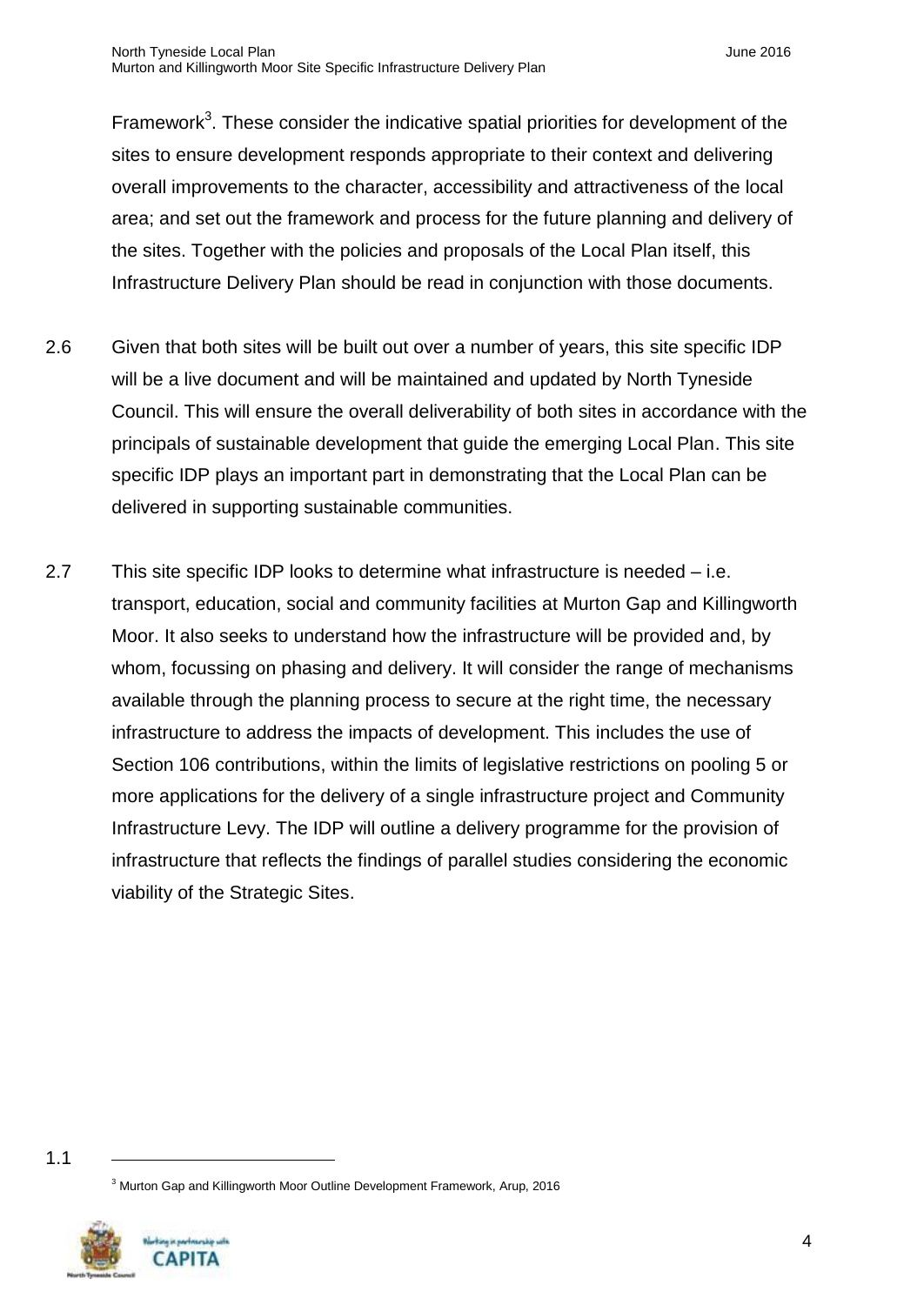# 3) **Policy Context**

# <span id="page-6-0"></span>**National background**

3.1 The National Planning Policy Framework ("NPPF")<sup>4</sup> was published in March 2012 and replaced virtually all previous national guidance, including the varied and multiple 'Planning Policy Statements'. The NPPF is clear there should be a presumption in favour of sustainable development where there is no conflict with the development plan and places the provision of necessary infrastructure to enable development as an integral part of the plan making process.

# **Regional background**

## **The North East Local Enterprise Partnership (NELEP) and the North East Combined Authority (LA7)**

- 3.2 The potential contribution of regionally significant development opportunities in North Tyneside can actively support the North East's objective for ambitious growth in jobs and the creation of attractive and successful residential communities.
- 3.3 The North East Local Enterprise Partnership was established in 2011 (with representation from both the public and private sector). It is a business-led, strategic vehicle, responsible for promoting and developing economic growth in the North East and is funded by the seven local authorities and Government. The North East LEP led the development of the North East Strategic Economic Plan (North East SEP)<sup>5</sup> that currently sets the context for the regions growth priorities.
- 3.4 The North East Combined Authority (NECA) was established in April 2014 brings together the Local Authorities of County Durham, Gateshead, Newcastle, North Tyneside, Northumberland, South Tyneside and Sunderland. The NECA, for which at the time of writing there is an ongoing dialogue regarding devolution of funding and governance leading to election of a North East Mayor programmed for 2017, will have a range of devolved powers to stimulate economic growth, job creation, skills
- 1.1

<sup>4</sup> NPPG and the National Planning Practice Guidance (NPPG): <http://planningguidance.planningportal.gov.uk/> <sup>5</sup>NE Strategic Economic Plan: <http://nelep.co.uk/whatwedo/strategic-economic-plan/>

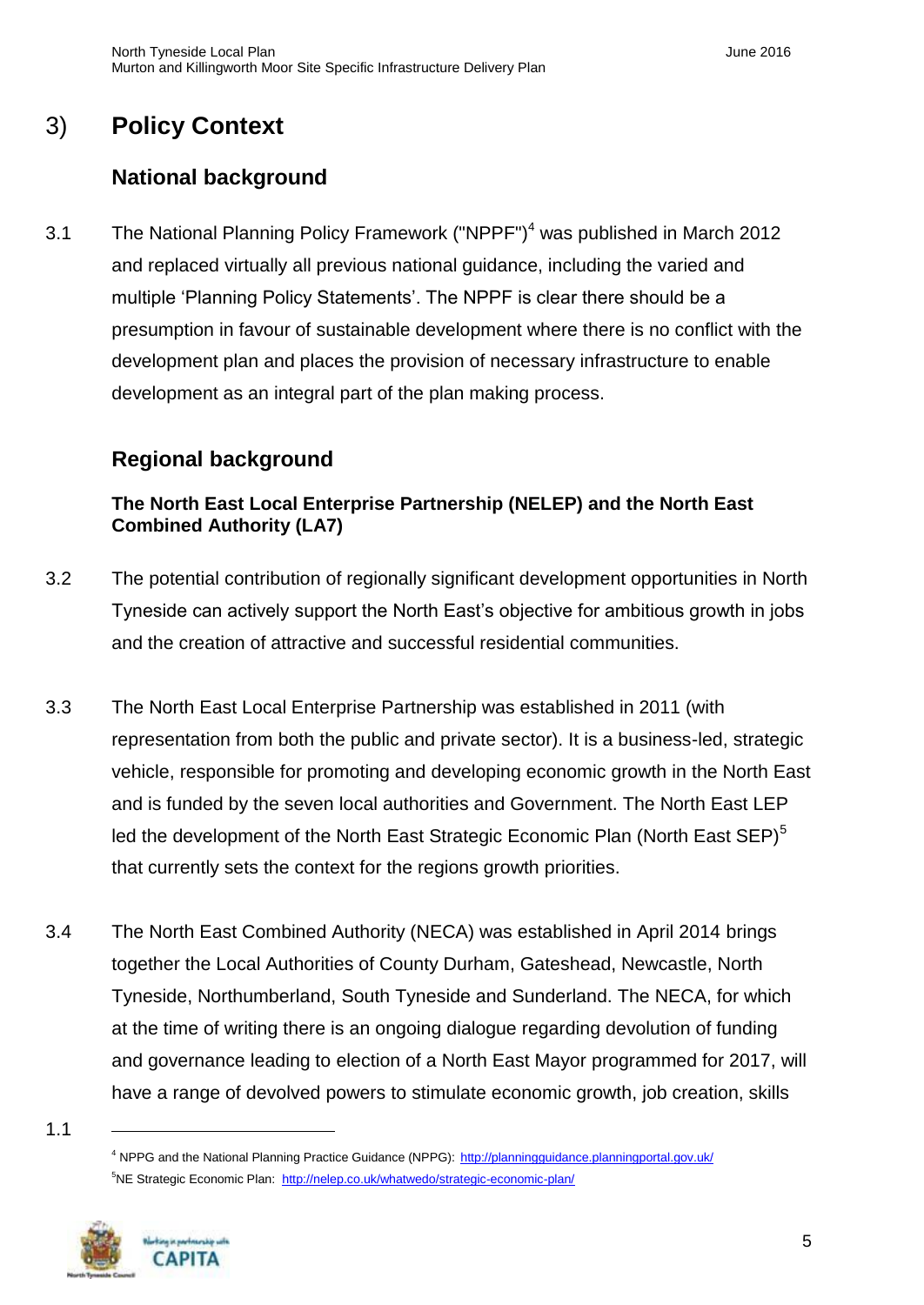development and improved transport links. NECAs core objective is to create the best possible conditions for growth in jobs, investment and living standards.

3.5 The NECA provides key political leadership to work alongside and share the joint priorities of the NELEP and both will have a key role for the distribution of public funding for major infrastructure in the North East.

## **Local background**

#### **North Tyneside Strategic Partnership: Our North Tyneside – 2015 to 2018**

3.6 Our North Tyneside<sup>6</sup> sets the overall direction and long-term vision for the economic, social and environmental wellbeing of North Tyneside over four years and provides an overview of activities that all the major public bodies in the Borough will deliver. 'Our North Tyneside' sets out four overarching priorities as the focus of the Council Plan (2014-18) – Our People, Our Places, Our Economy and Our Partners.

#### **Emerging North Tyneside Local Plan**

- 3.7 Consultation on the first draft of the North Tyneside Local Plan took place between November 2013 and January 2014. Further consultation as part of the preparation of the Local Plan was held in February 2015. Final consultation on the Local Plan, the Pre-submission Consultation Draft commenced on 2<sup>nd</sup> November 2015 for a period of 6 weeks. The Council intend to submit the Local Plan to the Secretary of State in May 2016. Final adoption of the Local Plan, following a successful examination in public, is anticipated in early 2017.
- 3.8 The evidence of growth that has informed the Local Plan indicates a requirement to significantly boost the number of homes delivered in the Borough; alongside supporting investment in employment land and retail facilities.
- 3.9 North Tyneside has identified in its emerging Local Plan a requirement to provide for some 17,388 additional homes between 2011 and 2032. At March 2016 over 4,700
- 1.1

<sup>&</sup>lt;sup>6</sup> Council Plan, Our North Tynesid[e http://my.northtyneside.gov.uk/category/368/our-north-tyneside-plan](http://my.northtyneside.gov.uk/category/368/our-north-tyneside-plan)

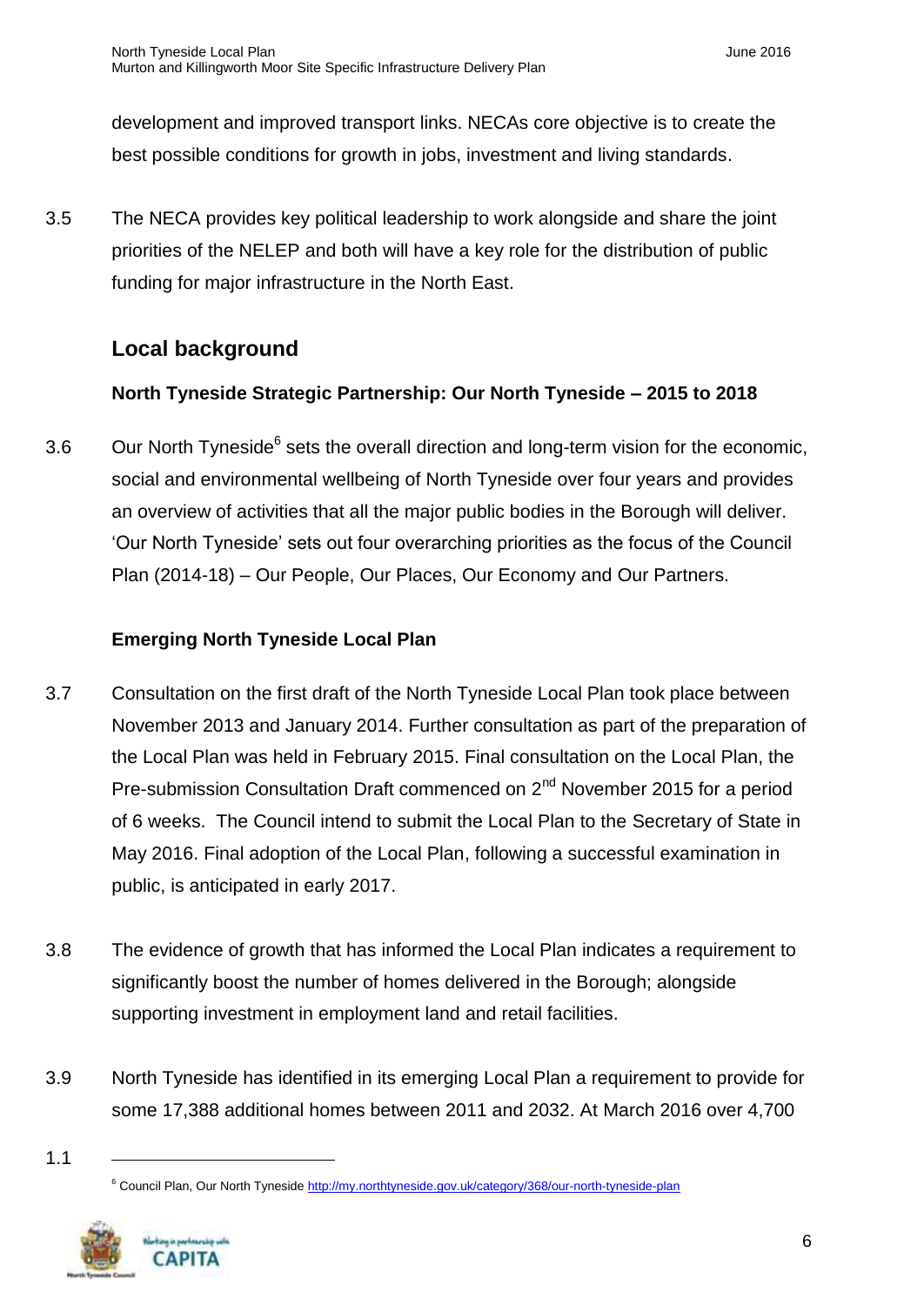homes already benefit from planning permission and approximately 2,200 homes have already been built. As a result, there is a need for at least an additional 10,488 homes across North Tyneside, to provide the homes required for current and future residents.

- 3.10 The proposed development at Murton Gap is identified as delivering approximately 3,000 homes, whilst Killingworth Moor is expected to deliver approximately 2,000 homes in addition to 17 hectares of employment land. The development capacity of these sites is a significant proportion of the overall needs for housing growth within North Tyneside up to 2032. Ensuring development at both sites creates safe, sustainable and attractive places for existing and future residents to live is therefore of crucial importance to the future of North Tyneside as a whole.
- 3.11 The Murton and Killingworth sites require a thorough and robust understanding of the need for all infrastructure, services and facilities on the sites including the needs for new school provision, open space, public transport provision, retail, health and community facilities. Any new housing schemes in the Borough must make sure that they balance the requirement to make contributions to the supporting infrastructure, economy and environment, whilst ensuring that the schemes remain economically viable and deliverable by the developer.

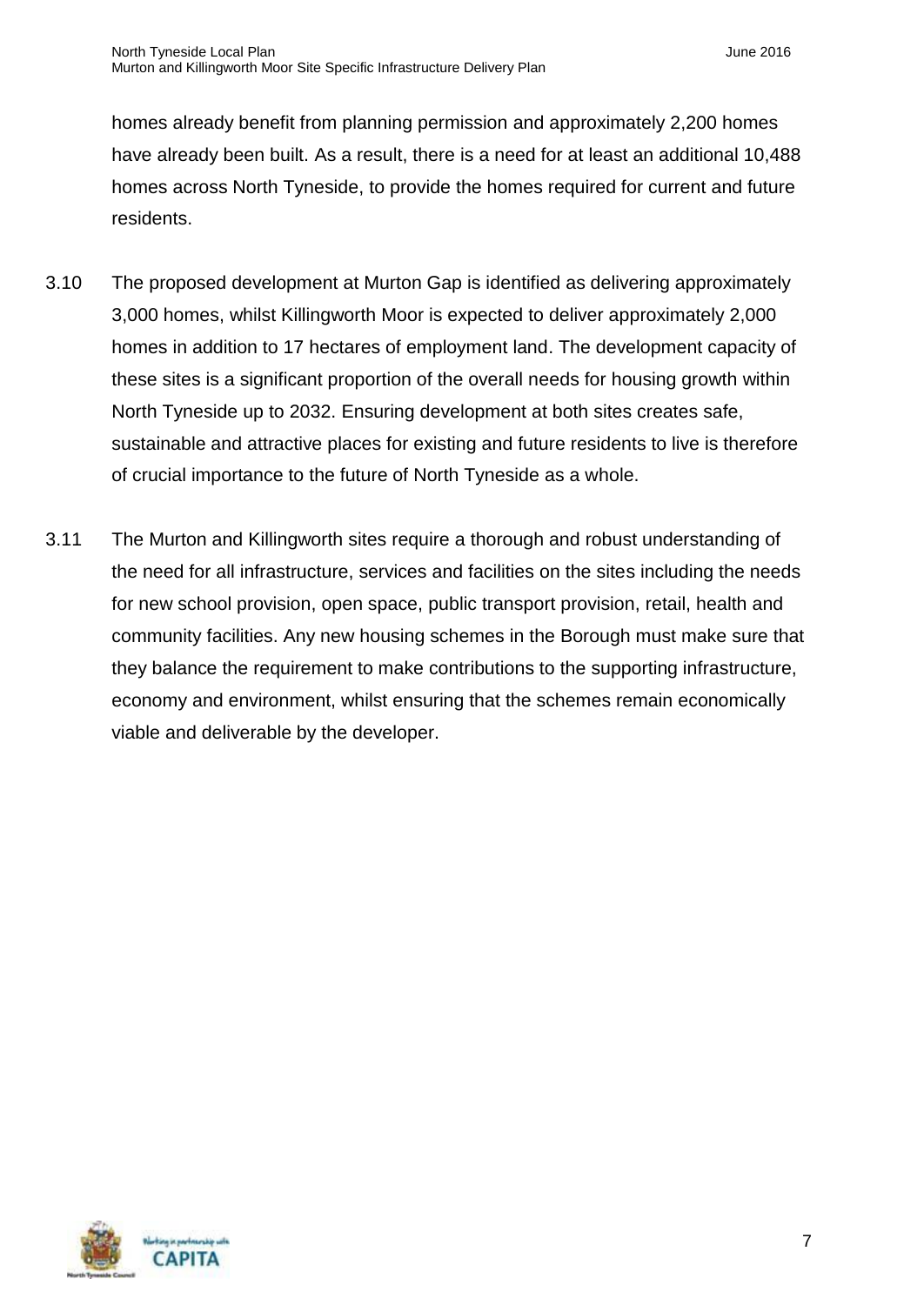# 4) **Definition, scope and prioritisation of Infrastructure**

# <span id="page-9-0"></span>**What is Infrastructure?**

- 4.1 Infrastructure has a very broad definition, and can cover anything from large scale transport schemes down to streetscape improvements and river course restoration. Paragraph 216 of the Planning Act 2008 defines infrastructure as including:
	- *(a) roads and other transport facilities,*
	- *(b) flood defences,*
	- *(c) schools and other educational facilities,*
	- *(d) medical facilities,*
	- *(e) sporting and recreational facilities,*
	- *(f) open spaces, and*
	- (g) affordable housing
- 4.2 Affordable housing was removed from the definition of infrastructure in the Community Infrastructure Levy Regulations 2010.

# **Planning Obligations and Developer Contributions**

- 4.3 North Tyneside currently meets the infrastructure needs from new development on an application by application basis. When conditions attached to a planning consent are not sufficient to meet this need, a planning obligation can then be used. Planning obligations and developer contributions ensure infrastructure can meet the impacts of development such as increasing population and can include payments for infrastructure provision, land transfers and landscaping maintenance agreements. Each contribution must be:
	- Necessary to make the development acceptable in planning terms;
	- Directly related to the development; and
	- Fairly and reasonably related in scale and kind to the development.

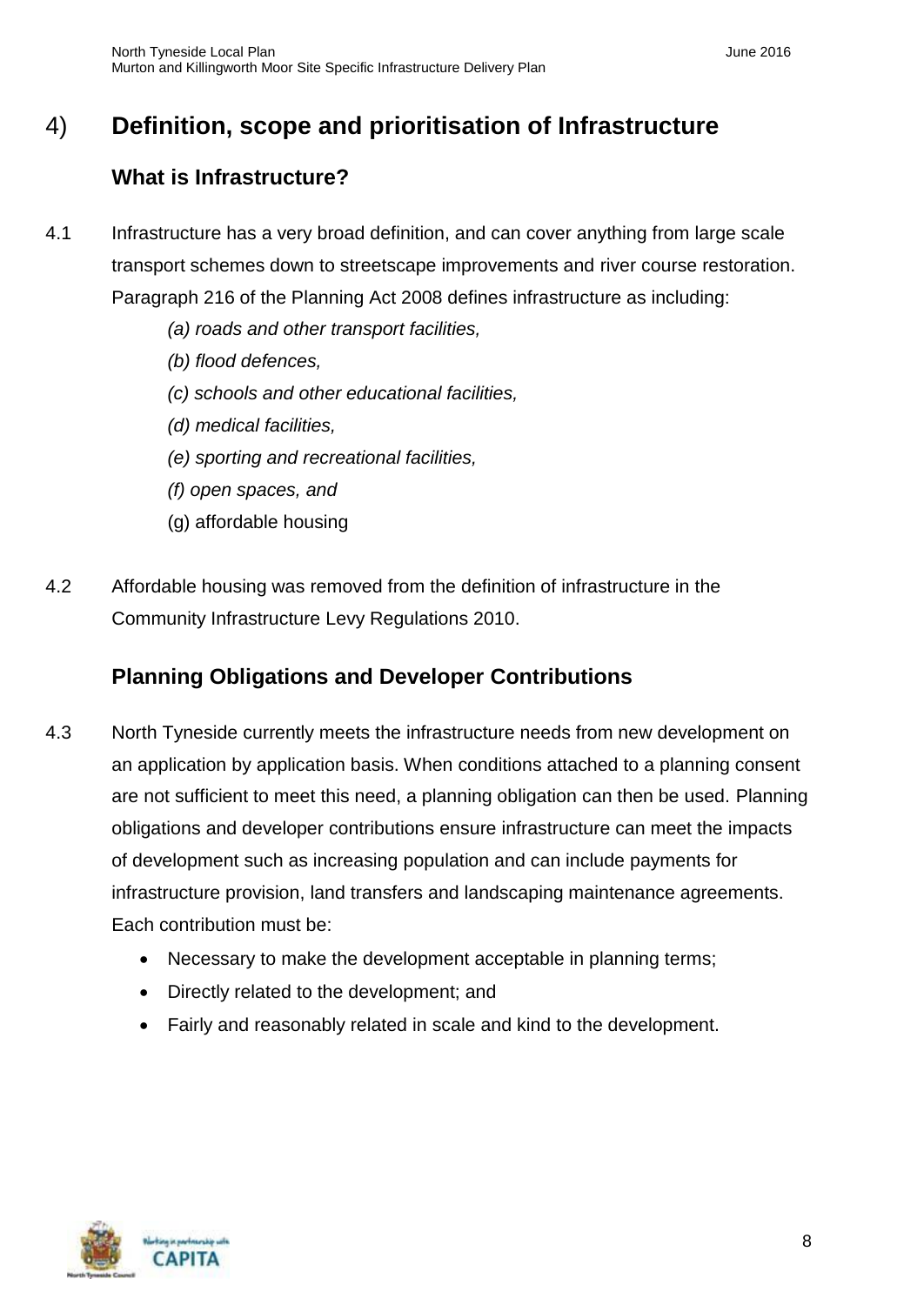- 4.4 North Tyneside Council has adopted a guidance document on planning obligations  $(LDD8)^7$ , setting out when we would ask for contributions and the formula to determine how much we would request. It covers:
	-
	- Green spaces (including allotments) Affordable housing
	- Children's play and the state of the Highways Highways
	-
	-
	- Health  **Employment and training** 
		-
		-
	- Sports facilities **Community facilities**
	- Education  **Culture and public art.**
- 4.5 **Section 106 Agreements -** Section 106 agreements are a form of planning obligation and are a legally binding agreement between the applicant and the Council.
- 4.6 Section 106 agreements are used to mitigate the impacts of a proposed development which would not otherwise be considered acceptable in planning terms.
- 4.7 **Section 278 Agreements** Particularly for highway requirements arising from development the use of s278 agreements applied through conditions upon development are utilised. These agreements between the Highway Authority and developer set out works to the highway identified as necessary, which are then carried out by the developer responsible.
- 4.8 **Community Infrastructure Levy** The Community Infrastructure Levy (CIL)<sup>8</sup> was introduced under the CIL Regulations  $2010<sup>9</sup>$  and subsequent amendments. This legislation now restricts the pooling of more than five Section 106 agreements for the same project or infrastructure. This pooling limit started in April 2010. Currently no pooling limits have been breeched within North Tyneside. CIL is a tool for Local Authorities to help deliver infrastructure to support the development of the area. CIL can be chargeable on any development which creates additional floor space, with some exceptions such as social housing.

8 [https://www.gov.uk/government/uploads/system/uploads/attachment\\_data/file/197687/Community\\_Infrastructure\\_Levy\\_2013.pdf](https://www.gov.uk/government/uploads/system/uploads/attachment_data/file/197687/Community_Infrastructure_Levy_2013.pdf) 9 <http://www.legislation.gov.uk/uksi/2010/948/contents/made>

[http://www.pas.gov.uk/3-community-infrastructure-levy-cil/-/journal\\_content/56/332612/15149/ARTICLE](http://www.pas.gov.uk/3-community-infrastructure-levy-cil/-/journal_content/56/332612/15149/ARTICLE)



**CAPITA** 

<sup>1.1</sup> 

<sup>7</sup> [http://www.northtyneside.gov.uk/pls/portal/NTC\\_PSCM.PSCM\\_Web.download?p\\_ID=510019](http://www.northtyneside.gov.uk/pls/portal/NTC_PSCM.PSCM_Web.download?p_ID=510019)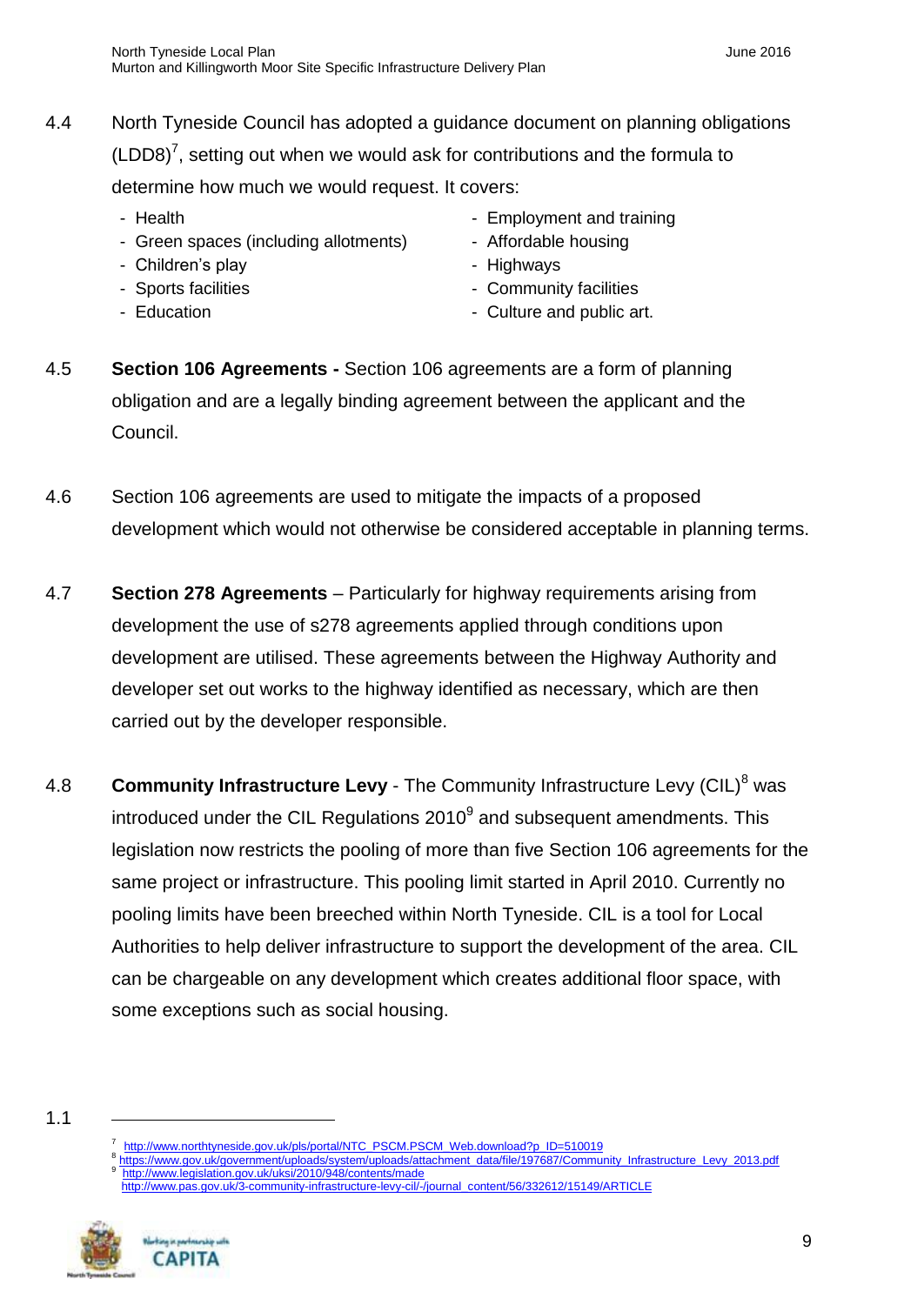- 4.9 Funding collected through CIL is to be used on infrastructure needed to support development in the area, focusing primarily on the provision of new infrastructure. North Tyneside has not yet introduced a CIL but aligned with introduction of the Local Plan and review of LDD8 Planning Obligations SPD, will be setting out a programme for its preparation and adoption CIL for some forms of infrastructure.
- 4.10 At this time, a "Regulation 123" infrastructure list, that would be informed by the North Tyneside IDP and this site specific IDP, would be compiled stating projects and infrastructure to be funded through the levy. Any item that is on the list cannot be then included as part of a Section 106 agreement. Both section 106 and CIL help to provide the infrastructure requirements of new development in different ways. It is not anticipated at this stage that introduction of CIL would introduce additional financial costs upon the Strategic Sites to those estimated within this site specific IDP. A likely CIL will consider matters such as funding for education provision across the Borough and maintenance and management of open space, requirements that are included as specific costs within this IDP. In such circumstances where potential CIL contributions being developed or proposed may overlap with specific requirements for the Strategic Sites measures to avoid the risk of "double dipping" will be included, In such circumstances it is probable that a zero rate area for the boundary of the Strategic Site allocations would be proposed.

# **Priorities and developer contributions**

4.11 Murton Gap and Killingworth Moor are in close proximity and there are interdependencies in terms of strategic transport, social and green infrastructure. It is imperative, therefore, that both sites are considered collectively, as well as individually, to ensure the proposals are co-ordinated to address issues beyond each individual site. Whilst both sites provide sustainable locations for new development, as major new areas of development in the area additional infrastructure needs do arise and must be addressed for the impacts of the developments to be acceptable. In particular ensuring the timely delivery of new road and public transport infrastructure and introduction of new primary and secondary school places to accommodate growth are high priorities for this site specific IDP and likely to be essential requirements. Other elements of the infrastructure needed may be

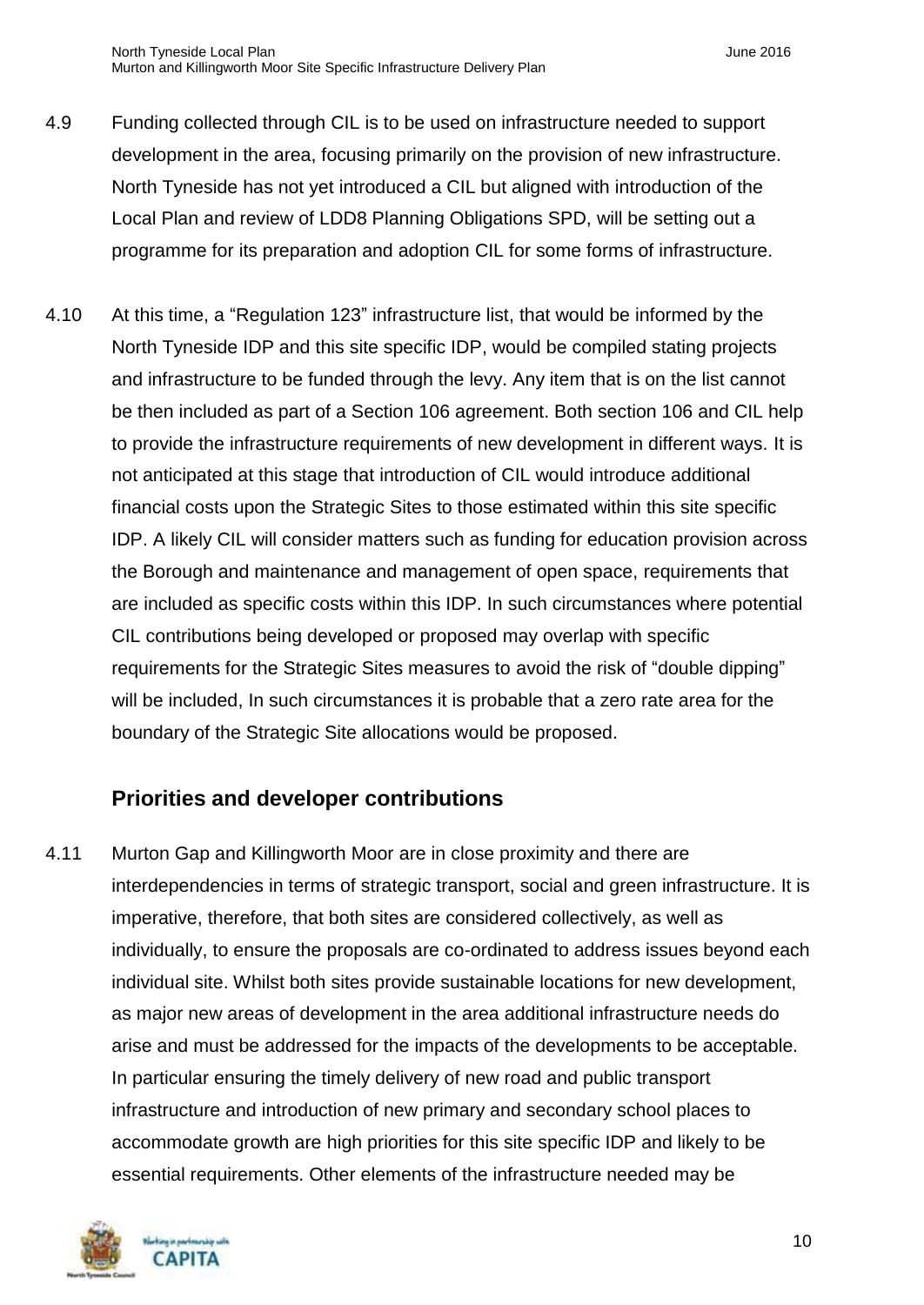identified as desirable for meeting overall needs but more negotiable if issues are identified within the overall viability of the scheme, tested through a range of scenarios identified in the Site Specific Viability Assessments previously referred to.

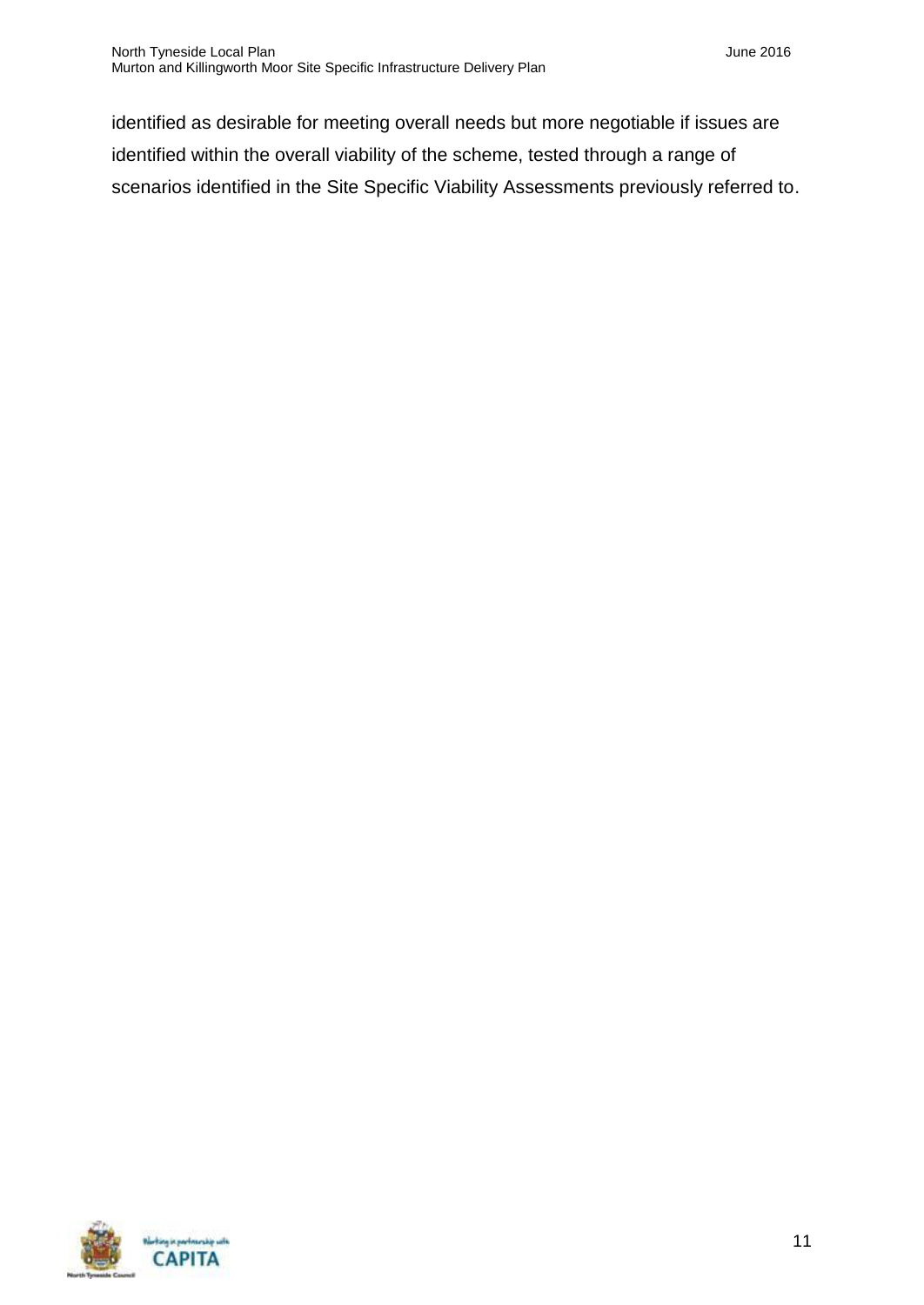# <span id="page-13-0"></span>5) **Murton Site Specific Infrastructure**

- 5.1 Within the emerging Local Plan, the Murton Strategic Allocation (Sites reference 35 to 41) is identified to deliver approximately 3,000 homes during the plan period, and convenience retail provision of approximately 1,000sqm. The homes provided should consist of a mix of tenures, types and sizes informed by evidence of housing needs for the Borough. The Local Plan, informed by current evidence of the economic viability of housing, requires 25% of homes to be affordable. The proposed affordable housing policy set out within the Pre-submission Draft Local Plan is clear that the specific proportion of affordable housing provision for each site would have regard to the specific circumstances and economic viability of the site. The Viability Assessment work undertaken alongside this site specific IDP has considered the application of a 25% target and an additional sensitivity scenario with zero affordable housing. At this stage, the Council's view is that this evidence would support delivery of the preferred target on Murton Gap. It is acknowledged that this position may alter as further detailed evidence of the nature and costs for development and infrastructure becomes available; and the implications of national policy changes, such as the delivery of Starter Homes are developed and taken into account.
- 5.2 **Housing mix -** Whilst the specific mix of housing provision that will be provided on the site is not fixed and will continue to evolve until planning applications are approved an indicative mix of development has been assumed. This mix has been based upon examples of development elsewhere within North Tyneside and the basis employed for this assessment is set out below in Table 1.

| Dwelling Size (bedrooms) | Est. Homes | <b>Market</b> | <b>Affordable</b> |       |
|--------------------------|------------|---------------|-------------------|-------|
| 1 bed dwelling           | 353        | 204           | 149               | (42%) |
| 2 bed dwelling           | 628        | 215           | 413               | (66%) |
| 3 bed dwelling           | 1049       | 899           | 150               | (14%) |
| 4 bed dwelling           | 970        | 932           | 38                | (4%)  |
| Total                    | 3,000      | 2,250         | 750               | (25%) |

#### *Table 1: Murton Gap assumed dwelling mix scenario*

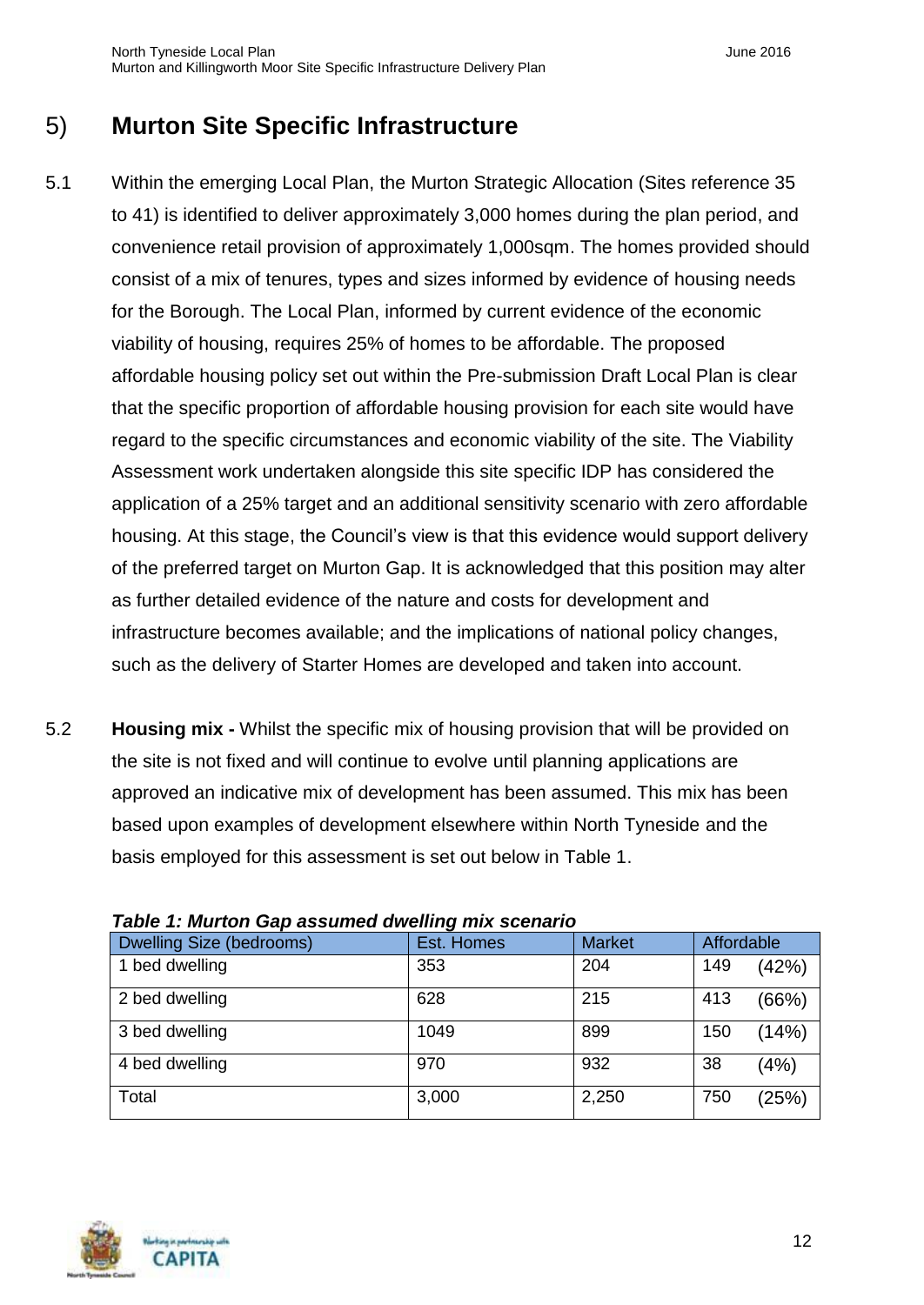5.8 Table 2 below calculates the proportion of affordable housing that would be delivered if all homes were General Needs, not including any specific requirements for specialist homes and provided at a rate of 25% of the scheme as a whole. The Council is aware of significant needs for a more specialist housing provision, particularly for the growing elderly population of North Tyneside. These options are currently being developed by the Council's Housing Strategy Team.

| awio 2. marton cap anoraawio noaonig mix (conorar nooao option)<br>Property type &<br>size | <b>Proportion of</b><br><b>General Needs</b><br>affordable<br><b>Homes across</b> | <b>Potential Number</b><br>of Rented<br><b>Affordable Units</b> | <b>Potential</b><br><b>Number of</b><br>Intermediate<br><b>Affordable</b> | <b>Total</b> |
|--------------------------------------------------------------------------------------------|-----------------------------------------------------------------------------------|-----------------------------------------------------------------|---------------------------------------------------------------------------|--------------|
|                                                                                            | the sites                                                                         |                                                                 | <b>Units</b>                                                              |              |
| 1 bed bungalows                                                                            | 5%                                                                                | 28                                                              | 9                                                                         | 37           |
| 2 bed bungalows                                                                            | 15%                                                                               | 84                                                              | 28                                                                        | 112          |
| 1 bed flats                                                                                | 15%                                                                               | 84                                                              | 28                                                                        | 112          |
| 2 bed flats                                                                                | 10%                                                                               | 56                                                              | 19                                                                        | 75           |
| 2 bed houses                                                                               | 30%                                                                               | 168                                                             | 58                                                                        | 226          |
| 3 bed houses                                                                               | 20%                                                                               | 112                                                             | 38                                                                        | 150          |
| 4 bed houses                                                                               | 5%                                                                                | 29                                                              | 9                                                                         | 38           |
| Total                                                                                      | 100%                                                                              | 561                                                             | 189                                                                       | 750          |

*Table 2: Murton Gap affordable housing mix (General Needs Option)*

**North Tyneside Strategic housing Market Assessment (Arc4) and Housing Assessment, (NTC Housing Team)**

5.9 **Phasing and delivery** - The anticipated phasing and rate of housing delivery upon which the infrastructure requirements identified are based on, are as follows:

| Delivery Phase           | Phase 1     | Phase 2     | Phase 3     |
|--------------------------|-------------|-------------|-------------|
| <b>Housing Delivery</b>  | 1,020       | 726         | 1,254       |
| <b>Anticipated Years</b> | 2018 - 2022 | 2023 - 2027 | 2028 - 2032 |

- 5.10 **Concept Framework objectives**  The Local Plan policy approach and outlined indicative requirements for development of the Murton Site are informed by the Murton Gap and Killingworth Moor Concept Framework<sup>10</sup>. This Concept Framework provided a set of Objectives for development of the Murton site:
	- To deliver high quality residential environments that exploit their physical location.
	- To connect with and integrate the green environment and corridors.

[Murton Gap and Killingworth Moor Concept Framework, Pick Everard, October 2015](http://www.northtyneside.gov.uk/pls/portal/NTC_PSCM.PSCM_Web.download?p_ID=562648)



<sup>1.1</sup>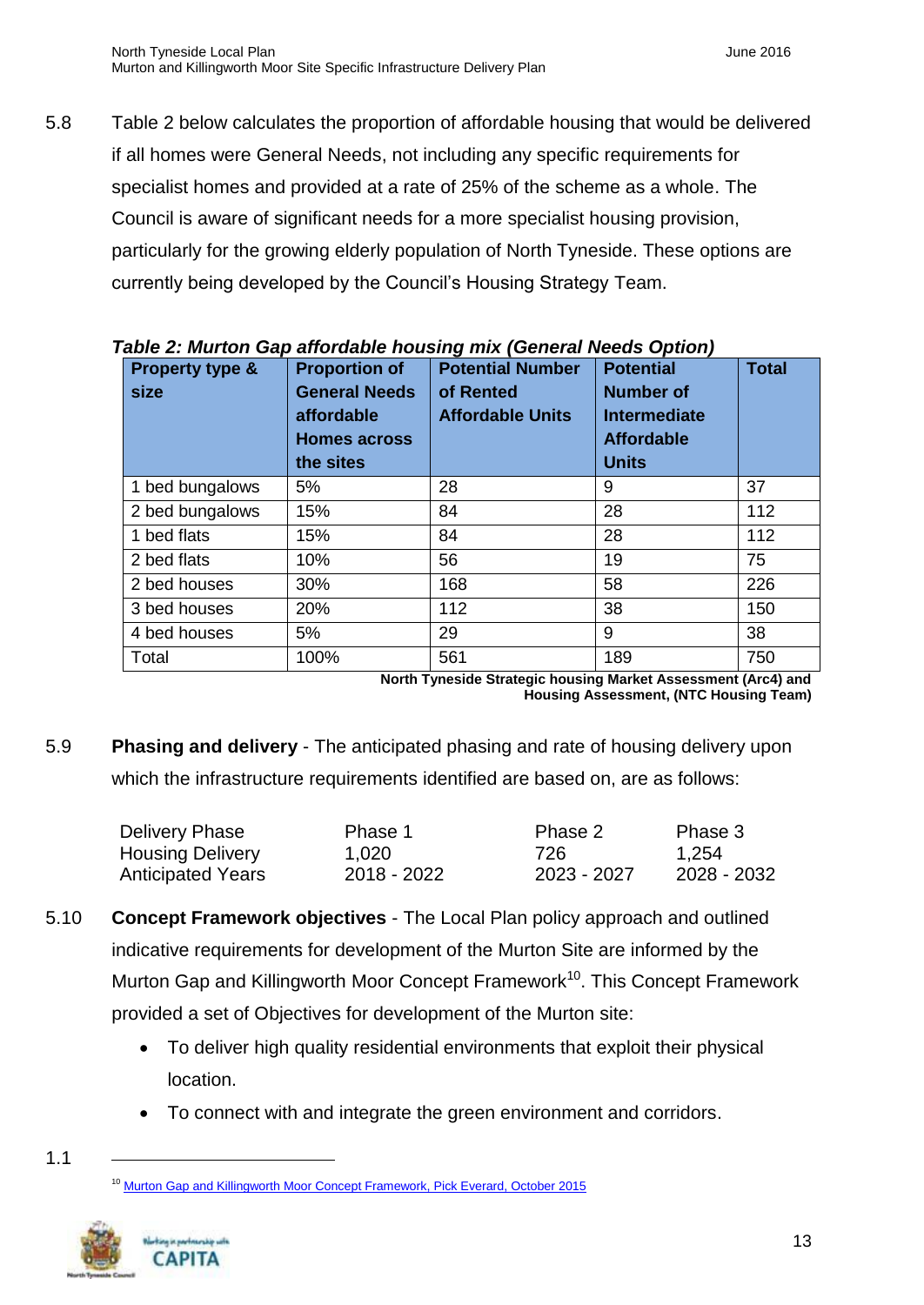- There is the opportunity to increase the sustainability and attractiveness of existing settlements through the delivery of sensitive development, infrastructure and environments.
- It is possible to create good strategic highways links, good community connections and promote transport modal shift using the Metro, buses, pedestrian routes and cycle ways.
- Access to existing community facilities and local centres facilitate early phase residential delivery, initially borrowing from and ultimately enhancing their vitality and success.
- This is the only site that could deliver a strategic highway link to alleviate pressure on the wider transport system.

## <span id="page-15-0"></span>**Transport**

#### **Primary Highways**

- 5.11 The North Tyneside Highway Impacts Report<sup>11</sup> has informed development of the Concept Framework and defined a requirement for primary road infrastructure including a strategic north-south highway link and access junctions at the A186 and the A191. This is to relieve congestion in the wider network, providing a 'preferred route' for vehicles currently passing through Shiremoor and Monkseaton and is essential if the road network is to accommodate the additional traffic arising through development at Murton. The North Tyneside Highway Impacts report provides further advice regarding the costs and benefits of this route.
- 5.12 It is additionally noted that this primary link, to the north beyond the metro line is required to extend into the North Tyneside Green Belt. Due to the essential nature of the link road this route has been assessed as local transport infrastructure that is required in the green belt and is therefore not considered inappropriate development (paragraph 90 National Planning Policy Framework). Further analysis of this is provided within the North Tyneside Green Belt Assessment 2015 $^{12}$ .

<sup>&</sup>lt;sup>11</sup> North Tyneside Council Local Plan Highway Impact Study, 2016, Capita North Tyneside <sup>12</sup> North Tyneside Green Belt Land Assessment, October 2015 [http://www.northtyneside.gov.uk/pls/portal/NTC\\_PSCM.PSCM\\_Web.download?p\\_ID=559129](http://www.northtyneside.gov.uk/pls/portal/NTC_PSCM.PSCM_Web.download?p_ID=559129)



<sup>1.1</sup>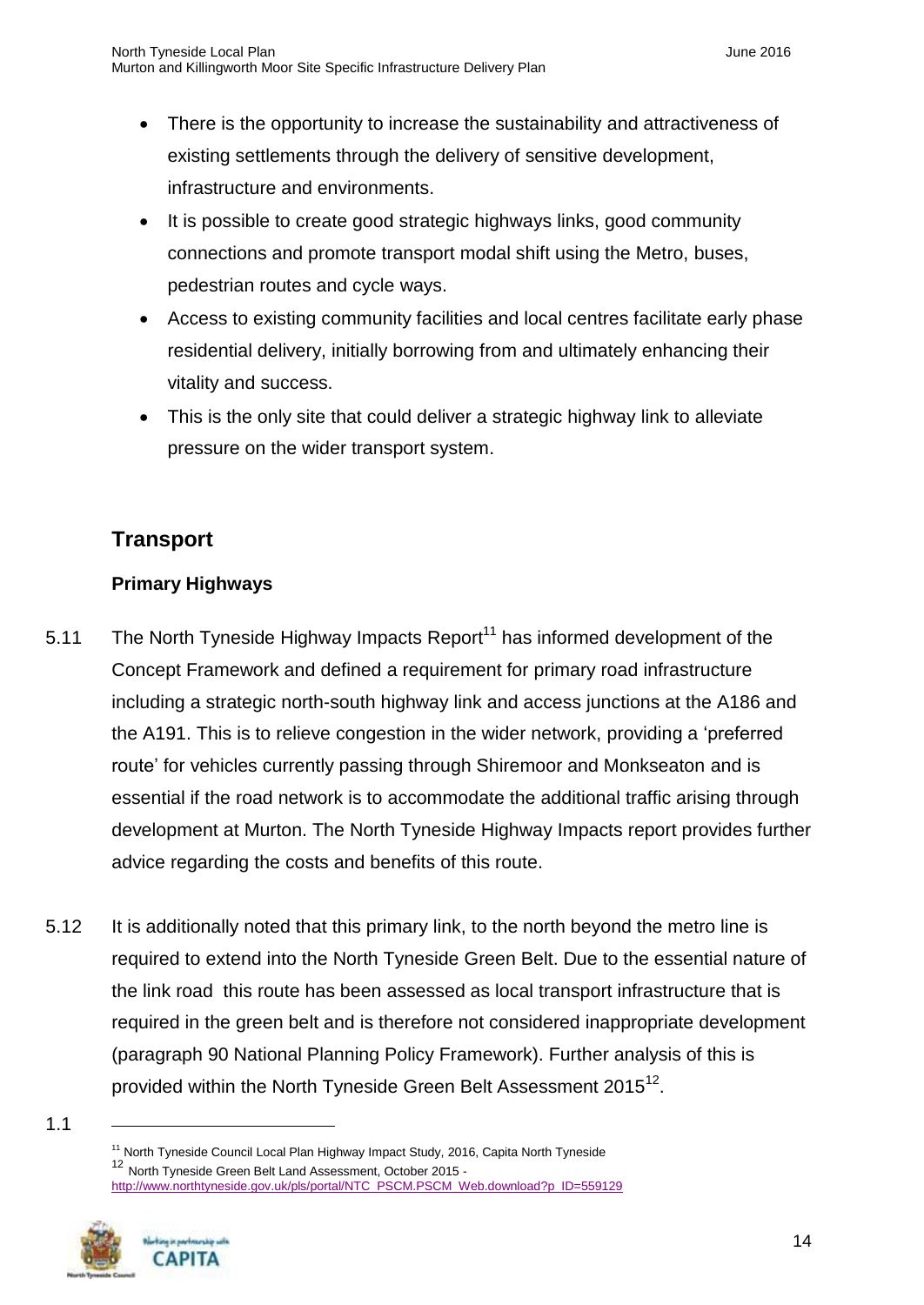- 5.13 To the north access is proposed from A186, south of the village of Earsdon, close to the existing roundabout of the A186 and A192. To the south access is proposed from the A191, to the west of New York village, avoiding the existing rural lanes to Murton village.
- 5.14 The A186 / A191 strategic link road is treated as an additional requirement to enhanced road standards above the estate road infrastructure that would otherwise be required to access the whole of the site for development. The estimated cost for delivery of the link road is therefore based on the additional cost arising to deliver a route capable of providing a strategic link.

#### **Secondary Highways**

- 5.15 An illustrative 'secondary highway network is proposed within the Indicative Concept Plan. This allows for phased delivery options and the parallel delivery of separate development parcels. This network is proposed to ensure the internal linkages compliment the primary highway link road and access and enables a flexible approach to phasing – maximising the number of potential development parcels that can be supported. The highway network also reflects the strategic priorities outlined within the Concept Framework connected to preserving the integrity of Murton village as a distinct place.
- 5.16 Across the secondary highway network vehicular traffic will be constrained or halted at certain points to control the potential volume of traffic entering and exiting the site at any given junction and its dispersal onto the wider road network.
- 5.17 For access to the north the network connects with the primary highway link road and subsequent primary junction with the A186. The network provides several options for connecting with the wider road network at the sites southern boundary, in addition to the primary highway route. Two secondary access points are preferred:
	- o A junction that connects with the existing A191 underpass in New York; and,
	- o A junction at the existing roundabout on Rake Lane, opposite the North Tyneside General Hospital.

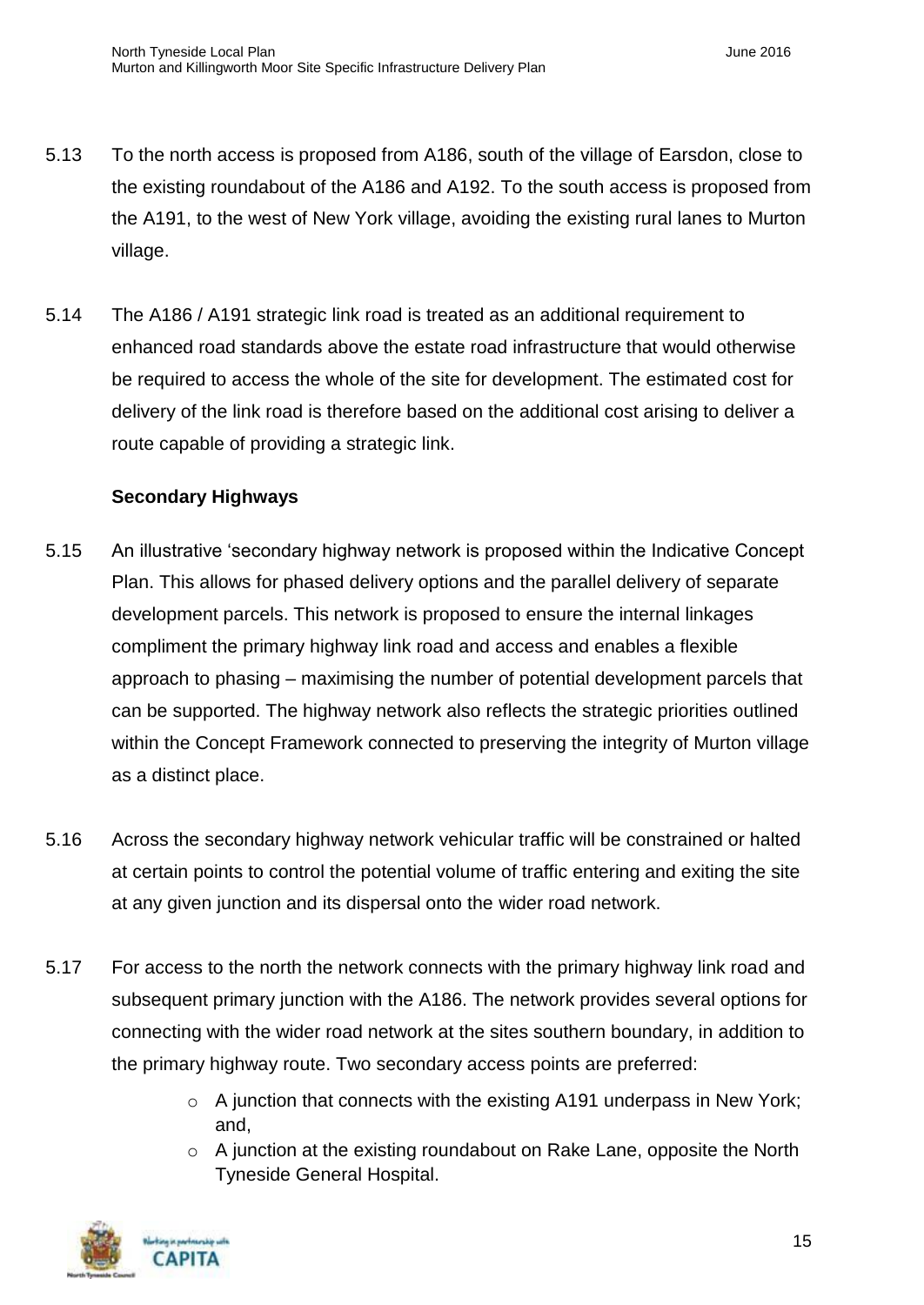#### **Delivering Highway Infrastructure**

- 5.18 The Transport Impact Assessment has identified a significant amount of highways infrastructure that will be required during the first five year phase of development, informed by the developers proposed rate of housing delivery.
- 5.19 To ensure impacts upon the wider highway network are limited before significant growth in traffic results in severe impacts for the Borough, a priority is the completion of the Earsdon to New York Road link road. This will require delivery concurrently with the first phase of housing development and completion with a full route in place by 2022/23. This will also include delivery of a road bridge over the metro line and suitable junction arrangements at the A186 at Earsdon and at the A191 at New York. Creation of a new access for the new link road at New York Road is likely to be the first stage in delivering the primary highway infrastructure, enabling access to the site and commencement of housing delivery from the south.
- 5.20 Meanwhile, to enable concurrent delivery of development parcels during Phase 1, the creation of suitable access junctions at the Murton Lane junction with Westminster Avenue in New York, and the Rake Lane Hospital access will also be required during the first years of the development.
- 5.21 Meanwhile, a range of off-site works will be required that development at Murton will need to ensure delivery, through section 278 agreements with the Council as Highway Authority, or through section 106 contributions.
- 5.22 This includes the road infrastructure surrounding the A191 New York roundabout required to access the site and the new north-south link road. Due to the increase in traffic in this area arising from the development and completion of the new connection road enhancements will be necessary between Park Lane and Norham Road to avoid severe impacts upon the network and ensure the road infrastructure performs its wider strategic role of channelling traffic headed to Newcastle from the site and the north east of North Tyneside to Norham Road and the Coast Road. Further minor enhancements will be required at the junction of Norham Road with

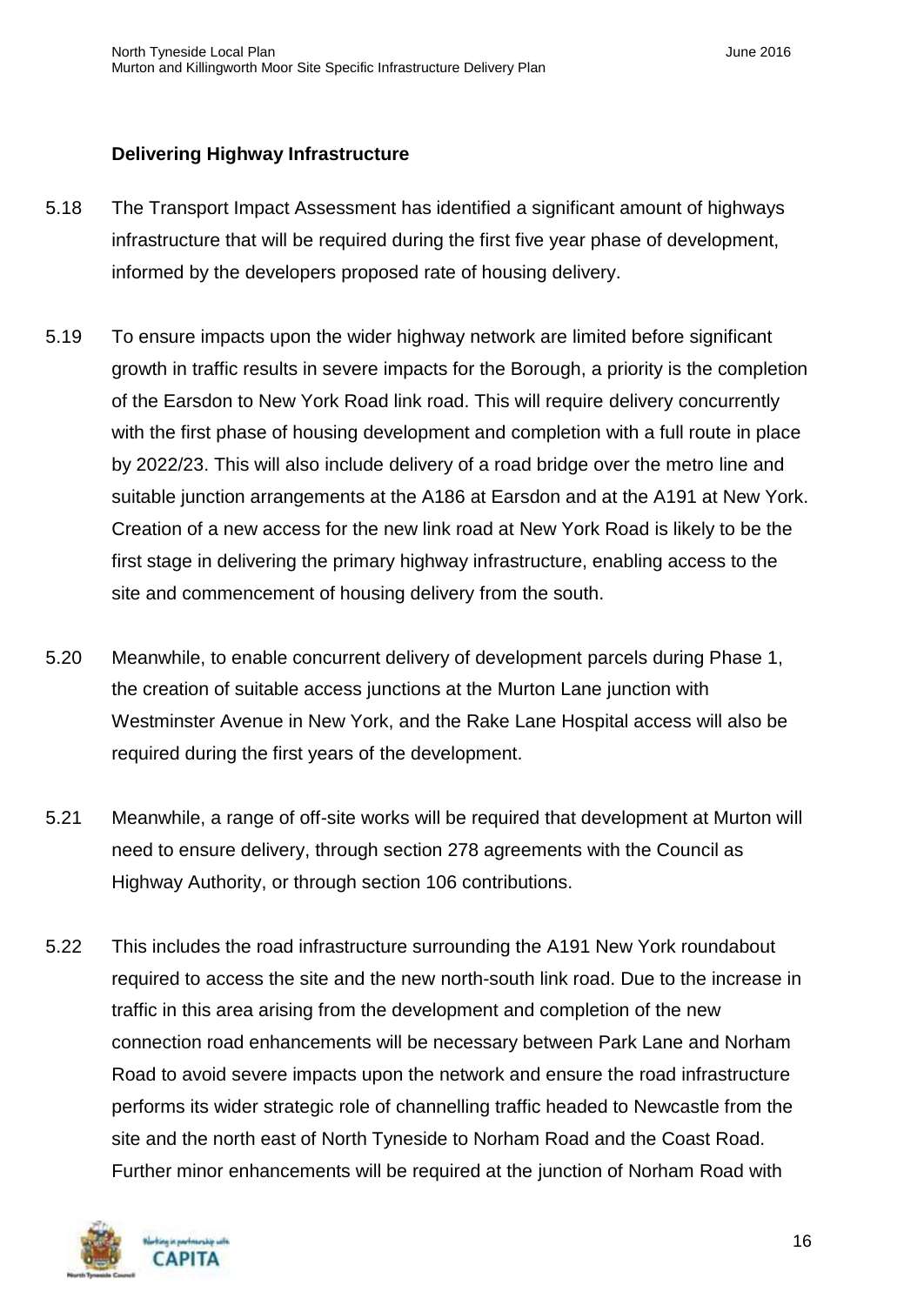Westminster Avenue. This reflects the secondary access provided from Murton Lane to Westminster Avenue at New York village.

5.23 The Highway Impact Report further identifies a need for off-site highway improvements at the Foxhunters and Tynemouth Pool junctions. The need for improvements to Foxhunters are not considered to be fully the result of development at Murton Gap, with the strategic link road and a proposed restriction to the number of homes able to access the A191 Rake Lane secondary access minimising the impact of the development of Murton Gap upon the junction. As such potential costs for improving the Foxhunter junction are not included in this report. Issues arising at Tynemouth Pool are more closely aligned to development at Murton however and a section 106 contribution is proposed. At this time a robust estimate of the contribution required from the Murton Gap development has been made. However, once the full off-site developer contributions model has been developed this figure may be amended. 0 here are less substantial than would be required without the proposed link road. These impacts have been assessed as materialising during Phase 2 of the development build out.

| <b>Delivery Phase</b>          | <b>Phase 1</b> | <b>Phase 2</b>          | Phase 3        | <b>Essential Funding</b>  |                             |
|--------------------------------|----------------|-------------------------|----------------|---------------------------|-----------------------------|
| <b>Anticipated Years</b>       |                | 2018 - 2022 2023 - 2027 | 2028 -<br>2032 | <b>Desirable Probable</b> | Source –<br><b>Delivery</b> |
| <b>Murton Link Road</b>        | £5,200,000     |                         |                | Essential                 | Developer-<br>s278          |
| A186 Earsdon Rd<br>Roundabout  | £3,600,000     |                         |                | Essential                 | Developer-<br>s278          |
| A191 Roundabout Rake<br>Lane   | £2,090,000     |                         |                | Essential                 | Developer-<br>s278          |
| A191 Roundabout New<br>York Rd | £2,000,000     |                         |                | Essential                 | Developer-<br>s278          |
| <b>New York Road Access</b>    | £900,000       |                         |                | Essential                 | Developer-<br>s278          |
| <b>Bridge over Metro line</b>  | £2,000,000     |                         |                | Essential                 | Developer-<br>s278          |
| <b>Westminster Ave</b>         | £300,000       |                         |                | Essential                 | Developer-<br>s278          |

*Table 3: Murton Gap Highway Infrastructure Requirements*

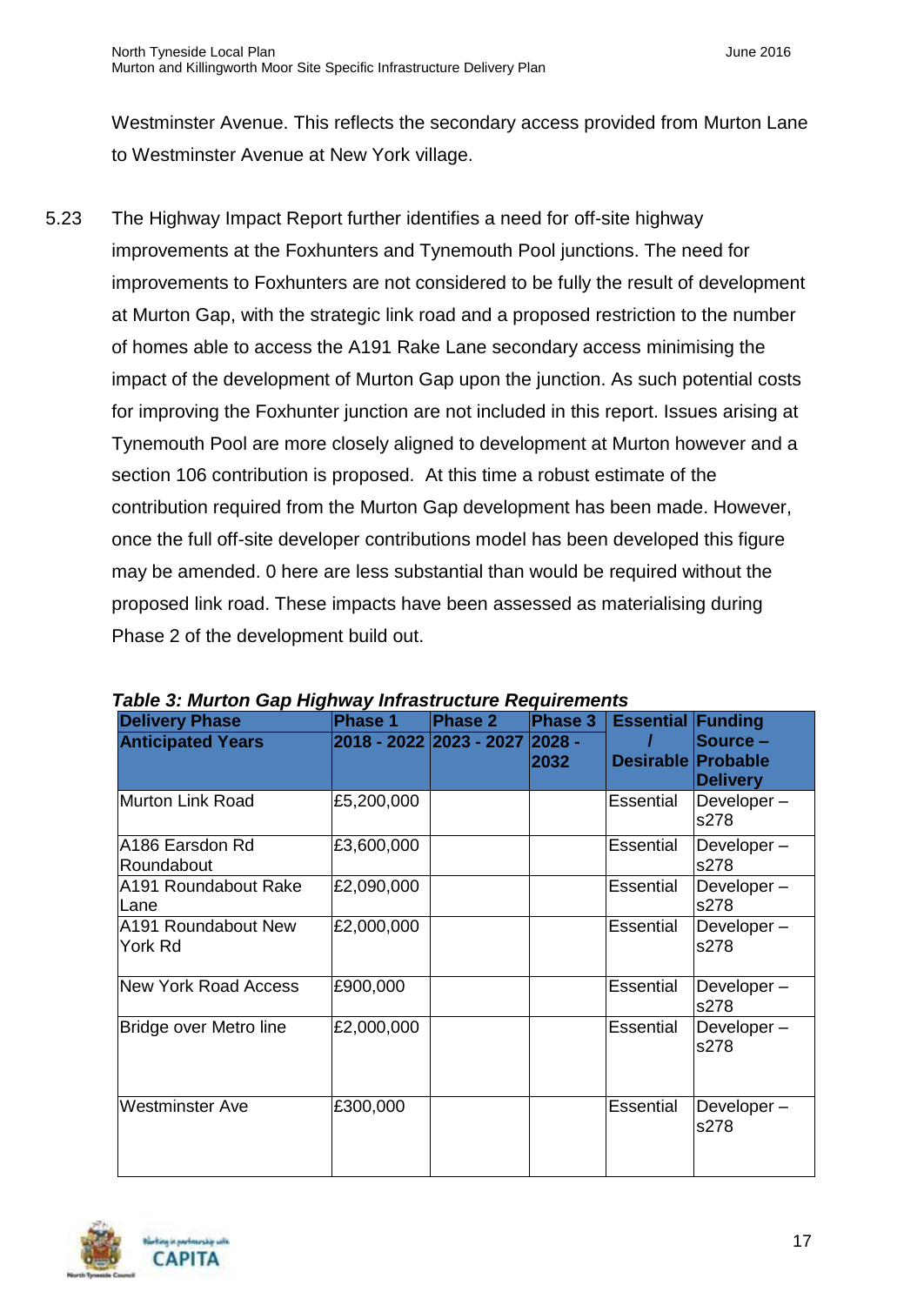| <b>Delivery Phase</b>    | Phase 1                        | Phase 2    | Phase 3 | <b>Essential Funding</b>  |                             |
|--------------------------|--------------------------------|------------|---------|---------------------------|-----------------------------|
| <b>Anticipated Years</b> | 2018 - 2022 2023 - 2027 2028 - |            | 2032    | <b>Desirable Probable</b> | Source -<br><b>Delivery</b> |
| Norham Rd/Park Lane      | £1,750,000                     |            |         | Essential                 | Developer-<br>s278 / s106   |
| Tynemouth Pool           |                                | £1,615,000 |         | <b>Essential</b>          | Developer-                  |

**\*N.B. Current cost estimate for this highway infrastructure reflects cost tested by the Viability Assessment but is currently indicative and may change prior to issue of draft report.**

#### **Public Transport Provision**

- 5.24 **Bus -** Provision will be made for bus access throughout the primary and secondary highway network with the inclusion of bus only access at certain points where access for car users will be limited to manage traffic impacts. Access to bus services and facilities are a critical component for sustainable transport and creating a modal shift from the car to public transport. The location of routes and stops will be determined by phases of development, uses, infrastructure delivery, commerciality etc… and should have a close relationship to likely travel patterns and density of development within the site.
- 5.25 The Public Transport Study<sup>13</sup> has identified the provision of a new bus service linking Murton Gap and Killingworth Moor with key employment and retail centres. This is likely to require subsidy from the development to ensure that sustainable modes of travel are a suitable and attractive option for residents of new properties.
- 5.26 **Metro -** The potential of a Metro station at Murton Gap benefits from support in principal from Nexus, pending overall demonstration through a business case for the viability of the facility. The trip rate benefits arising from inclusion of a Metro station have been incorporated into the Highway Impacts report.
- 5.27 Further feasibility work to understand the precise costs and benefits of a Metro station at this location and public transport provision in general is covered within a

<sup>&</sup>lt;sup>13</sup> Murton Gap and Killingworth Moor Public Transport Study, 2016, Capita North Tyneside



<sup>1.1</sup>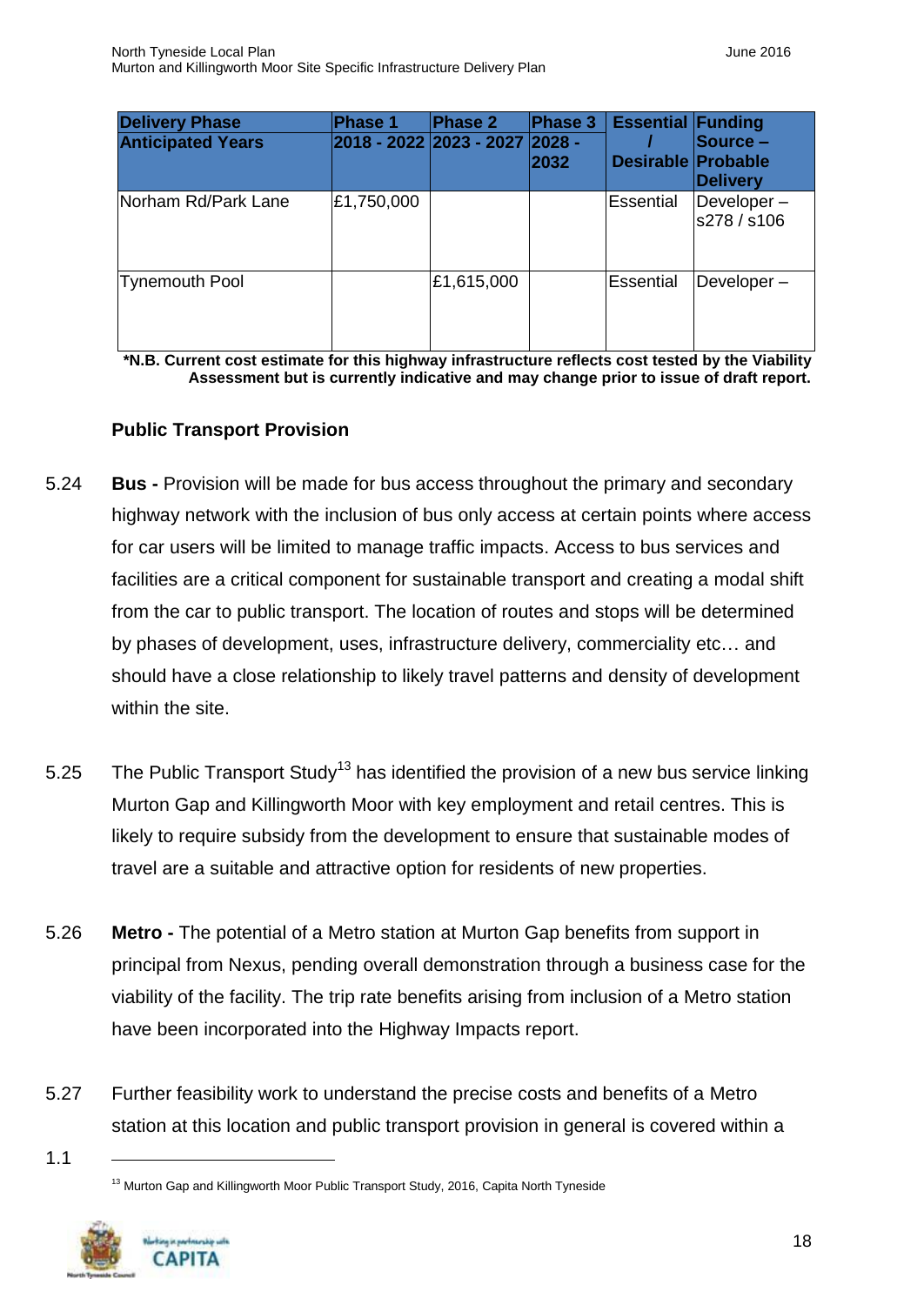Murton and Killingworth Public Transport Study. Whilst further work will be necessary to develop a full business case for Metro Station provision, if a metro were not included as part of development proposals at Murton Gap, an equivalent level of public transport patronage would be sought through enhanced bus service provision. Ultimately, it may not prove possible to achieve the same reduction in private vehicle trip rates without a Metro Station and in those circumstances any additional local highway or strategic road network implications would also require mitigation. In accordance with the overall implications of ensuring the deliverability of the Murton Gap site, the impact of such a change upon the economic viability of the scheme would be considered.

- 5.28 The potential location of a new Metro station is on the northern boundary and to the west of the potential road bridge spanning the existing Metro. The Metro station could significantly reduce numbers of secondary school children travelling by car and commuters particularly travelling to Newcastle city centre.
- 5.29 Potential provision of a Metro station at Murton may also provide an opportunity to allow for a park-and-ride facility to accommodate commuter vehicles from the north, although such provision is not included as a specific infrastructure requirement. Bus routes would be required to link with any Metro station and connect new and existing residential zones, via a link route within the site.
- 5.30 In addition to the site specific requirements for public transport provision North Tyneside Council in working with its partners Nexus may in the future look to introduce a Community Infrastructure Levy charge for the enhancement of overall public transport infrastructure, or specifically key schemes identified for example within the Tyne and Wear Metro Strategy. Whilst such requirements are currently undeveloped and further work would be required to consider the potential introduction of some form of CIL rate aligned to public transport an additional cost has been included in this IDP and the Viability Assessment.

#### **Delivering Public Transport Infrastructure**

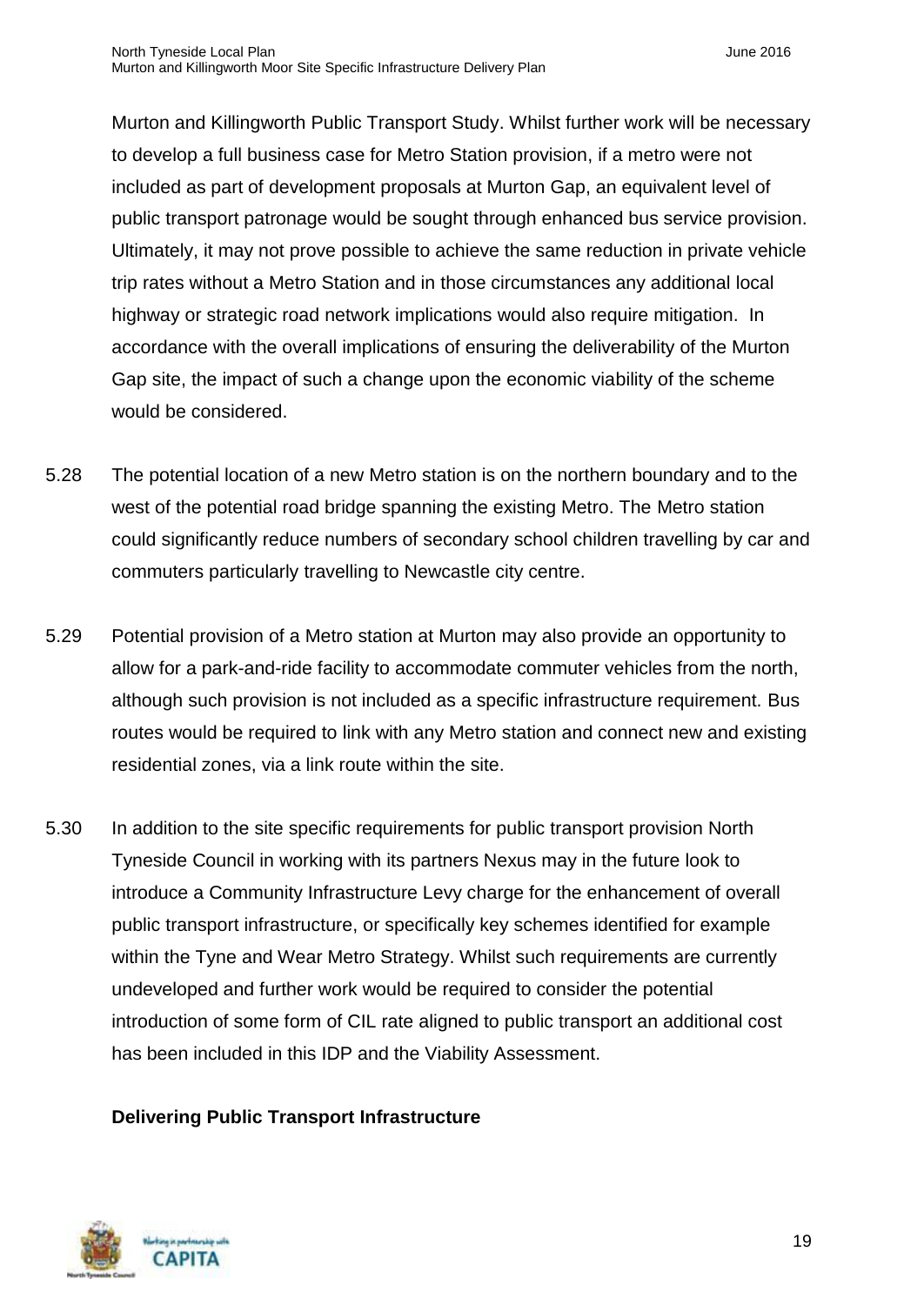- 5.31 To ensure take up of public transport provision at new development sites the availability of the service early in the development is generally considered essential to gain patronage from new residents before firm patterns of travel are established. It is therefore anticipated that the bus service would be required along side the early delivery of homes with the network clearly based upon the extent of development of the site at the time. It is therefore anticipated that a section 106 contribution to subsidise the delivery of a bus service for the site will be required during the first few years of development as residents begin to occupy the site. This funding will be required to continue until established as a viable commercial service.
- 5.32 This principle of early delivery would apply equally to the provision of a new Metro station. However, with the only potential location for the station fixed by the metro line it will not be feasible for the metro station to be delivered until at least completion of the link road bridge over the metro. Additionally, the financial impact of delivering a metro station is acknowledged and it would not be practical or realistic to require such delivery until Phase 2 of the scheme overall.
- 5.33 At this time it is anticipated that the provision of a new metro station would be funded by the development, and the full cost of this has been tested within the Viability Assessment. However, the North Tyneside Council recognises the wider strategic role of new metro provision and will continue to explore options to secure additional public funding that may become available via routes such as the Local Enterprise Partnership and North East Combined Authority to supplement developer contributions to the new Metro station.

| <b>Delivery Phase</b>     | Phase 1                             | Phase 2    | Phase 3    | <b>Essential Funding</b>  |                 |
|---------------------------|-------------------------------------|------------|------------|---------------------------|-----------------|
| <b>Anticipated Years</b>  | 2018 - 2022 2023 - 2027 2028 - 2032 |            |            |                           | Source –        |
|                           |                                     |            |            | <b>Desirable Probable</b> |                 |
|                           |                                     |            |            |                           | <b>Delivery</b> |
| New Bus Service           | £600,000                            | £1,000,000 | £1,000,000 | Essential                 | Developer-      |
|                           |                                     |            |            |                           | s106            |
|                           |                                     |            |            |                           | agreement       |
| <b>Metro Station</b>      | £1,700,000                          | £3,300,000 |            | Essential                 | Developer /     |
|                           |                                     |            |            |                           | Public funding  |
|                           |                                     |            |            |                           | – s106          |
| <b>CIL</b> infrastructure | £244,800                            | £174,240   | £300,960   | n/a                       | CIL (pending    |
| contribution              |                                     |            |            |                           | introduction)   |

#### *Table 4: Murton Gap Public Transport Infrastructure Requirements*

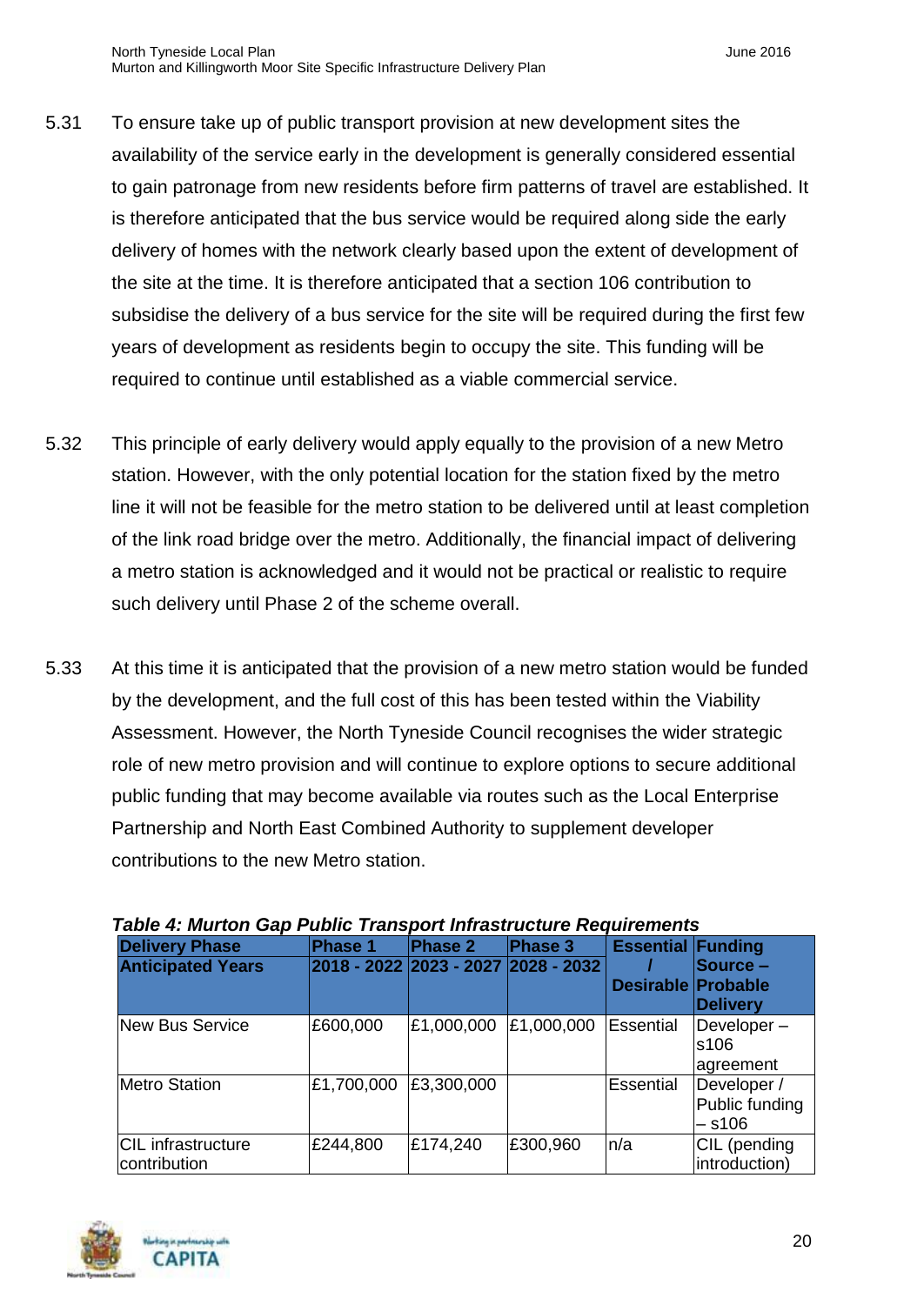#### **Cycleways, Bridleway and Pedestrian Routes**

- 5.34 The site is crossed with an established network of public rights of way and other non motorised links, which connect existing mixed-use centres with Murton village, neighbouring communities and beyond. A Pedestrian and Cycling Study<sup>14</sup> has been developed that complements the outline approach set out within the Pick Everard Concept Framework.
- 5.35 This study establishes in some further detail key principles for pedestrian and cycle routes through the site and connections to neighbouring communities. This highlights a preferred range of on-site routes and off site enhancements to ensure good, clear, safe routes for pedestrians and cyclists. The following routes, are cross-referenced against mapping available within the Murton and Killingworth Moor Pedestrian and Cycling Study and include:
- 5.36 Primarily on-site connections at:
	- EX2 Link along the southern perimeter of the Murton Gap site along A191 connecting the new infrastructure installed with the Murton Gap development;
	- EX5 Existing bridleway improvements and shared use provision adjacent to Park Lane in South Shiremoor to provide direct link between Murton Gap site and Northumberland Park Metro station linking with NCN Route 10 to Cobalt Business Park and beyond;
	- EX7 Proposed signage and traffic free path with crossing on Park Lane to provide a link between the Murton Gap site, Shiremoor Centre and Shiremoor Metro station;
	- EX8 Proposed signage and traffic free path connecting the Murton Gap site with A192 Earsdon Road at Monkseaton Drive improving connectivity to the existing network to Wellfield, Wellfield Middle School, Beaumont Park housing estate and providing access to the Coast via NCN Route 1; and
	- EX9 Proposed signage on Cauldwell Avenue, Cauldwell Lane and Drumoyne Gardens to provide improved cycle provision between the Murton Gap site, Monkseaton Town Centre, Monkseaton Middle School and beyond.

<sup>&</sup>lt;sup>14</sup> Add reference when work Cycling Study is available.



<sup>1.1</sup>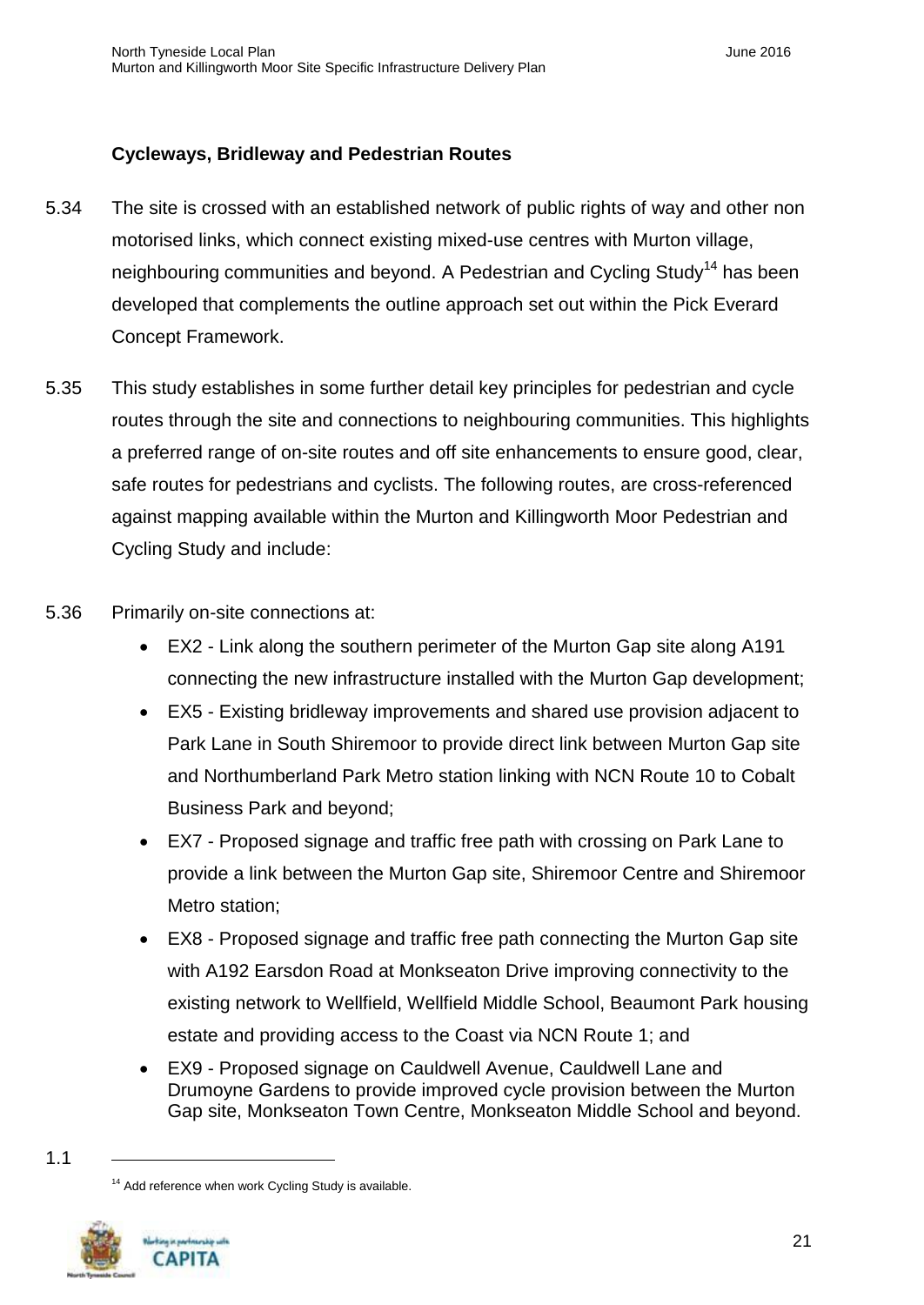- 5.37 Primarily off-site connections at:
	- EX1 –Link between proposed A191 corridor cycle route and proposed improvements to Coast Road cycle route - Provision of shared use footway / cycleway adjacent to A192 Preston North Road with associated crossings to connect the two major pedestrian and cycle improvement schemes and Murton Gap site;
	- EX3 –Link through village connecting A191 New York Road with A191 Rake Lane. Potential minor amendments to traffic and parking restrictions to provide more of a village feel making it safer for cycling and walking;
	- EX4 Link between proposed A191 corridor cycle route and proposed improvements to Coast Road cycle route – Provision of shared use footway / cycleway adjacent to Norham Road North to provide a second connection between the two major pedestrian and cycle improvement schemes and Murton Gap site;
	- EX6 Existing bridleway improvements, traffic free path and crossing to provide connectivity between the two strategic sites at Northumberland Park Metro station;
- 5.38 Based upon these proposed connections, the Pedestrian and Cycle Study provides estimated costs for the delivery for the on-site and off-site infrastructure.

| rable 5. Murton Gap Cycle and Fedestrian initiasu ucture Reguliements |                |                         |            |                           |                                     |  |  |
|-----------------------------------------------------------------------|----------------|-------------------------|------------|---------------------------|-------------------------------------|--|--|
| <b>Delivery Phase</b>                                                 | Phase 1        | <b>Phase 2</b>          | Phase 3    | <b>Essential Funding</b>  |                                     |  |  |
| <b>Anticipated Years</b>                                              | 2018 -<br>2022 | 2023 - 2027 2028 - 2032 |            | <b>Desirable Probable</b> | Source -<br><b>Delivery</b>         |  |  |
| On site, pedestrian and<br>cycle connections.                         | £834,442       | £593,926                | £1,025,872 | Essential                 | $De$ veloper – on<br>site condition |  |  |
| Off site Pedestrian and<br>Cycle Connections                          | £214.114       | £152,399                | £263,235   | Essential                 | Developer-<br>ls106                 |  |  |
| Off site Pedestrian and<br><b>Cycle Connections</b>                   | £319,896       | £227,691                | £393,284   | Desirable                 | $De$ veloper $-$<br>s106            |  |  |

| Table 5: Murton Gap Cycle and Pedestrian Infrastructure Requirements |  |  |  |
|----------------------------------------------------------------------|--|--|--|

# <span id="page-23-0"></span>**Community Hubs and Facilities**

5.39 A key objective is to provide access for new residents to key facilities and services within easy walking distance. Whilst the development of the site should support the sustainability of existing facilities adjacent to the site at New York and Monkseaton in

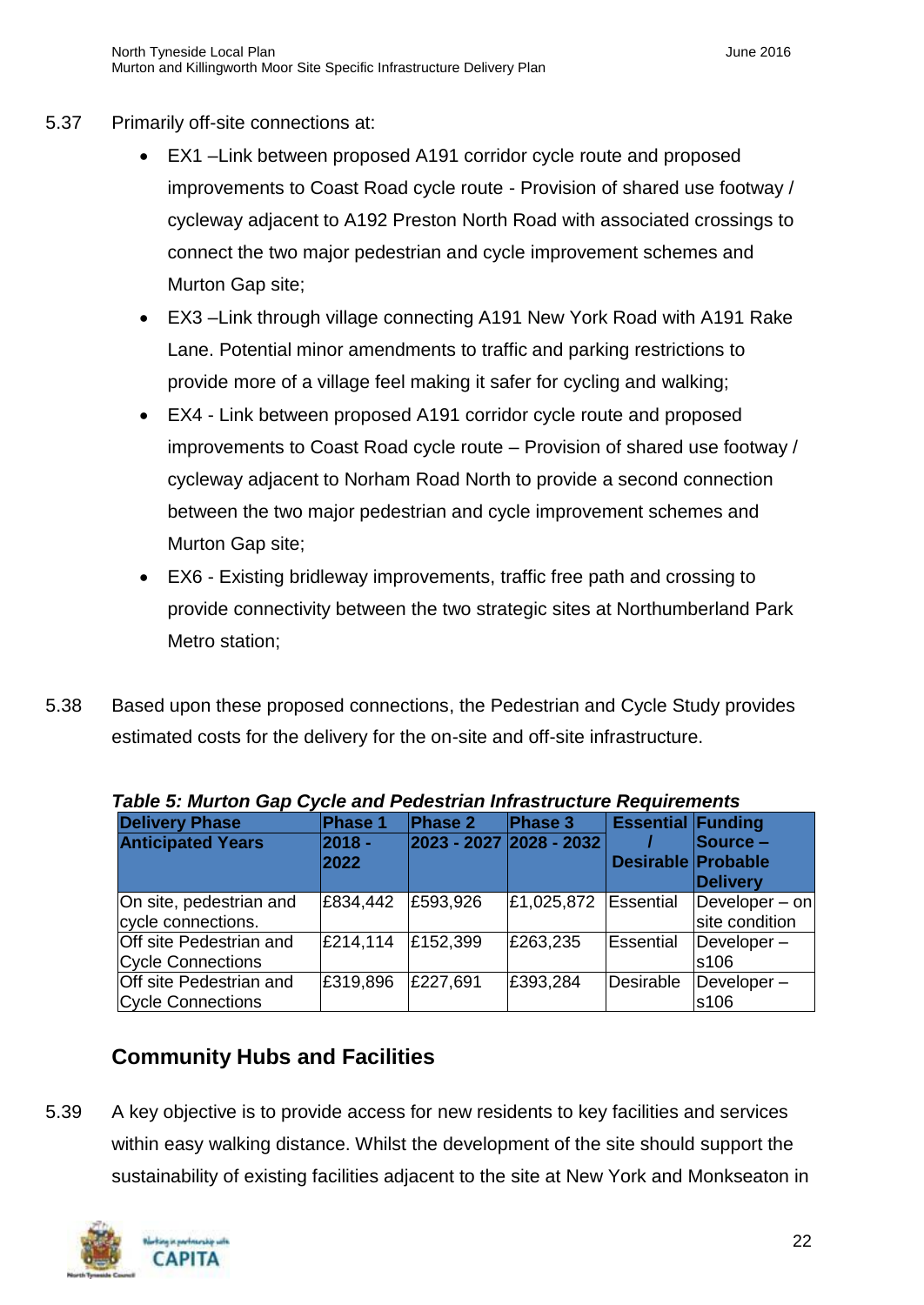particular, the inclusion of such facilities within new mixed-use community hubs can provide a focal point for the development and provide services such as a local shop, doctors or dentists or some other form of community facility. Such a centre is unlikely to be commercially viable during the early years of development and until appropriate facilities can be supported and provided on site new residents will need to benefit from high quality access to existing provision nearby. The Retail Requirements Assessment<sup>15</sup> provides an outline of the scale of retail provision that may be appropriate at Murton indicating the site could support provision of about 1,000sqm of convenience retail by 2032.

- 5.40 The precise scale, mix of uses and locations of new community hubs and facilities are indicative and will be further established through later Detailed Development Framework preparation and masterplan submission.
- 5.41 Provision of community hubs themselves are not a costed infrastructure requirement as they simply outline an opportunity for an alternative land use within the overall development.

## **Community Facilities**

5.42 Existing facilities have the potential to serve early phases of development and to create community connections between existing and new residents. At present no specific requirements have been identified for the provision of facilities such as community rooms or buildings. However, appropriate off-site contributions towards facilities that would experience greater pressure as a result of the development is anticipated and an estimated cost assumption has been calculated.

| <b>Delivery Phase</b><br><b>Anticipated Years</b>                                     | <b>Phase 1</b><br>2018 -<br>2022 | Phase 2<br>2023 - 2027 2028 - 2032 / | Phase 3  | <b>Essential Funding</b><br>Desirable Probable | $\textsf{Source}$ –<br>Delivery       |
|---------------------------------------------------------------------------------------|----------------------------------|--------------------------------------|----------|------------------------------------------------|---------------------------------------|
| Community Facilities (e.g. £183,831<br>Library, community room<br>on site or off-site |                                  | £130,844                             | £226,004 | Desirable                                      | $\Delta$ Developer $-$<br><b>s106</b> |

*Table 6: Murton Gap Community Facilities*

<sup>&</sup>lt;sup>15</sup> North Tyneside Local Plan [Retail Requirements Assessment, Capita, 2015](http://www.northtyneside.gov.uk/pls/portal/NTC_PSCM.PSCM_Web.download?p_ID=562458)



<sup>1.1</sup>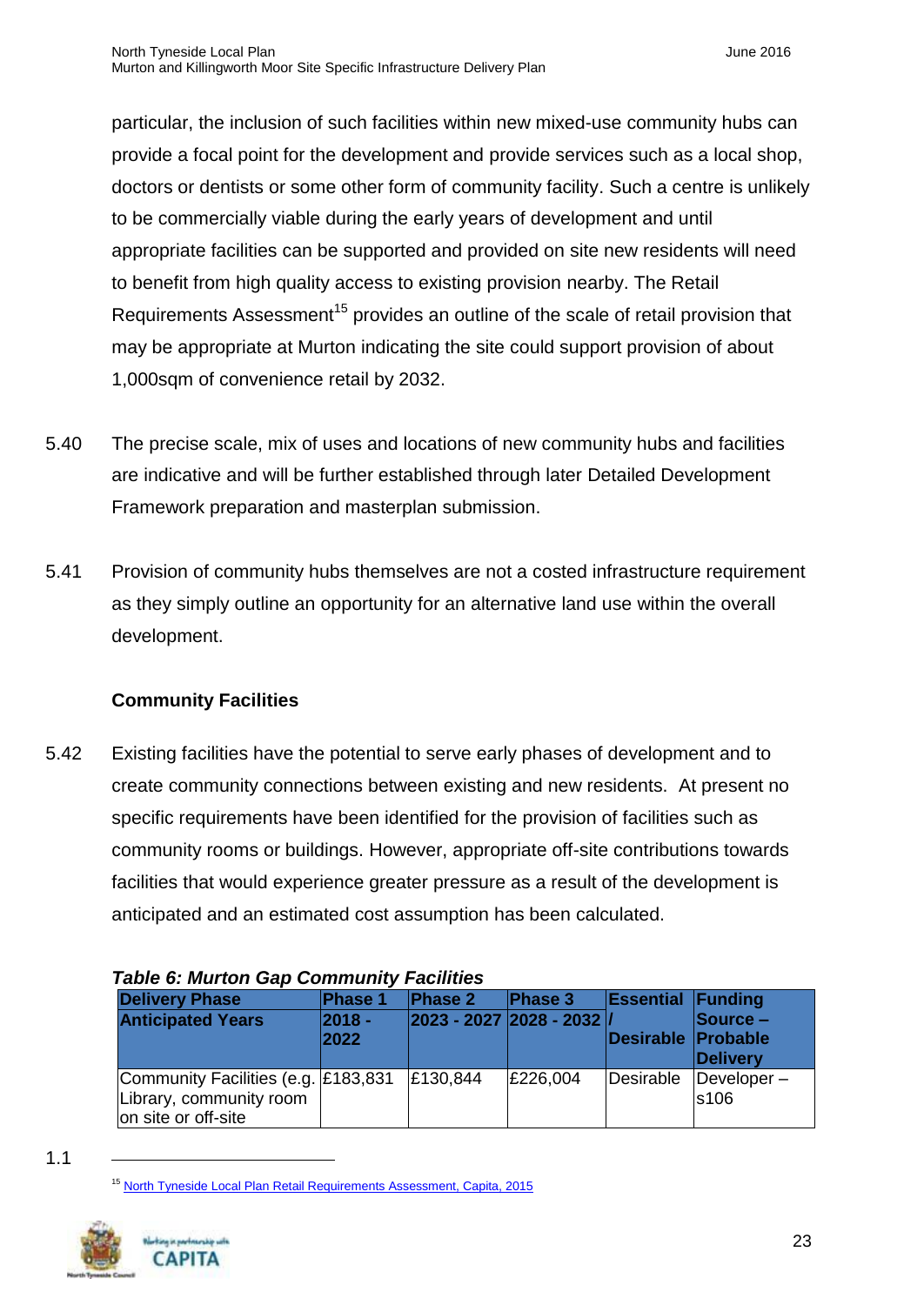| contribution to  |  |  |  |
|------------------|--|--|--|
| lenhancement and |  |  |  |
| maintenance.)    |  |  |  |

#### **Healthcare**

5.43 The expected increase in population across Murton Gap by 2032 will clearly place increased demand on existing general practice services. Based on maintaining the current model of delivering GP services, the following estimate provided by the North Tyneside Clinical Commissioning Group (CCG) and NHS England<sup>16</sup> has been made. This considers the increase in workforce and premises capacity that is projected to be needed to ensure that the increased population all have access to general practice services.

| Table 7: Murton Gap Health facilities detailed outline of provision requirements |       |  |  |  |  |
|----------------------------------------------------------------------------------|-------|--|--|--|--|
| Move to a recommended patient per FTE GP ratio of 1,500 patients per             |       |  |  |  |  |
| <b>FTE GP (based on weighted list size)</b>                                      |       |  |  |  |  |
| Raw list size increase (number of potential patients)                            | 7,064 |  |  |  |  |
| Weighted list size increase                                                      | 7,253 |  |  |  |  |
| Increase in GP workforce FTE                                                     | 3.5   |  |  |  |  |
| Estimated increase in premises $m2$                                              | 438   |  |  |  |  |

- 5.44 This indicates that a contribution of approximately  $438m^2$  of additional floorspace would be required due to the increase in patients arising from the development. At this time the CCG are continuing to review the model for health care provision in North Tyneside. This is leading to a degree of uncertainty over the specific space requirements for meeting future patients' needs. Consequently there is not a specific preference for provision of a new GP surgery on the site but rather for a contribution to be administered by the CCG and NHS England for addressing requirements within North Tyneside.
- 5.45 To reflect this, in addition to the advice provided by the CCG and the estimates of overall potential requirements for health provision informed by the North Tyneside Planning Obligations SPD the proposed requirements for health care provision are set out below.

<sup>&</sup>lt;sup>16</sup> Local Plan – [GPs Impact Assessment, North Tyneside CCG and NHS England, October 2015](http://www.northtyneside.gov.uk/pls/portal/NTC_PSCM.PSCM_Web.download?p_ID=562559)



24

<sup>1.1</sup>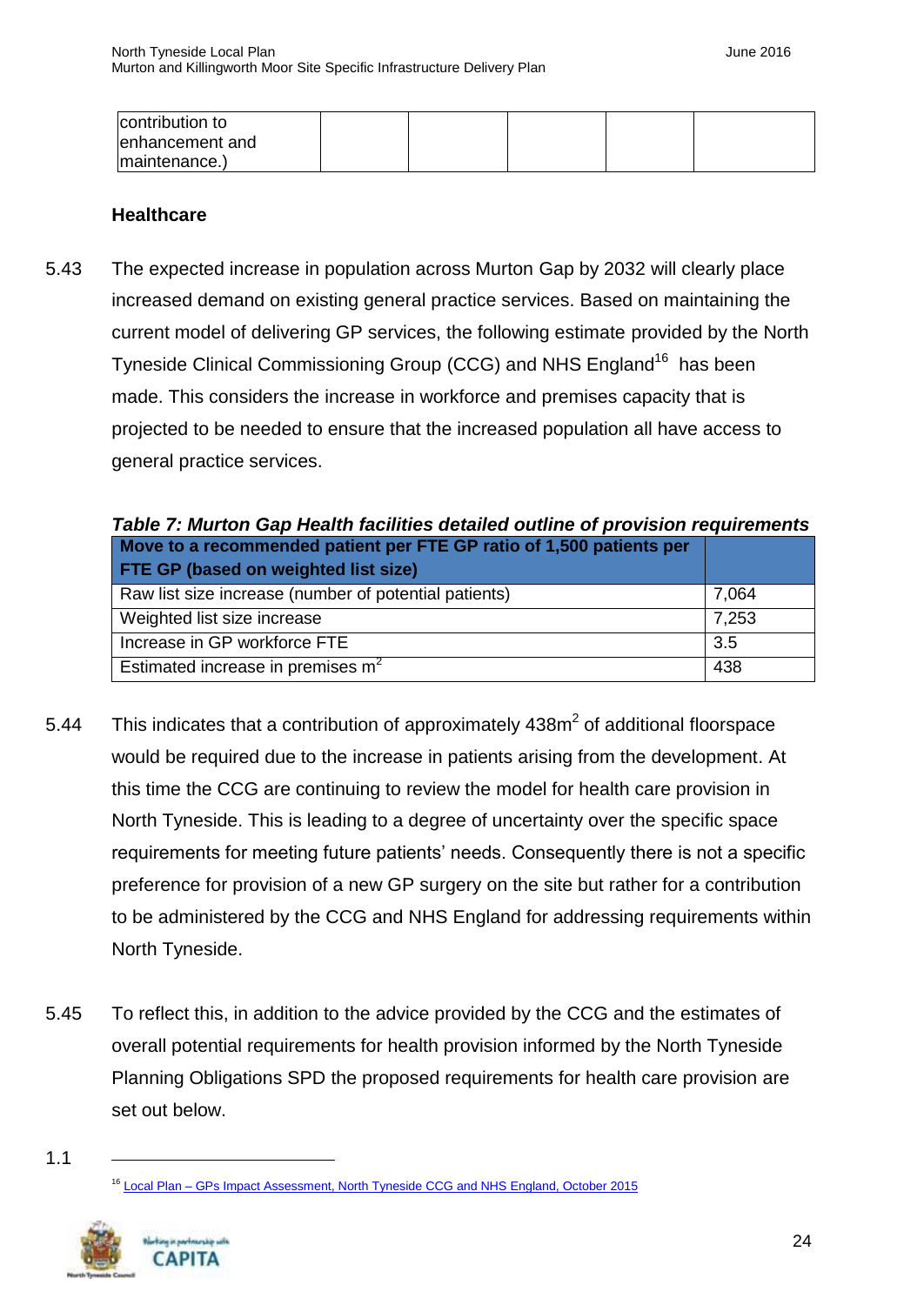| <b>Delivery Phase</b><br><b>Anticipated Years</b> | <b>Phase 1</b><br>$ 2018 -$<br>2022 | <b>Phase 2</b><br>$ 2023 - 2027 2028 - 2032 $ | <b>Phase 3</b> | <b>Essential Funding</b><br>Desirable Probable | $\textsf{Source}$ –<br>Delivery |
|---------------------------------------------------|-------------------------------------|-----------------------------------------------|----------------|------------------------------------------------|---------------------------------|
| Healthcare                                        |                                     | £1,095,820                                    |                | Essential                                      | $\Delta$ Developer $-$<br>s106  |

*Table 8: Murton Gap Health Care Infrastructure Requirements*

5.46 Potential options for future provision at Murton Gap could consequently include enhanced provision to existing facilities elsewhere, the creation of a small branch surgery to a wider practice to meet the needs of residents on the site, or the relocation of an existing practice (potentially in currently ageing or inappropriate accommodation) to a new facility at Murton Gap. Any such facility would be brought forward following consideration of all potential additional sources of funding and form part of overall efforts to modernise and enhance health care delivery. It would additionally be expected that if such new accommodation were created the inclusion of services such as physiotherapy, speech therapy etc… could be considered.

# <span id="page-26-0"></span>**Schools and Education**

5.47 Schools are a crucial element of the local infrastructure and therefore the growth and contraction of local provision of school places must be considered alongside the development of the Local Plan and in particular its impacts on future housing provision. The Education Impact Assessment, October 2015 and Full Updated Education Impact Report, May 2016<sup>17</sup> makes an assessment of pupil generation arising from the proposed development of homes identified in the Local Plan.

#### **Secondary School Provision**

5.48 The assessment concludes that where the available capacity in secondary schools, after maximum expansion, falls below 10% new secondary school place provision would be required in the Borough. The location of the Secondary School is driven by an assessment of forecast pupil distribution and the existing arrangement of secondary schools and catchment areas. This analysis is explained within the

<sup>&</sup>lt;sup>17</sup> Local Plan Education Needs Impact Assessment, 2016, North Tyneside Council



<sup>1.1</sup>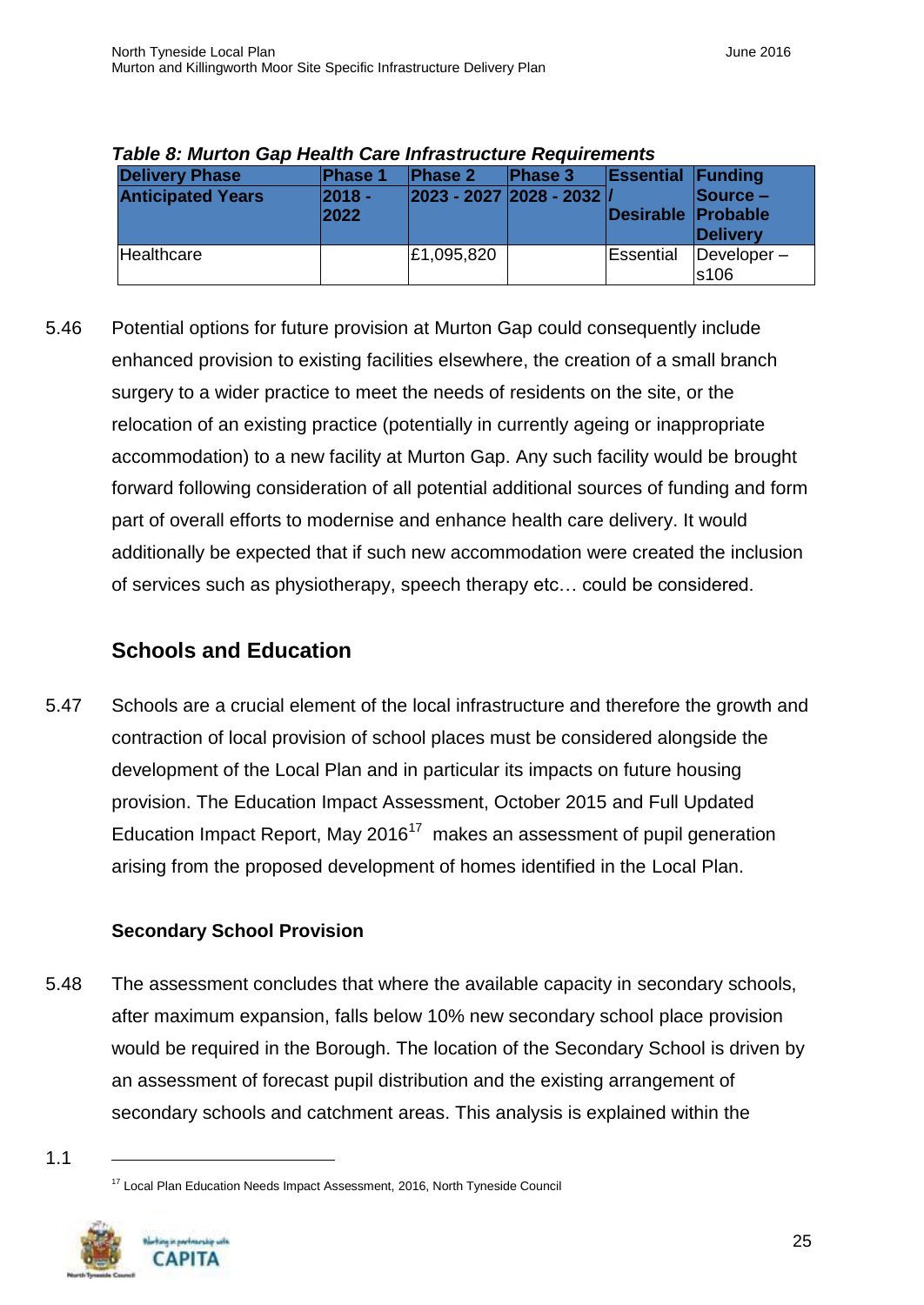Education Needs Impact Assessment. New secondary school provision would be located within Killingworth Moor, rather than Murton Gap.

- 5.49 However, a financial contribution from development at Murton will be required to support provision of secondary facilities at Killingworth Moor to address the sites' impact upon overall pupil numbers in North Tyneside.
- 5.50 The current evidence for growth in secondary school pupils over the Plan Period, and the relationship to schools capacity is identified within the Education Impact Report. This is summarised in Table 9 below.

|                                   | 2015/16 | 2018/19 | 2020/21 | 2022/23 | 2024/25 |
|-----------------------------------|---------|---------|---------|---------|---------|
| <b>School Places Capacity</b>     | 14,606  | 14,606  | 14,606  | 14,606  | 14,606  |
| 95% of Capacity                   | 13,876  | 13,876  | 13,876  | 13,876  | 13,876  |
| 90% of Capacity                   | 13,145  | 13,145  | 13,145  | 13,145  | 13,145  |
| <b>Baseline Pupil Projection</b>  | 12,031  | 12,479  | 13,082  | 13,368  | 13,406  |
| <b>Pupil Projection + Housing</b> | 12,083  | 12,767  | 13,537  | 13,932  | 13,953  |

*Table 9: Overall pupil capacity for forecast growth*

Source: North Tyneside Local Plan Education Impact Assessment, North Tyneside Council

5.51 Table 9 illustrates that by 2020/21 the impact of pupil growth and housing development would see the total pupil population exceed the net capacity for North Tyneside as a whole at 90% of capacity to allow range and choice for pupils and in build resilience to change.

#### **Primary School**

- 5.52 The Education Impact Assessment identifies a new primary school is identified as required at Murton. The primary school should be located to the west of the site located to respect the distribution of current catchment areas and potential future changes aligned with delivery of a new secondary school.
- 5.53 The trigger point to open dialogue for the delivery of additional primary school places, either by the reintroduction of mothballed capacity, or new provision would be when the annual birth rate reduces the projected surplus places to a level of less

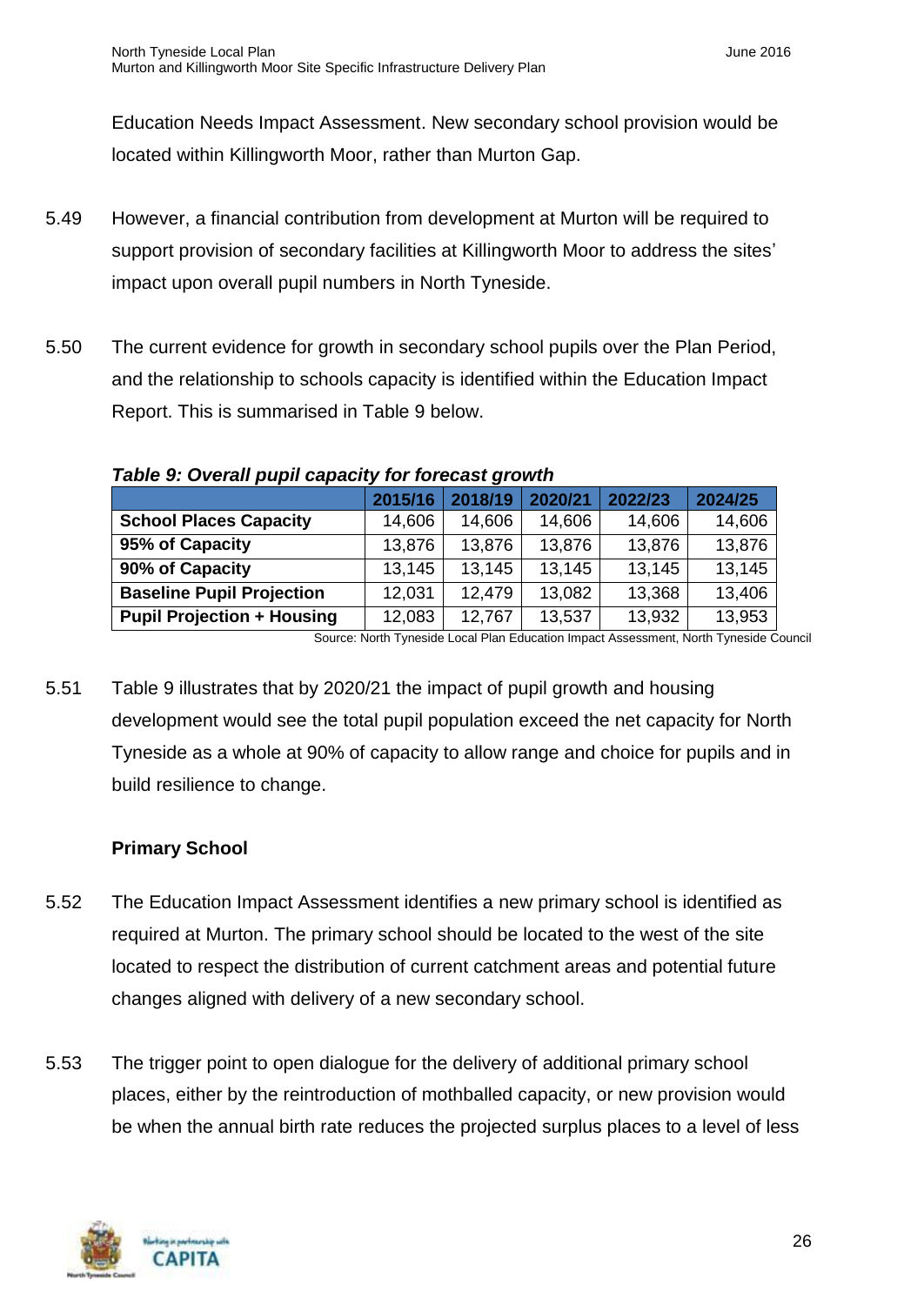than 10%. A new primary provision would require a 4 year programme in terms of planning, commissioning, construction and opening.

5.54 The current evidence for growth in primary school pupils over the Plan Period, and the relationship to schools capacity is identified within the Education Impact Report. This can be summarised as follows:

*Table 10: Total primary pupil capacity (with 90% and 95% limits) and projected pupil growth*

|                                      | 2015/16 | 2016/17 | 2017/18 | 2018/19 | 2019/20 |
|--------------------------------------|---------|---------|---------|---------|---------|
| <b>Total Pupil Capacity</b>          | 17.167  | 17,167  | 17,167  | 17,167  | 17,167  |
| 95% of Pupil Capacity                | 16,309  | 16,309  | 16,309  | 16,309  | 16,309  |
| 90% of Pupil Capacity                | 15,450  | 15,450  | 15,450  | 15,450  | 15,450  |
| <b>Baseline Pupil Projections</b>    | 15,603  | 15,690  | 15,689  | 15,756  | 15,608  |
| <b>Baseline Projection + Housing</b> | 15,723  | 15,973  | 16,150  | 16,436  | 16,487  |

Source: North Tyneside Local Plan Education Impact Assessment, North Tyneside Council

#### **Delivering new school places**

- 5.55 As set out above the trigger for progressing with plans for the delivery of new schools will be informed by monitoring of the Local Authorities Pupil projections. As can be seen in Table 10, projections, at this time, illustrate that there is already a shortfall in primary school places at 90% of capacity. With no sufficient existing capacity, on a net basis for the Borough as a whole there is therefore an identified requirement for primary school provision. Based upon the current phasing and rate of delivery it is anticipated that a new primary school would be required to open early in Phase 2. The primary school will serve the needs of residents of Murton and it is anticipated will be delivered by the development.
- 5.56 The Education Impact Assessment also identifies a requirement to open a new secondary school at Killingworth Moor by the end of Phase 1. This is recognised as a strategic infrastructure requirement for the Borough, and consequently the Education Report proposes the pooling of 5 section 106 contributions from a range of major schemes focused around the A19(T) and the settlements of Backworth, Shiremoor and Holystone.

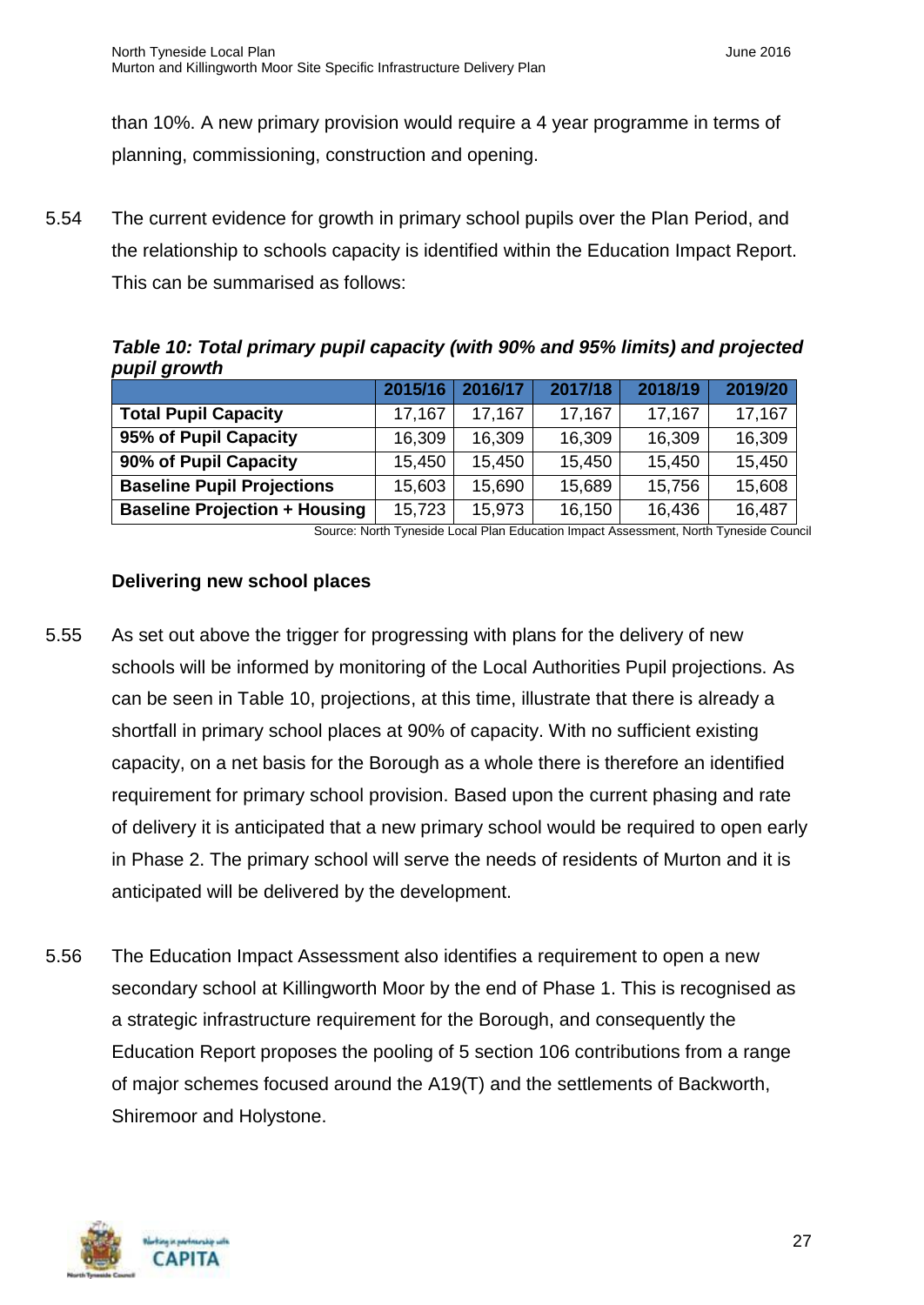- 5.57 This would include a contribution from Murton Gap and Killingworth Moor. An additional contribution from Community Infrastructure Levy (for which the strategic site allocations will be set at a zero rate) will be considered for smaller development sites in the Borough.
- 5.58 North Tyneside Council officers are currently exploring opportunities for loan or grant funding to enable the early delivery of secondary school provision within imposing significant costs upon development. This enables the section 106 contribution from Murton Gap to be phased in keeping with the rate of delivery of new homes.

| , GM, Philippin and Martin Millippin (1919) |                       |                                          |            |                           |                                                                 |  |
|---------------------------------------------|-----------------------|------------------------------------------|------------|---------------------------|-----------------------------------------------------------------|--|
| <b>Delivery Phase</b>                       | <b>Phase 1</b>        | Phase 2                                  | Phase 3    | <b>Essential Funding</b>  |                                                                 |  |
| <b>Anticipated Years</b>                    |                       | 2018 - 2022  2023 - 2027  2028 - 2032  / |            | <b>Desirable Probable</b> | <b>Source –</b><br><b>Delivery</b>                              |  |
| <b>Primary School</b>                       | £2,200,000            | £2,200,000                               |            | Essential                 | $Developer -$<br>s106                                           |  |
| Secondary School                            | £2,983,225 £2,123,354 |                                          | £3,667,611 | Essential                 | $Developers -$<br>s106 (strategic<br>site), CIL<br>contribution |  |

#### *Table 11: Murton Gap Education provision*

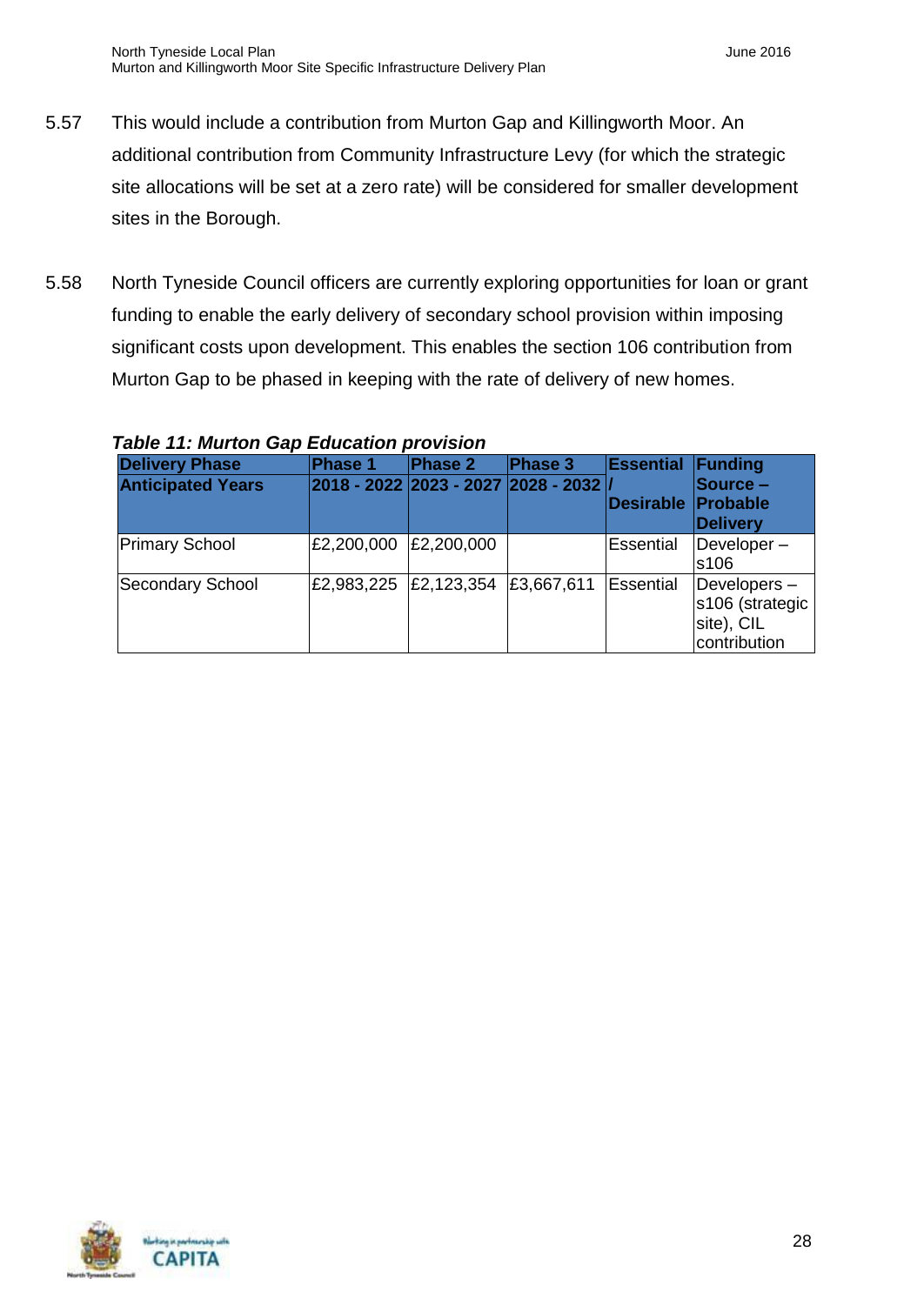## <span id="page-30-0"></span>**Surface Water Management**

- 5.60 Flood risk mitigation measures at Murton have been identified through a range of evidence base documents that reflect joint working between the North Tyneside Council Flood Risk Team, Capita North Tyneside, Northumbrian Water Ltd and the Environment Agency. An area based Flood Risk Assessment<sup>18</sup> has been prepared that provides some initial directions to the type and scale of measures that could be taken:
- 5.61 **Layout -** The development layout should incorporate the provision of surface drainage through features such as ditches or streams so that surface water from the land is channelled into attenuation features or suitable watercourses / culverts, keeping residents within and around Murton Gap safe during extreme and intense rainfall events.
- 5.62 Adopting a multi-purpose green corridor is proposed as a drainage strategy for site within the Broad Scale Flood Risk Assessment for Murton Gap. This would provides the opportunity to create a multi-stage channel with multiple distributed surface water attenuation features through the centre of the site and would be capable of being accommodated within the identified Concept Framework included within the Local Plan. Use of this approach provides an increased area / buffer to manage overland flows on site, provide an amenity space for residents and visitors and increase the site's biodiversity. Incorporation of a suitable feature into future layout and design of the site, capable of functioning to the capacity required will therefore be important to according with the flood risk and water management policy of the emerging Local Plan.
- 5.63 **Sustainable Drainage Systems** (SuDS) should be incorporated into the development layout to the greatest extent possible. SuDS Infiltration Mapping data identified within Appendix D of the Draft Broad Scale Flood Risk Assessment for Murton Gap and future site investigations should guide the placement of infiltrating

<sup>&</sup>lt;sup>18</sup> Draft Broad Scale Flood Risk Assessment: Murton Gap, Capita, August 2015



<sup>1.1</sup>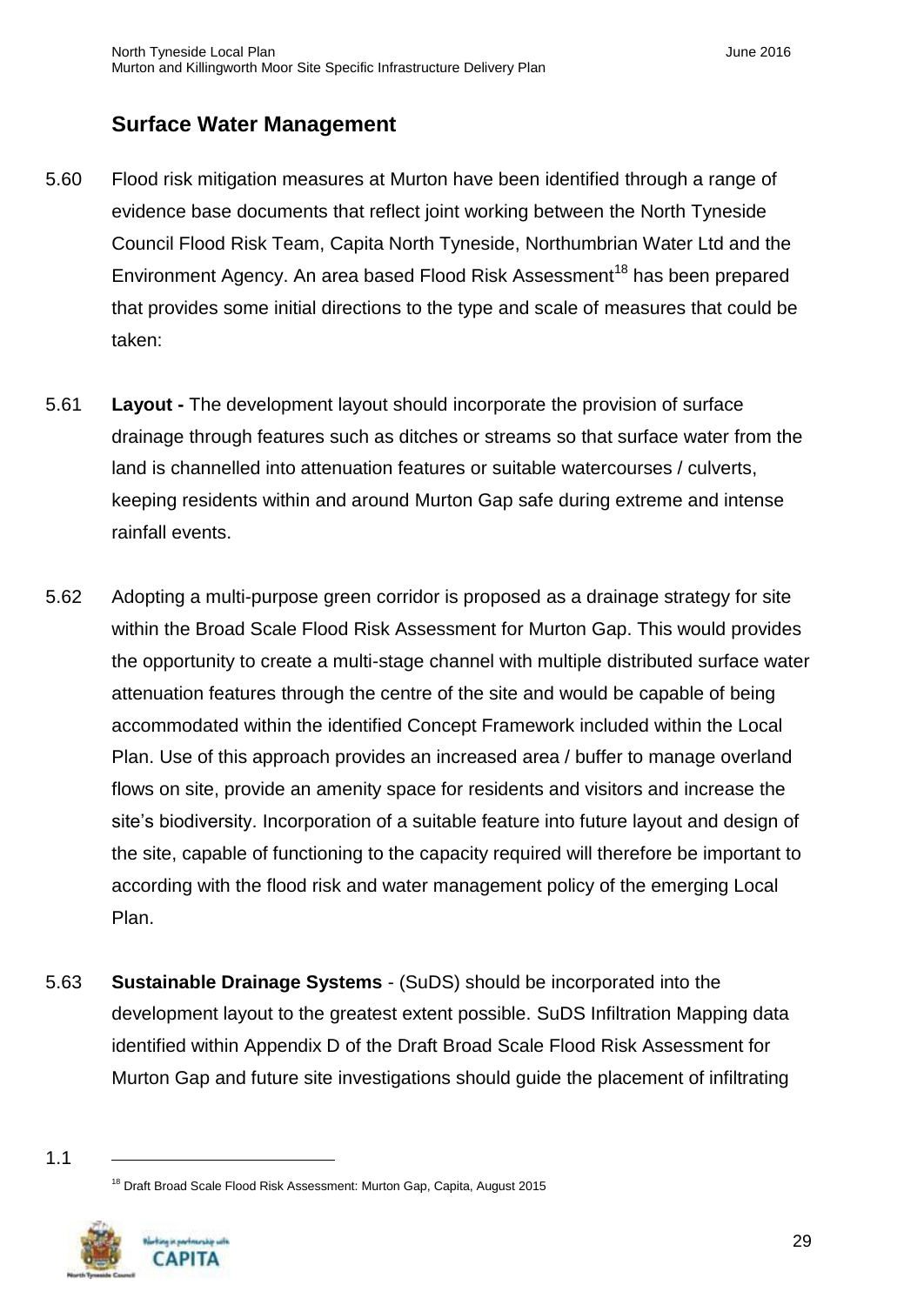SuDS to the most beneficial locations on site. Non-infiltrating SuDS like rainwater harvesting and green roofs should be used where infiltration is not feasible.

- 5.64 **Surface Water Management** A strategic opportunity to integrate development of the site at Murton with wider strategic solutions to surface water management, and removal of rainfall from the combined sewer is identified as a primary infrastructure opportunity. Joint working with Northumbrian Water Ltd (NWL) and the Environment Agency has helped identify this opportunity. The overall solution redirects surface watercourses that currently enter the limited capacity sewerage network at Briarvale, Monkseaton to a large capacity culvert adjacent to North Tyneside General Hospital. Additional connections at points between Marden Quarry and the North Sea at Cullercoats enable the connection of the Murton Gap site with rain outfalls at the coast.
- 5.65 Ensuring development on site complements and supports this infrastructure solution will remove a significant surface water and sewerage flooding risk for existing residents at Monkseaton, provide an outlet for surface water from the development site and create additional headroom capacity at Howdon Waste Water Treatment Works for foul water treatment.
- 5.66 **Sustainable Drainage Features Management and Maintenance –** The Council is currently exploring options for the future management and maintenance of Surface Water Drainage features under its role as Local Lead Flood Authority. At this time, the Council does not have a formal position of adopting new SuDS with specific arrangements for each scheme agreed with the developer or applicant as proposals are put forward. Other options for future maintenance and management of SuDS, in addition to their potential adoption by the Council, may include ongoing management by the developer or appointment of a  $3<sup>rd</sup>$  party management company. It is probable under each of the options some form of cost recovery by the landowner or developer such as land charge on new households would be necessary. Therefore, whilst management and maintenance of SuDS must be considered in any drainage strategy developed for the site, for the purposes of this Infrastructure Delivery Plan the requirement will not lead to an additional infrastructure cost for the development.

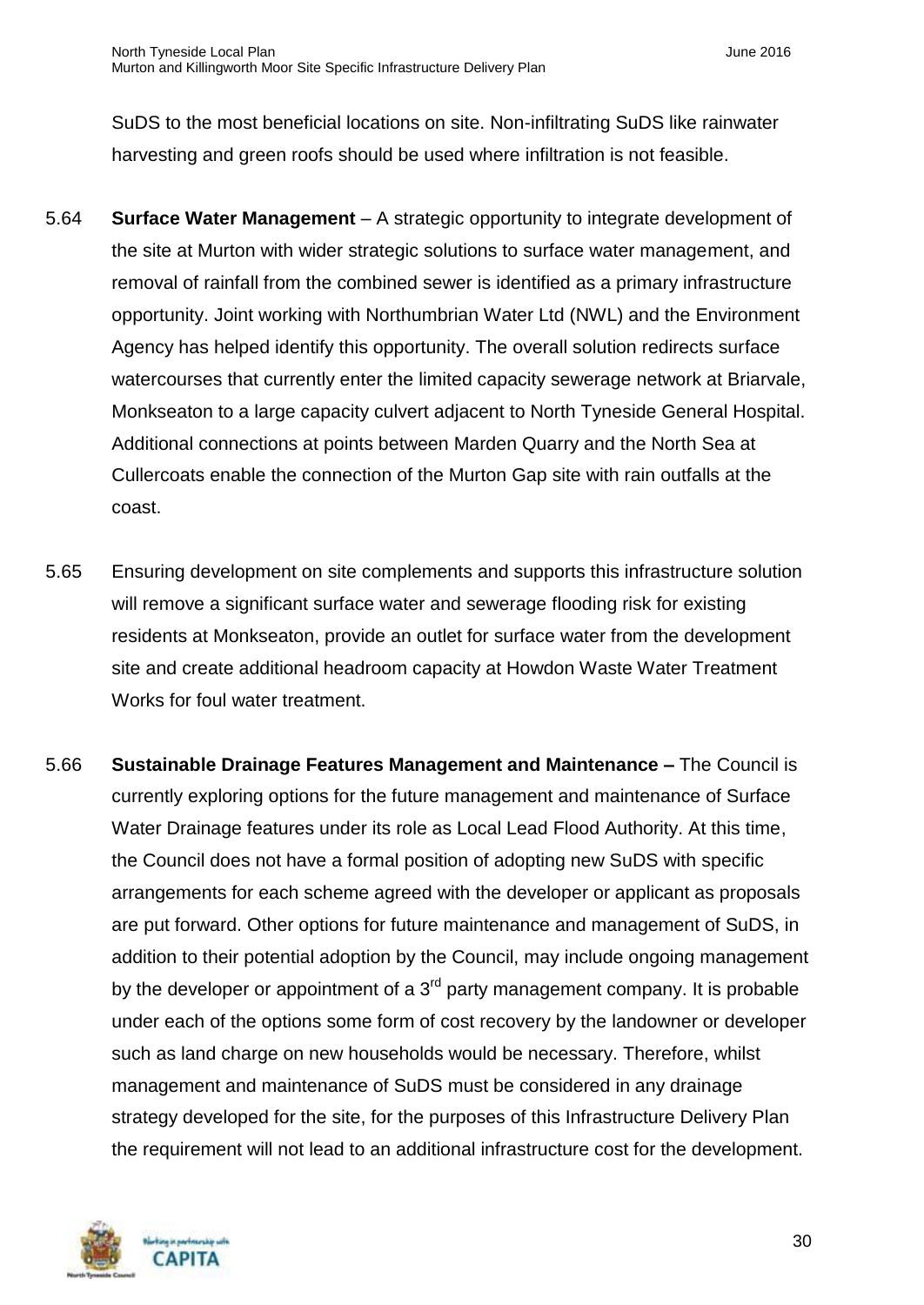#### **Delivering drainage infrastructure**

- 5.67 It is assumed for the purposes of this Site Specific IDP and the site Viability Assessment that much of the drainage infrastructure required for the site will be delivered as part of the general estates and landscaping costs expected for the scheme. However, it is also recognised that some additional uplift in standards and provision may be sought to ensure the objectives and matters set out above are addressed.
- 5.68 Consequently an assessment has been made of further drainage infrastructure provision that may be required through a planning condition seeking a section 106 agreement. Any such contribution is anticipated to be phased across the life of the development.

*Table 12: Murton Gap Drainage Infrastructure - Flood and Surface Water Management*

| <b>Delivery Phase</b><br><b>Anticipated Years</b> | <b>Phase 1</b> | <b>Phase 2</b> | Phase 3<br>2018 - 2022 2023 - 2027 2028 - 2032 / | <b>Essential Funding</b><br><b>Desirable Probable</b> | Source -<br>Delivery            |
|---------------------------------------------------|----------------|----------------|--------------------------------------------------|-------------------------------------------------------|---------------------------------|
| Drainage Infrastructure                           | E816,000       | £580,800       | £1,003,200                                       | Essential                                             | Developers-<br>s <sub>106</sub> |

# <span id="page-32-0"></span>**Green and Social Infrastructure**

- 5.69 Green infrastructure is fundamental to ecology and biodiversity and for the creation of the development's Unique Selling Point (USP). It is integrated to:
	- Provide the necessary protection for ecology and biodiversity.
	- Create high quality, attractive environments for new development.
	- Promote healthy lifestyles and well-being.
	- Create pedestrian, cycle and bridleway connections between existing and new communities.
- 5.70 Providing green infrastructure as an integral part of new development is considered to be beneficial in many ways. For larger sites, green infrastructure networks should be considered as a key element of the vision, design and layout and should include

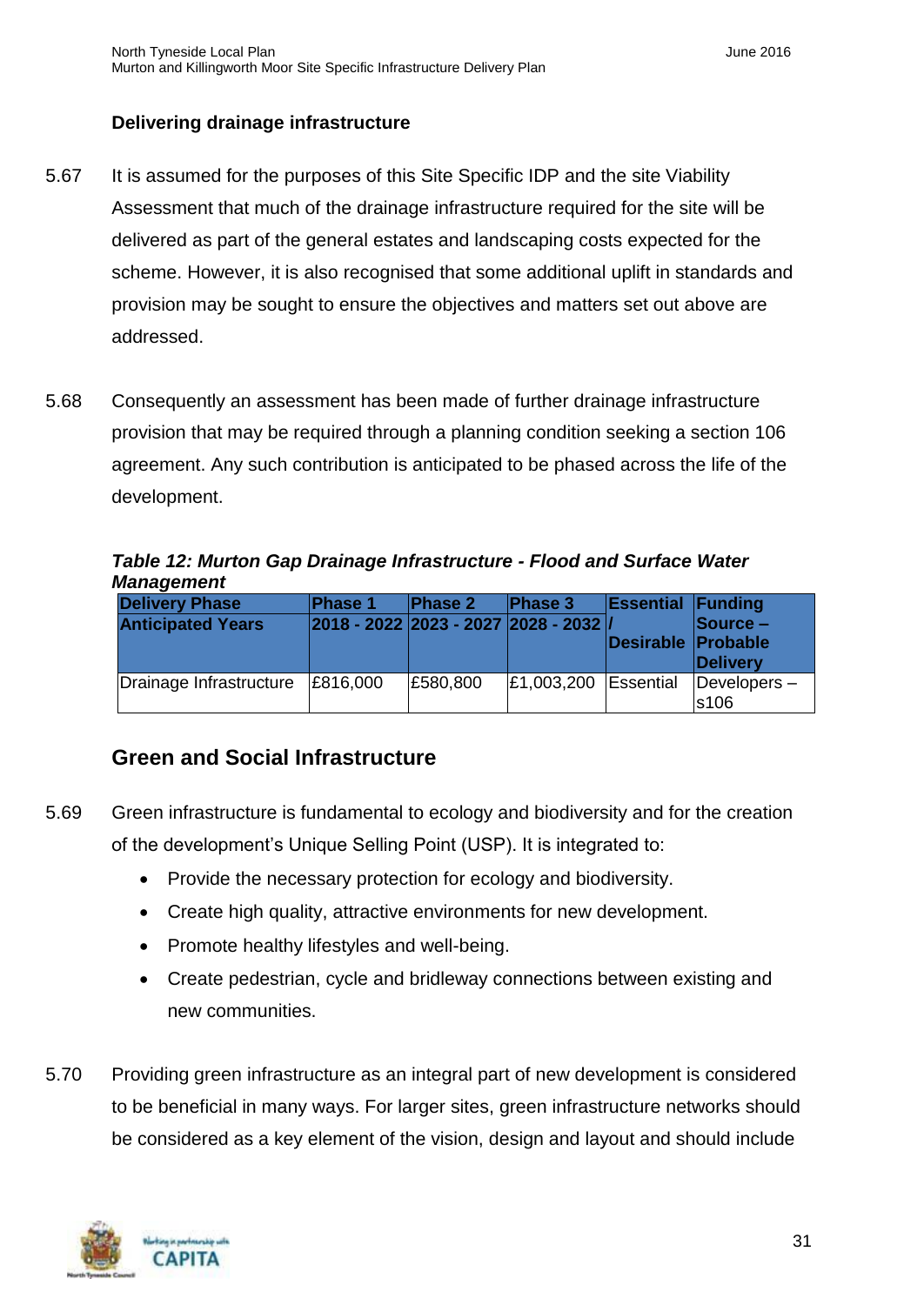as many functions as possible. The Murton Gap Open Space Assessment<sup>19</sup>, undertook an assessment of needs at Murton that have informed this Site Specific IDP.

#### **Open Space**

- 5.71 Development of the Murton site has been identified as requiring:
- 5.72 **Equipped areas for play** a Neighbourhood or Strategic Equipped Area for Play (a NEAP or SEAP) of between 1,000sqm to 11,600sqm would be required in addition to a smaller Local Equipped Area for Plan (LEAP) of 600sqm to 800sqm.
- 5.73 **Parks** A minimum requirement is for provision of park space towards the centre of the site, with additional provision to address any gaps where new housing delivery would fall outside defined catchment areas. A strategic and Concept Plan requirement for open space and parkland includes the opportunity to incorporate a Country Park through the centre of the site (around Murton village) that would ensure accessibility for residents to public open space.
- 5.74 **Natural and Semi-Natural Green Spaces** At present, only very small parts of the northern and western areas of the site fall within the catchment of existing provision. Provision should aim to match or exceed the Borough average of 35.8% of households within catchment. Possible duplication with landscapes delivered as part of SuDS or other measures need to be considered.
- 5.75 **General Green Space** Much of the suggested site falls within the catchment of existing green space and other forms of provision would additionally improve General Green Space. Not all existing space is of an acceptable quality. A site north of Murton Village and a site on New York Road are both of poor quality. If development relies on this existing space contributions would be required for their improvement.

<sup>&</sup>lt;sup>19</sup> [Murton Gap Open Space Assessment, Capita North Tyneside, July 2015](http://www.northtyneside.gov.uk/pls/portal/NTC_PSCM.PSCM_Web.download?p_ID=562459)



<sup>1.1</sup>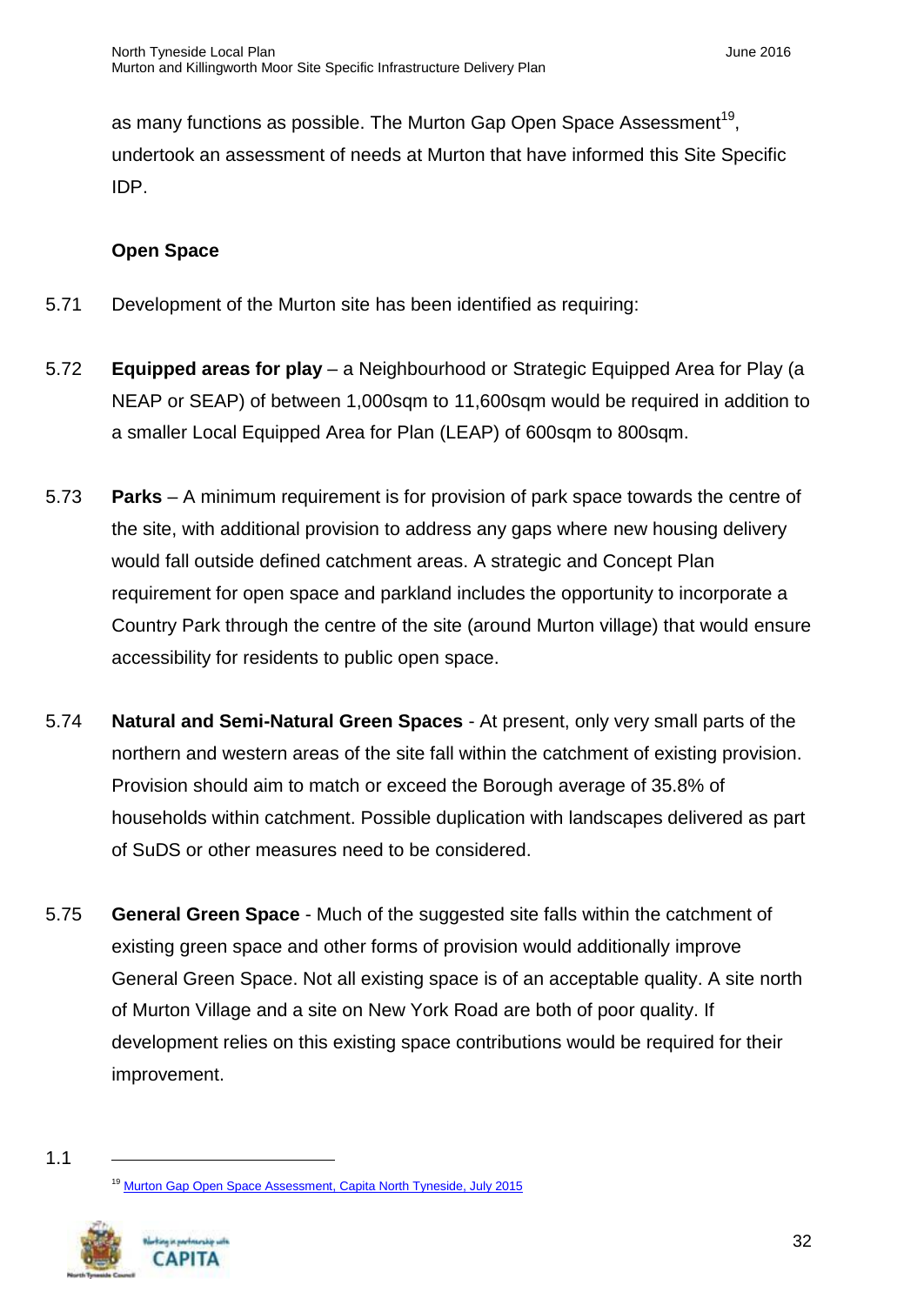- 5.76 **Playing Pitches** In net terms, additional playing pitches are not required to meet the needs of the Borough or this site. However, development does increase usage of existing facilities and support to improve / enhance those would be required.
- 5.77 **Allotments** The delivery of one allotment per 27 households is proposed as appropriate to ensure that new homes do not worsen the current over-demand. For 3,000 homes this would be 111 allotments.
- 5.78 **Management and Maintenance** Prior to development, an agreement will be required with the developers and the Council to ensure the maintenance and management of any open space provision will be resourced. This may be via a commuted sum from the developers, a residents' maintenance fee, an agreement that developers retain direct (or in-direct through a third party) responsibility for maintenance in perpetuity, or the formation of a residents' trust.
- 5.79 General guidance for costs of green spaces, playing pitches, and allotments and its management and maintenance are provided based upon the Councils' section 106 contributions.
- 5.80 **Ecology and Biodiversity** There is no designated wildlife or biodiversity habitat within the Murton site. An extended Phase 1 habitat Survey<sup>20</sup> suggests that as predominantly agricultural land habitats are mostly of low ecological value, with few features of any specific ecological interest. Habitats present within the site include arable, improved grassland, hedgerows, broadleaf trees, scrub habitats and areas of ruderal vegetation. The creation of a roosting areas for Golden Plover connected to the delivery of another housing site, Station Road East, would require resolution to enable development of Murton to proceed. Work is currently ongoing to establish and agree an alternative site and is not expected to present a long term obstacle to development.
- 5.81 The provision of biodiversity enhancement to mitigate and avoid potential loss of biodiversity is a key requirement placed upon any future development. For Murton

1.1

<sup>&</sup>lt;sup>20</sup> Extended Phase 1 Habitat Survey Report, Land at Murton, BSG, October 2015

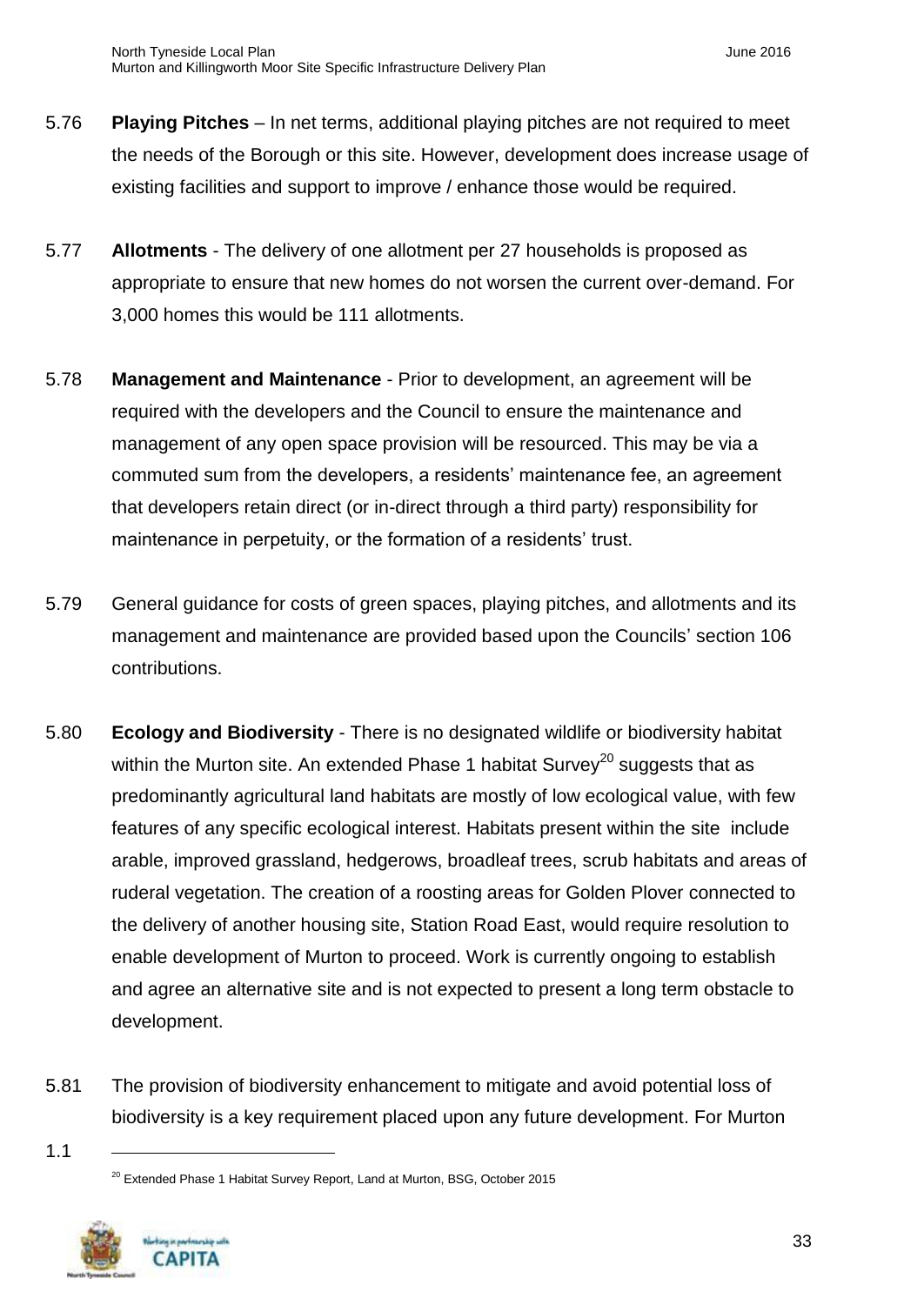Gap, as the site lies within 6km of the Northumbria Coast Special Protection Area (an International wildlife site designation) the Habitat Regulation Assessment and Appropriate Assessment (HRA/AA) has identified the need to ensure appropriate mitigation is provided to address potential increases in visitors to the Coast that may cause disturbance to qualifying bird species. As such the requirement for Suitable Alternative Natural Green Spaces (SANGS) has been highlighted through the HRA/AA and has been referenced within the strategic policy S4.4(a) for Murton Gap. This requirement should be considered through the appropriate design and layout of the Murton Gap site itself, but may additionally require enhancements to existing natural and semi natural environments – including Silverlink Biodiversity Park and Rising Sun Country Park. For further information, a note has been prepared by North Tyneside Council that sets out "Guidelines for the provision of SANGS within North Tyneside"<sup>21</sup>.

5.82 Existing habitats, wildlife corridors and green infrastructure should be incorporated within, and are a policy requirement, for further development frameworks and detailed masterplans. Landscaping within the site should include a diverse range of habitats, including open mosaic habitats, that will encouraged a greater diversity of species to inhabit the site than is currently present.

#### **Delivering Green Infrastructure**

- 5.83 The phasing and timing of delivery of Green Infrastructure and provision of potential mitigations for biodiversity species and habitats will generally be require to align with the build out of the development parcels themselves. It is therefore assumed within the delivery framework that phasing for delivery of such infrastructure needs will arise throughout the site. Meanwhile, where contributions will be towards enhancement or maintenance of infrastructure elsewhere a phased approach that ensure contributions are proportionate to development undertaken and their impacts is considered the most appropriate.
- 1.1

<sup>&</sup>lt;sup>21</sup> Guidelines for the provision of Suitable Accessible Natural Green Spaces in North Tyneside, Capita North Tyneside

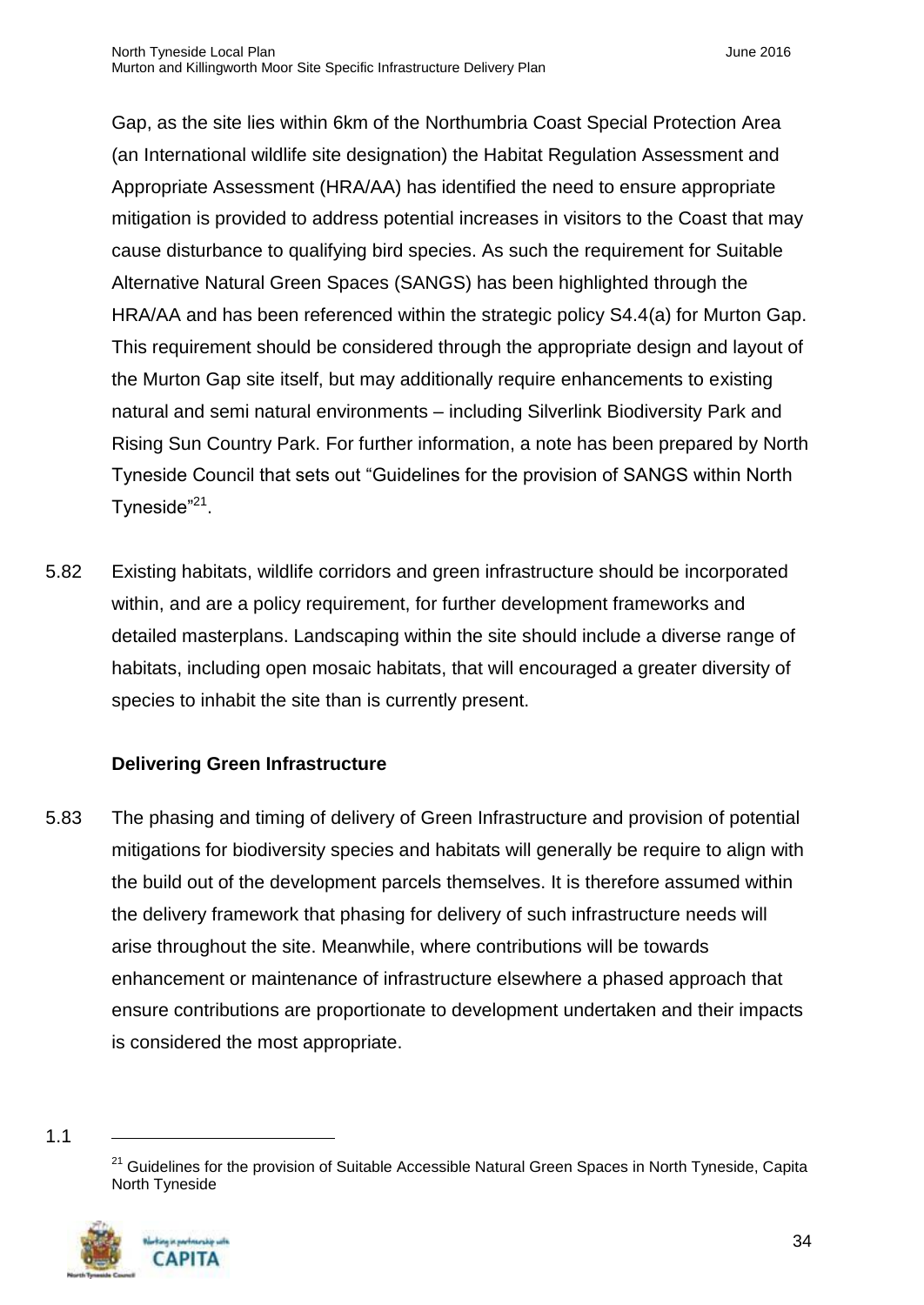| <b>Delivery Phase</b>                                      | Phase 1                             | <b>Phase 2</b> | Phase 3    | <b>Essential</b> | Funding                     |
|------------------------------------------------------------|-------------------------------------|----------------|------------|------------------|-----------------------------|
| <b>Anticipated Years</b>                                   | 2018 - 2022 2023 - 2027 2028 - 2032 |                |            |                  | <b>Source -</b>             |
|                                                            |                                     |                |            | <b>Desirable</b> | <b>Probable</b><br>Delivery |
| Sport & Recreation                                         | £862,129                            | £613,633       | £1,059,911 | Desirable        | Developers-<br>s106         |
| Environment, Public<br>Realm / Culture (Public<br>Art etc) | £258,066                            | £183,683       | £317,270   | Desirable        | Developers-<br>s106         |
| Play, Parks, Green<br>Space and Biodiversity<br>(SANGS)    | £673,794                            | £479,583       | £828,371   | Desirable        | Developers-<br>s106         |

#### *Table 13: Murton Gap Green Infrastructure and play facilities*

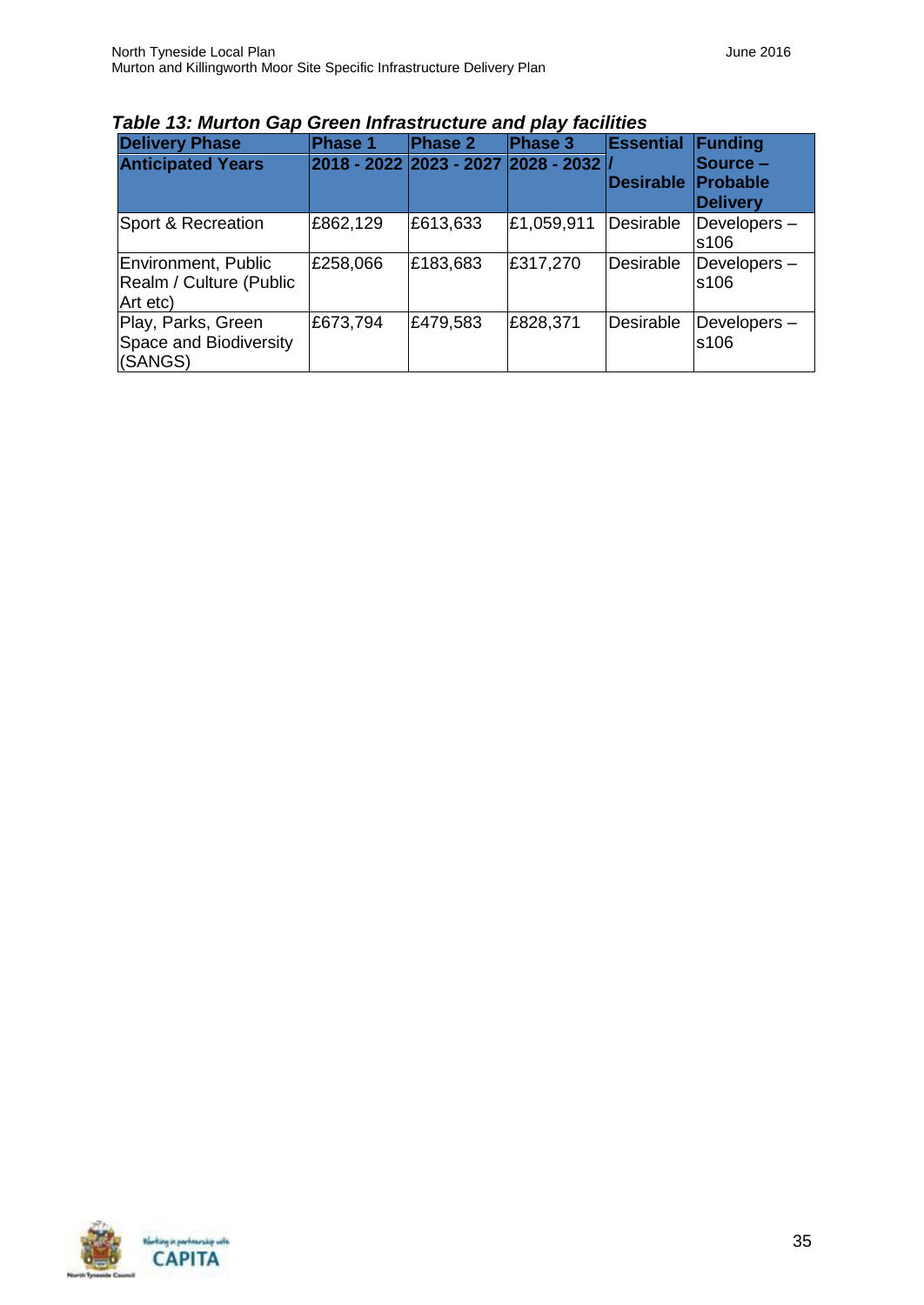# <span id="page-37-0"></span>**Energy and Utilities**

- 5.85 Following consultation with existing service providers, the 'Utilities Assessment'<sup>22</sup> highlights the outcome of an initial assessment of the Impact of the development and network Capacity.
- 5.86 Following the information received from the utility providers there are no reasons to suggest there would be any significant restrictions to the development proposed at Murton Gap based on existing or future utility infrastructure. This position will need to be kept under review as further detailed proposals are developed.
- 5.87 Overall there is limited detail from the utility providers at this early stage in the development process. It would be anticipated that a Stage 2 commission would provide a more in depth analysis of future infrastructure requirements and budget estimates. However, at this stage the following estimates and assumptions about requirements can be made:
- 5.88 **Water**  Sustainable surface water drainage should be encouraged. As already discussed a Northumbria Water Ltd project at Marden Quarry could have a bearing on the surface water drainage proposals and future assessments should consider the dynamics between them.
- 5.89 **Electric**  Northern Power Grid were able to provide an estimate of costs for future infrastructure works. Given the early stage of proposals this is based on a series of assumptions, which must be treated with caution. Significantly, there was no identification of issues with local capacity in the electricity network and development would not require local network reinforcement. As further details regarding development options become available Northern Power Grid will be able to provide a more detailed assessment.

 $22$  Part 1 Utilities Impact and Capacity Assessment, October 2015, Capita North Tyneside.



<sup>1.1</sup>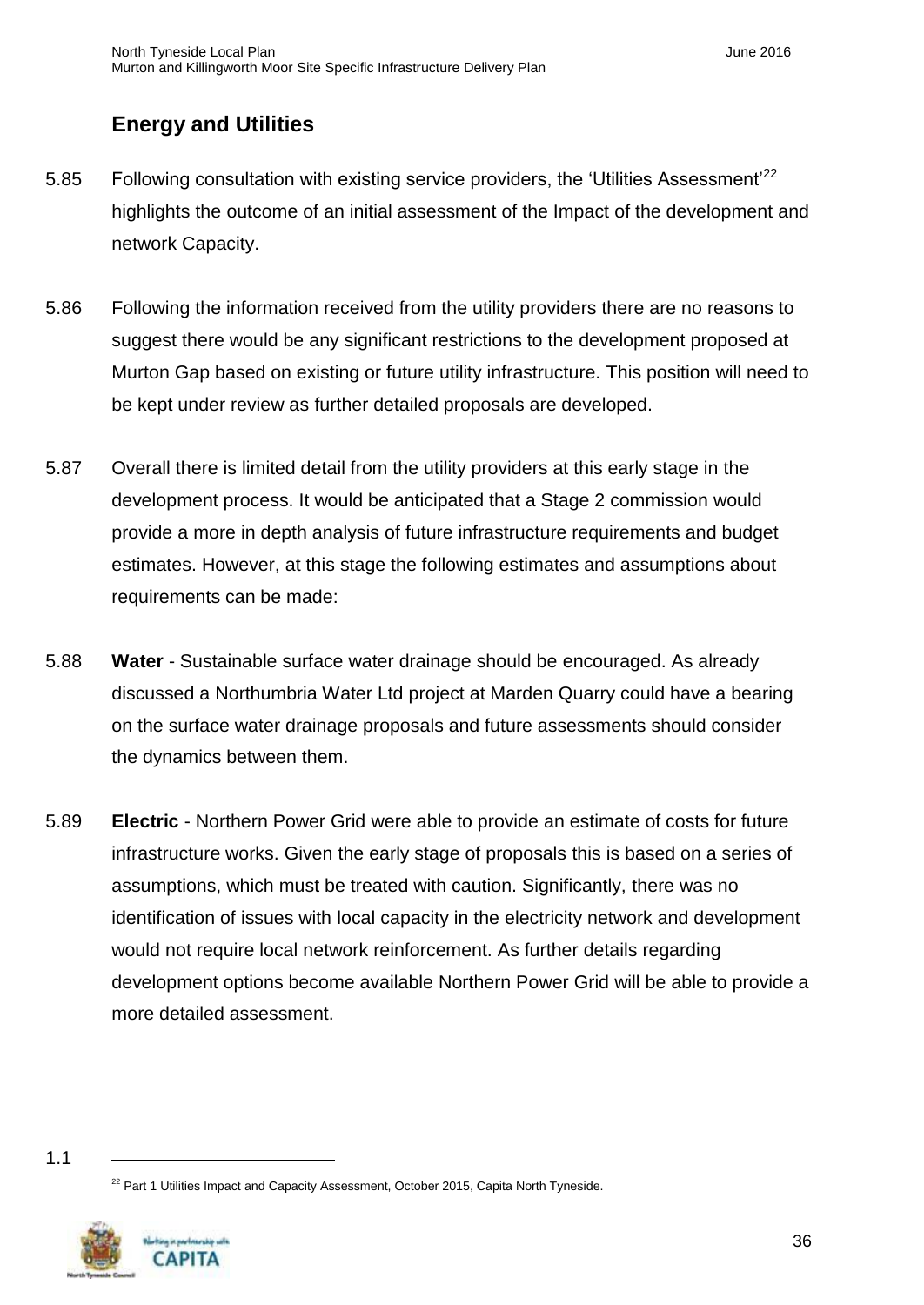- 5.90 **Gas –** The National Grid, responsible for gas network and distribution in this area did not identify any capacity constraints to servicing the sites. However, at this stage they were unable to provide a budget estimate for servicing properties.
- 5.91 **Renewable / Low Carbon Energy Solutions** The Local Plan does not set requirements upon construction beyond agreed building regulations for the energy performance of homes and energy generation. However, an option exists to encourage renewable energy generation and North Tyneside Council are exploring the options for, and the feasibility of a district heating network linking with the strategic allocations of Killingworth Moor and Murton Gap.
- 5.92 As further feasibility work is developed the potential costs of pursuing such an option will be refined and incorporated into the Site Specific IDP as a desirable infrastructure cost. It is additionally anticipated that such proposals if brought forward would be based upon a financially viable proposition whilst the equivalent costs for electric and gas networks would require review if such an infrastructure option be pursued.

#### **Delivering utilities and energy infrastructure**

5.93 At this stage assessment of utilities requirements has established general needs for new infrastructure that may be provided. However, these costs have not been identified as significantly beyond typical development costs. Additionally, no specific Local Plan policy requirement is placed upon the development to enhance the sustainability of the scheme. Therefore, no additional costs or infrastructure are identified within this Site Specific IDP, whilst for the purposes of the Viability Assessment an standard assumption would be applied to allow for the cost of such infrastructure provision.

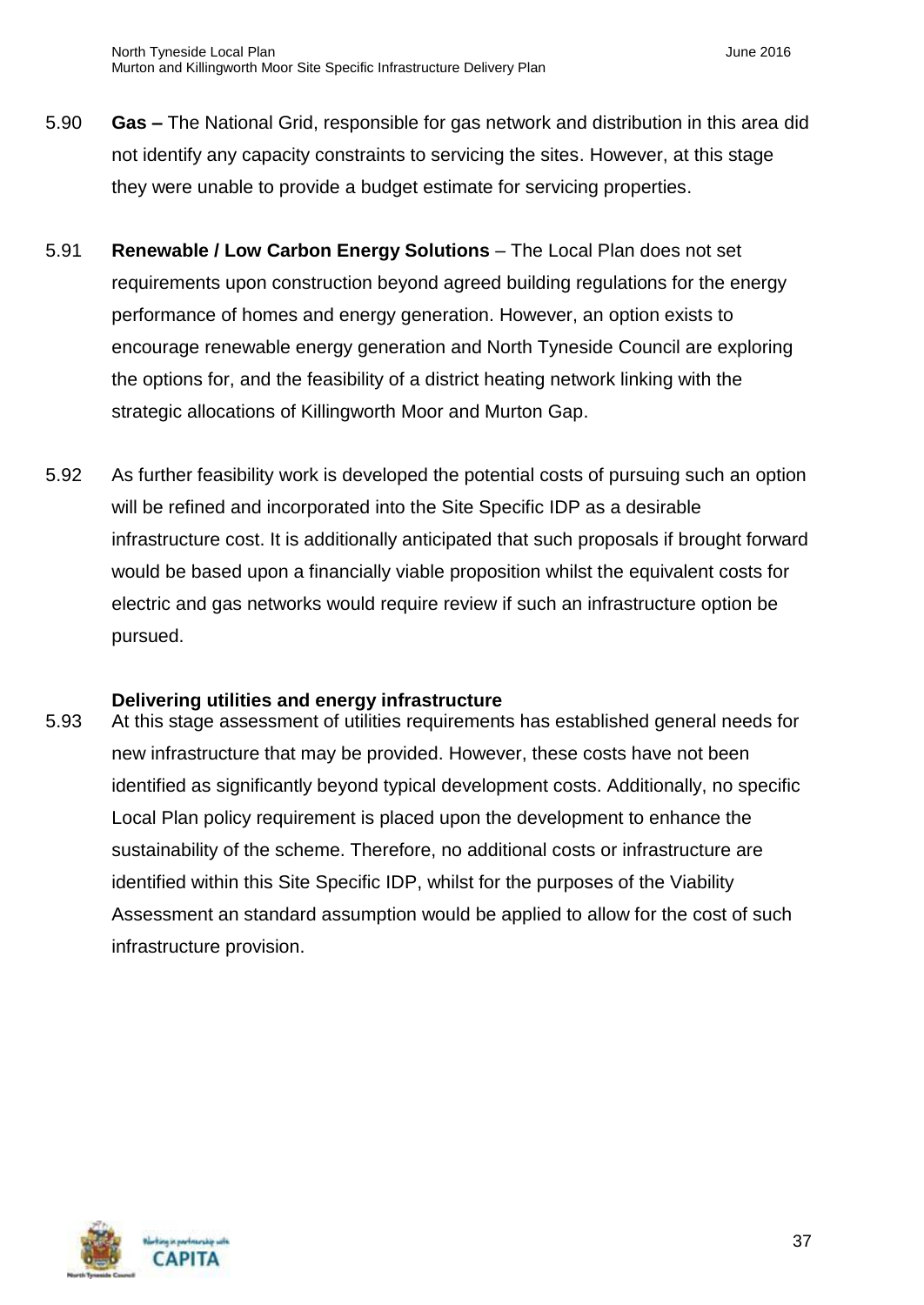## <span id="page-39-0"></span>**Waste Management**

- 5.95 It is anticipated that no new municipal waste management facility will be required in North Tyneside before 2022. This Site Specific IDP shall be regularly updated to include any further anticipated requirements for waste infrastructure.
- 5.96 The Urban Mines 'Tyne and Wear Commercial and Industrial Waste Survey'<sup>23</sup> confirms that there is sufficient capacity to manage and treat residual waste until 2030 under current arrangements.
- 5.97 As with the potential Renewable / Low Carbon Energy Solutions the feasibility for innovative waste management and collection techniques are to be encouraged at Murton and are being explored by North Tyneside Council. Any additional cost to implement such a solution would be considered as a desirable cost as the options for this approach are developed. It is additionally anticipated that such proposals if brought forward would be based upon a financially viable proposition.

# <span id="page-39-1"></span>**Summary of Infrastructure Delivery Requirements**

5.98 Table 14 sets out a consolidated schedule of key infrastructure requirements for the Murton Gap Site.

| <b>Delivery</b><br><b>Phase</b>    | <b>Phase 1</b> | Phase 2                                         | <b>Phase 3</b> | <b>All Phases</b> |                  | <b>Funding</b>              |
|------------------------------------|----------------|-------------------------------------------------|----------------|-------------------|------------------|-----------------------------|
| <b>Housing</b><br><b>Delivery</b>  | 1,020          | 1726                                            | 1,254          | 3,000             | <b>Essential</b> | Source -<br><b>Probable</b> |
| <b>Anticipated</b><br><b>Years</b> |                | 2018 - 2022 2023 - 2027 2028 - 2032 2018 - 2032 |                |                   | <b>Desirable</b> | <b>Delivery</b>             |
| <b>Murton Link</b><br>Road         | £5,200,000     |                                                 |                | £5,200,000        | Essential        | Developer-<br>s278          |
| A186 Earsdon<br>Rd<br>Roundabout   | £3,600,000     |                                                 |                | £3,600,000        | Essential        | Developer-<br>s278          |
| A191<br>Roundabout<br>Rake Lane    | £2,090,000     |                                                 |                | £2,090,000        | Essential        | Developer-<br>s278          |

| Table 14: Murton Gap Key Infrastructure Requirements |  |  |
|------------------------------------------------------|--|--|
|------------------------------------------------------|--|--|

<sup>&</sup>lt;sup>23</sup> [http://www.northtyneside.gov.uk/browse-display.shtml?p\\_ID=529692&p\\_subjectCategory=809](http://www.northtyneside.gov.uk/browse-display.shtml?p_ID=529692&p_subjectCategory=809)



<sup>1.1</sup>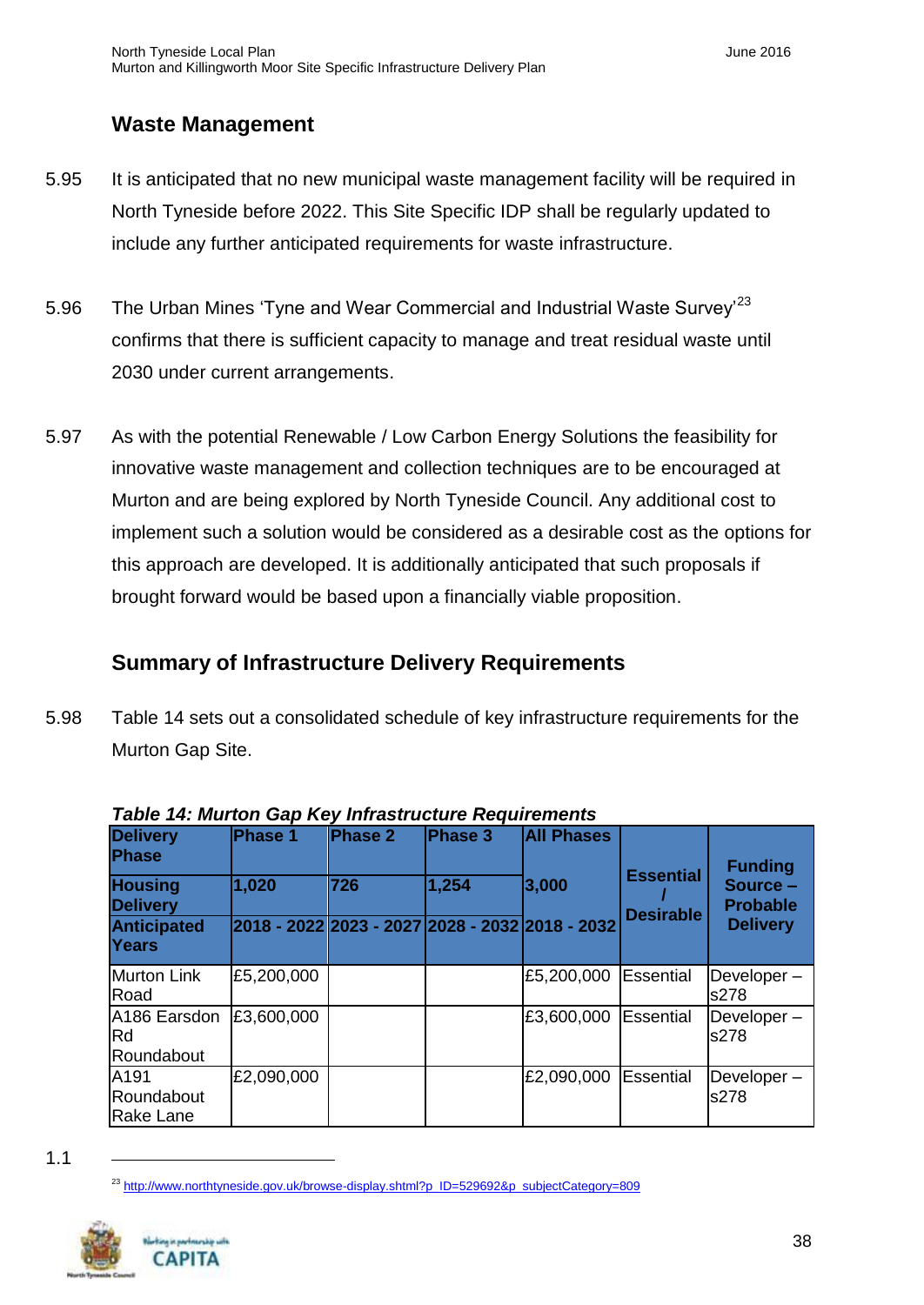| <b>Delivery</b><br><b>Phase</b>                                                                                                                               | <b>Phase 1</b> | <b>Phase 2</b>                                  | Phase 3    | <b>All Phases</b>      |                        |                                              |
|---------------------------------------------------------------------------------------------------------------------------------------------------------------|----------------|-------------------------------------------------|------------|------------------------|------------------------|----------------------------------------------|
| <b>Housing</b><br><b>Delivery</b>                                                                                                                             | 1,020          | 726                                             | 1,254      | 3,000                  | <b>Essential</b>       | <b>Funding</b><br>Source-<br><b>Probable</b> |
| <b>Anticipated</b><br>Years                                                                                                                                   |                | 2018 - 2022 2023 - 2027 2028 - 2032 2018 - 2032 |            |                        | <b>Desirable</b>       | <b>Delivery</b>                              |
| A191<br>Roundabout<br>New York Rd                                                                                                                             | £2,000,000     |                                                 |            | £2,000,000             | Essential              | Developer-<br>s278                           |
| <b>New York</b><br>Road Access                                                                                                                                | £900,000       |                                                 |            | £900,000               | <b>Essential</b>       | Developer-<br>s278                           |
| Bridge over<br>Metro line                                                                                                                                     | £2,000,000     |                                                 |            | £2,000,000             | Essential              | Developer-<br>s278                           |
| Westminster<br>Ave                                                                                                                                            | £300,000       |                                                 |            | £300,000               | Essential              | Developer-<br>s278                           |
| Norham<br><b>Rd/Park Lane</b>                                                                                                                                 | £1,750,000     |                                                 |            | £1,750,000             | Essential              | Developer-<br>s278 / s106                    |
| Tynemouth<br>Pool                                                                                                                                             |                | £1,615,000                                      |            | £1,615,000             | Essential              | Developer-<br>s106                           |
| <b>New Bus</b><br>Service                                                                                                                                     | £600,000       | £1,000,000                                      | £1,000,000 | £2,600,000             | Essential              | Developer-<br>s106<br>agreement              |
| <b>Metro Station</b>                                                                                                                                          | £1,700,000     | £3,300,000                                      |            | £5,000,000             | Essential              | Developer /<br>Public<br>funding $-$<br>s106 |
| <b>CIL</b><br>infrastructure<br>contribution                                                                                                                  | £244,800       | £174,240                                        | £300,960   | £720,000               | n/a                    | CIL (pending<br>introduction)                |
| On site,<br>pedestrian and<br>cycle<br>connections.                                                                                                           | £834,442       | £593,926                                        | £1,025,872 | £2,454,240             | Essential              | Developer-<br>on site<br>condition           |
| Off site<br>Pedestrian and<br>Cycle<br>Connections                                                                                                            | £214,114       | £152,399                                        | £263,235   | £629,748               | Essential              | Developer-<br>s106                           |
| Off site<br>Pedestrian and<br>Cycle<br>Connections                                                                                                            | £319,896       | £227,691                                        | £393,284   | £940,871               | Desirable              | Developer-<br>s106                           |
| Community<br>Facilities (e.g.<br>Library,<br>community<br>room on site or<br>off-site<br>contribution to<br>enhancement<br>and<br>maintenance.)<br>Healthcare | £183,831       | £130,844<br>£1,095,820                          | £226,004   | £540,679<br>£1,095,820 | Desirable<br>Essential | Developer-<br>s106                           |
|                                                                                                                                                               |                |                                                 |            |                        |                        | Developer-                                   |

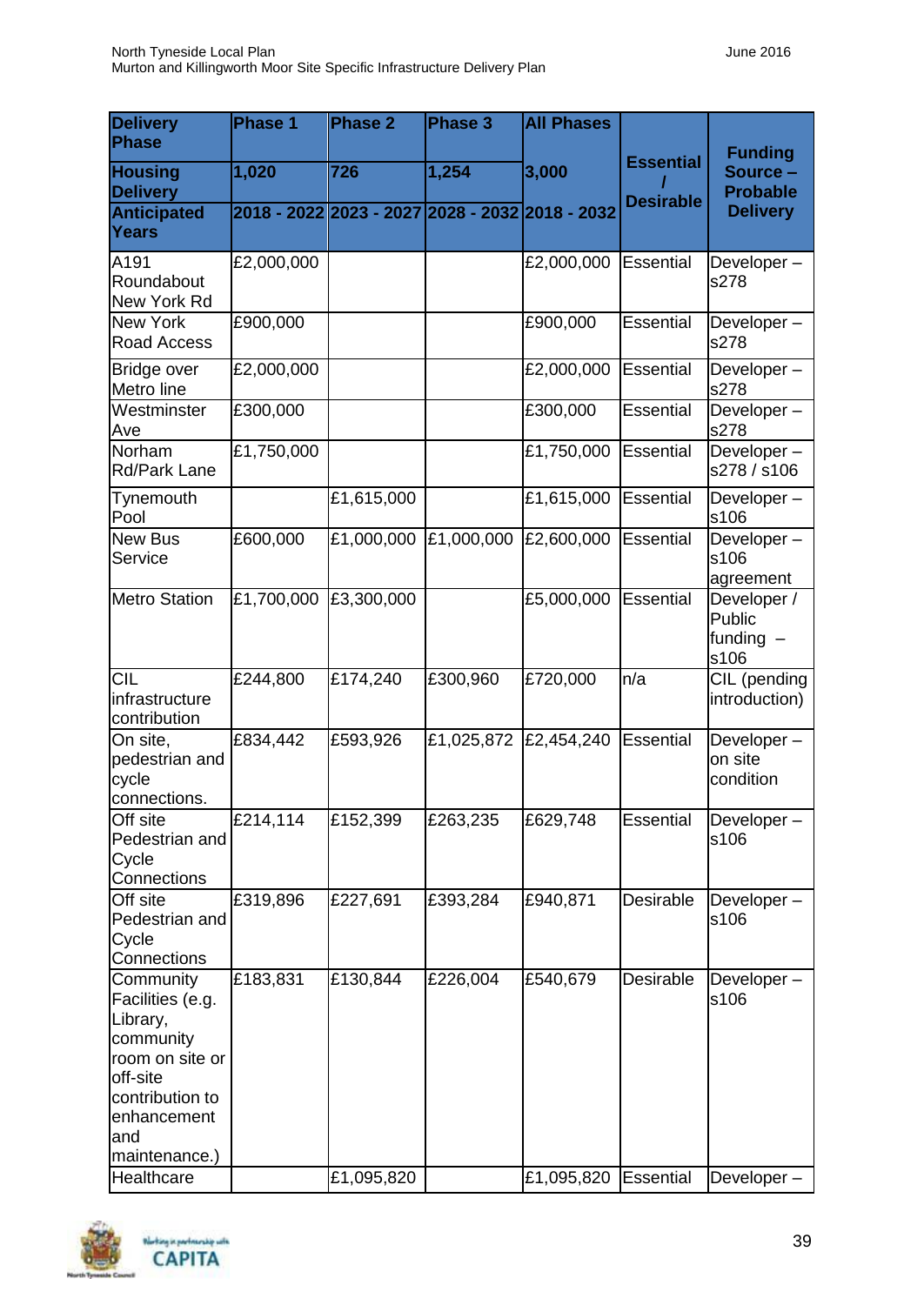| <b>Delivery</b><br>Phase                                      | Phase 1    | <b>Phase 2</b>                                  | <b>Phase 3</b> | <b>All Phases</b> |                  | <b>Funding</b>                                                  |
|---------------------------------------------------------------|------------|-------------------------------------------------|----------------|-------------------|------------------|-----------------------------------------------------------------|
| <b>Housing</b><br><b>Delivery</b>                             | 1,020      | 726                                             | 1,254          | 3,000             | <b>Essential</b> | Source -<br><b>Probable</b>                                     |
| <b>Anticipated</b><br><b>Years</b>                            |            | 2018 - 2022 2023 - 2027 2028 - 2032 2018 - 2032 |                |                   | <b>Desirable</b> | <b>Delivery</b>                                                 |
|                                                               |            |                                                 |                |                   |                  | s106                                                            |
| Primary School £2,200,000                                     |            | £2,200,000                                      |                | £4,400,000        | <b>Essential</b> | Developer-<br>s106                                              |
| Secondary<br>School                                           | £2,983,225 | £2,123,354                                      | £3,667,611     | £8,774,190        | Essential        | Developers-<br>s106<br>(strategic<br>site), CIL<br>contribution |
| Drainage<br>Infrastructure                                    | £816,000   | £580,800                                        | £1,003,200     | £2,400,000        | <b>Essential</b> | Developers-<br>s106                                             |
| Sport &<br>Recreation                                         | £862,129   | £613,633                                        | £1,059,911     | £2,535,673        | Desirable        | Developers-<br>s106                                             |
| Environment,<br>Public Realm /<br>Culture (Public<br>Art etc) | £258,066   | £183,683                                        | £317,270       | £759,019          | Desirable        | Developers-<br>s106                                             |
| Play, Parks<br>and Green<br>Space                             | £673,794   | £479,583                                        | £828,371       | £1,981,748        | Desirable        | Developers-<br>s106                                             |

n.b. All prices identified are subject to change as detailed costs, budgets and delivery mechanisms are assessed.

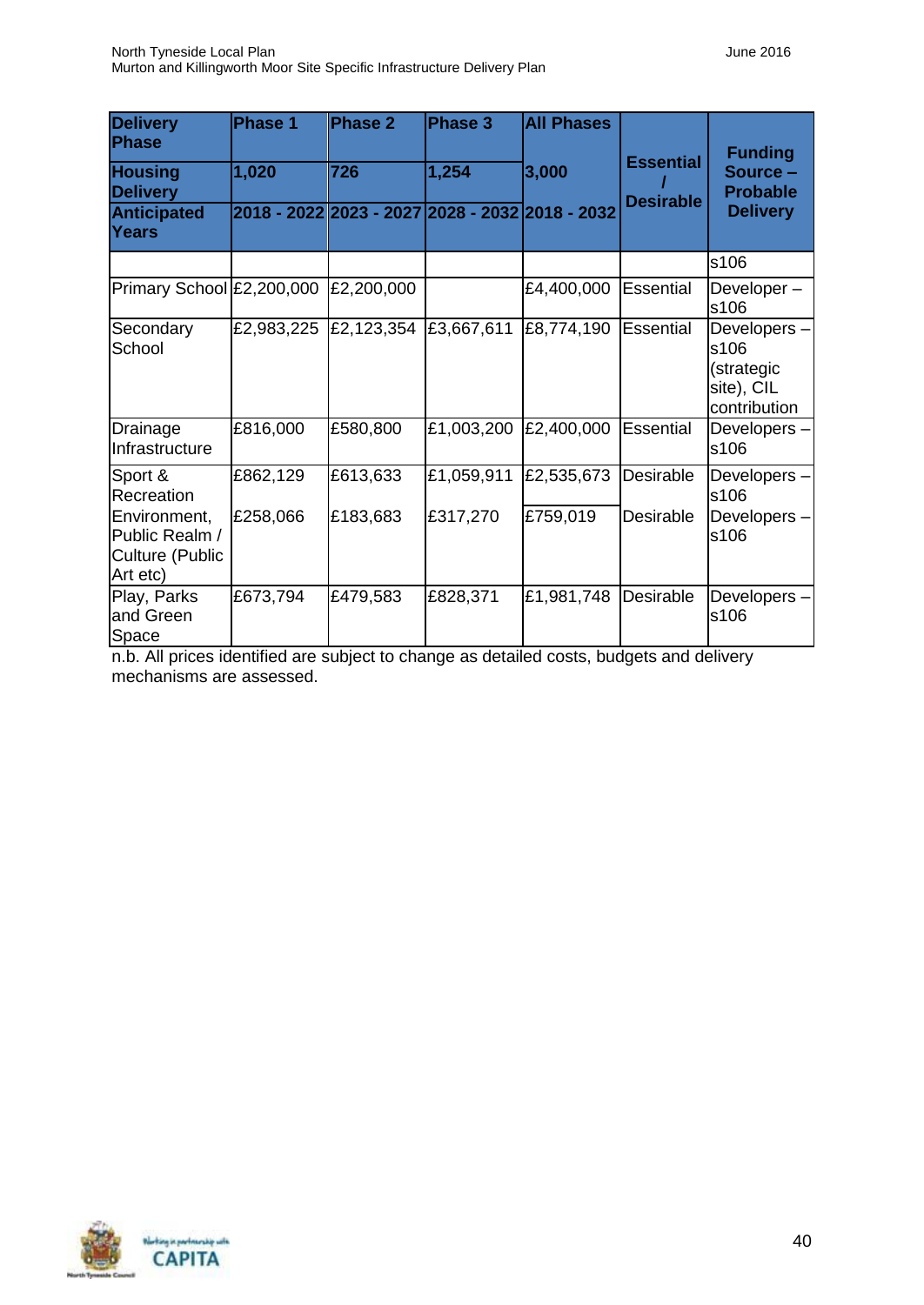# <span id="page-42-0"></span>6) **Killingworth Moor**

- 6.1 Within the emerging Local Plan, Killingworth Moor Strategic Allocation (Sites reference 22 to 26) is identified for provision of approximately 2,000 homes during the plan period. These homes will be a mix of housing tenures, types and sizes informed by the latest evidence of the housing needs of the Borough. The Local Plan, informed by current evidence of economic viability, requires 25% of homes to be in affordable tenures. The proposed affordable housing policy set out within the Pre-submission Draft Local Plan is clear that the specific proportion of affordable housing provision for each site would have regard to the specific circumstances and economic viability of the site. The Viability Assessment work undertaken alongside this site specific IDP has considered the application of a 25% target and a sensitivity scenario with zero affordable housing. At this stage, the Council's view is that this evidence would support delivery of the preferred target on Killingworth Moor. It is acknowledged that this position may alter as further detailed evidence of the nature and costs for development and infrastructure becomes available; and the implications of national policy changes, such as the delivery of Starter Homes are developed and taken into account. At Killingworth Moor, the Local Plan also proposes the inclusion of 17 hectares of employment land, and convenience retail provision of approximately 500sqm.
- 6.2 **Housing mix** The anticipated mix of housing provision that this infrastructure delivery plan and supporting evidence has been based upon is as follows:

| $1805$ TV. Nillingworth Moor assumed uwening this scenario |            |               |            |       |  |  |
|------------------------------------------------------------|------------|---------------|------------|-------|--|--|
| House Size (bedrooms)                                      | Est. Homes | <b>Market</b> | Affordable |       |  |  |
| 1 bed dwelling                                             | 91         | 16            | 75         | (82%) |  |  |
| 2 bed dwelling                                             | 524        | 224           | 300        | (57%) |  |  |
| 3 bed dwelling                                             | 730        | 630           | 100        | (14%) |  |  |
| 4 bed dwelling                                             | 655        | 630           | 25         | (4%)  |  |  |
| Total                                                      | 2,000      | 1,500         | 500        | (25%) |  |  |

| Table 15: Killingworth Moor assumed dwelling mix scenario |
|-----------------------------------------------------------|
|-----------------------------------------------------------|

6.3 Table 16 below calculates the proportion of affordable housing that would be delivered if all homes were General Needs, not including any specific requirements for specialist homes. The Council is aware of significant needs for a more specialist housing provision, particularly for the growing elderly population of North Tyneside.

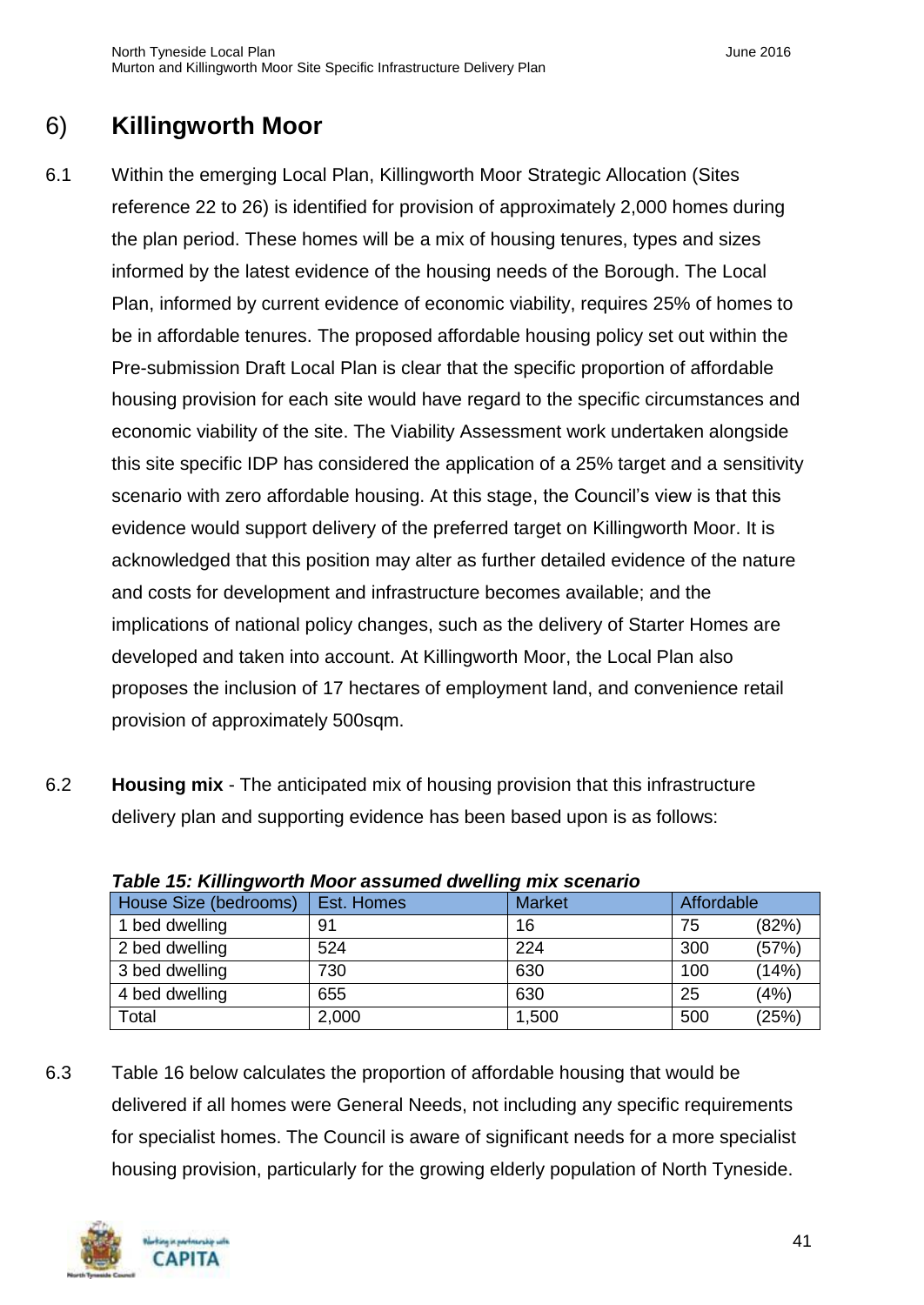These options are currently being developed by the Council's Housing Strategy team.

| <b>Property type &amp;</b><br>size | <b>Proportion of</b><br><b>GN</b> affordable<br><b>Homes across</b><br>the sites | <b>Potential Number</b><br>of Rented<br><b>Affordable Units</b> | <b>Potential</b><br><b>Number of</b><br><b>Intermediate</b><br><b>Affordable</b><br><b>Units</b> | <b>Total</b> |
|------------------------------------|----------------------------------------------------------------------------------|-----------------------------------------------------------------|--------------------------------------------------------------------------------------------------|--------------|
| 1 bed bungalows                    | $0\%$                                                                            | $\Omega$                                                        | 0                                                                                                | $\Omega$     |
| 2 bed bungalows                    | 10%                                                                              | 38                                                              | 12                                                                                               | 50           |
| 1 bed flats                        | 15%                                                                              | 56                                                              | 19                                                                                               | 75           |
| 2 bed flats                        | 15%                                                                              | 56                                                              | 19                                                                                               | 75           |
| 2 bed houses                       | 35%                                                                              | 131                                                             | 44                                                                                               | 175          |
| 3 bed houses                       | 20%                                                                              | 75                                                              | 25                                                                                               | 100          |
| 4 bed houses                       | 5%                                                                               | 19                                                              | 6                                                                                                | 25           |
| Total                              | 10%                                                                              | 375                                                             | 125                                                                                              | 500          |

*Table 16: Killingworth Moor affordable housing mix (General Needs Option)*

**North Tyneside Strategic housing Market Assessment (Arc4) and Housing Assessment, (NTC Housing Team)**

6.4 **Phasing and delivery -** The anticipated phasing and rate of housing delivery upon which the infrastructure requirements identified are based on, are as follows:

| Delivery Phase           | Phase 1     | Phase 2     | Phase 3     |
|--------------------------|-------------|-------------|-------------|
| <b>Housing Delivery</b>  | 850.        | 650         | 500         |
| <b>Anticipated Years</b> | 2018 - 2022 | 2023 - 2027 | 2028 - 2032 |

- 6.5 **Concept Framework objectives**  The Local Plan policy approach and outlined indicative requirements for development of the Killingworth Moor Site are informed by the Murton Gap and Killingworth Moor Concept Framework<sup>24</sup>. Specific objectives for Killingworth Moor identified in the Murton Gap and Killingworth Moor Concept Framework<sup>25</sup> and Plan include:
	- To deliver high quality residential environments that exploit their physical location.
	- To connect with and integrate green environments and corridors.

<sup>25</sup> [Murton Gap and Killingworth Moor Concept Framework, Pick Everard, October 2015](http://www.northtyneside.gov.uk/pls/portal/NTC_PSCM.PSCM_Web.download?p_ID=562648)



<sup>1.1</sup>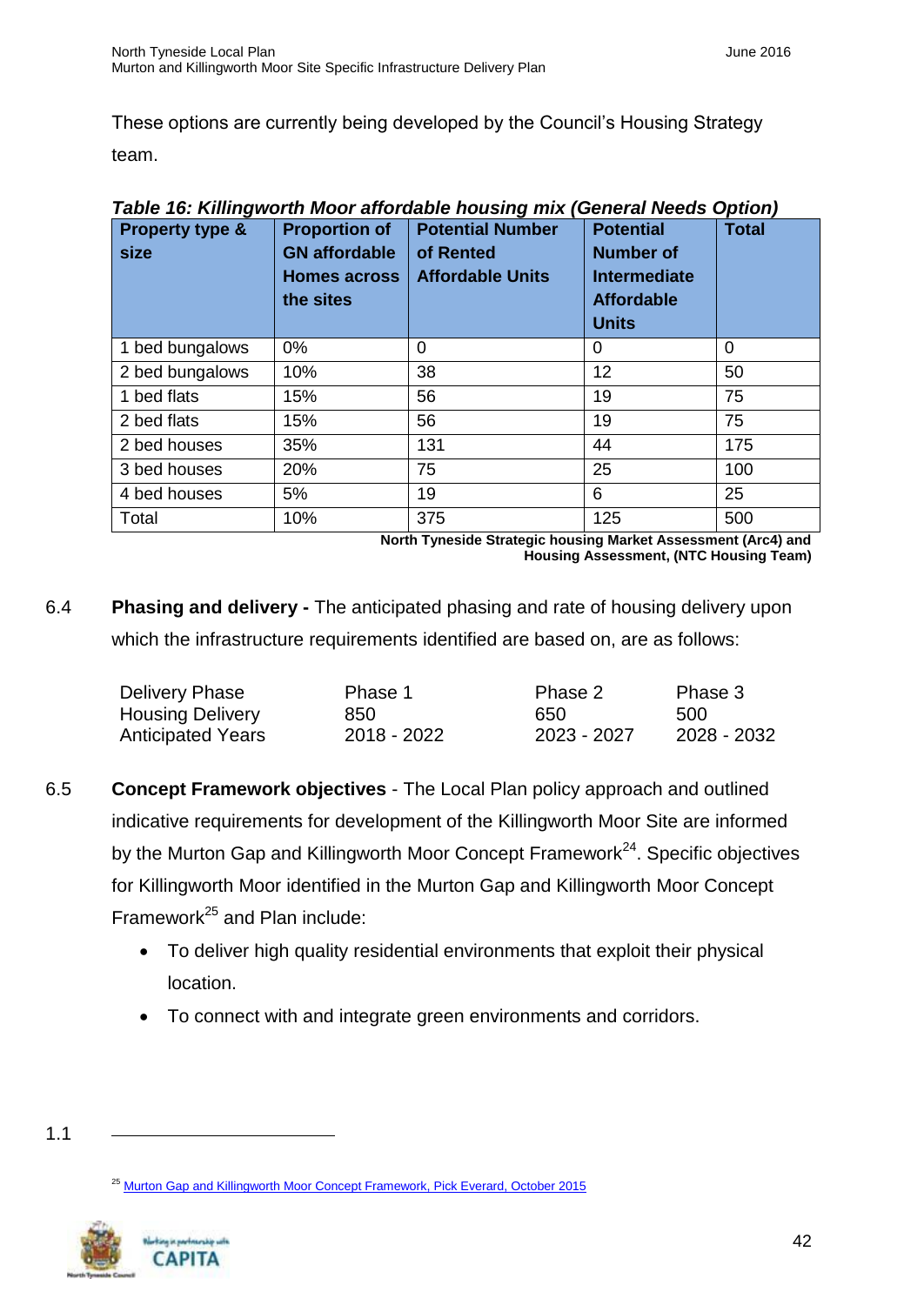- There is the opportunity to increase the sustainability and attractiveness of existing settlements through the delivery of sensitive development, infrastructure and environments.
- It is possible to create good strategic highways links, good community connections and promote transport modal shift using the Metro, buses, pedestrian routes and cycle ways.
- Access to existing community facilities and local centres facilitate early phase residential delivery, initially borrowing from and ultimately enhancing their vitality and success.

## <span id="page-44-0"></span>**Transport**

#### **Primary Highways**

- 6.6 The North Tyneside Highway Impacts Report<sup>26</sup> has informed the Concept Framework and calculated the requirement for primary road infrastructure including a strategic north-south highway link and access junctions at Killingworth Way A1056 to the north and Great Lime Road B1505 to the south. The north-south route would be essential to secure adequate highway access to the site and would additionally alleviate the potential impact of development at this site upon Killingworth Village and the impact of growth upon the junction of the B1317 Killingworth Lane and B1505 Great Lime Road. The North Tyneside Highway Impacts Report provides further advice regarding the costs and benefits of this route.
- 6.7 The A1056 / B1505 strategic link road is treated as an additional requirement for enhanced road standards above the estate road infrastructure that would otherwise be required to access the whole of the site for development. The estimated cost for delivery of the link road is therefore based on the additional cost arising to deliver a route capable of providing a strategic link.

#### **Secondary Highways**



<sup>&</sup>lt;sup>26</sup> North Tyneside Council Local Plan Highway Impacts Report, 2016, Capita North Tyneside

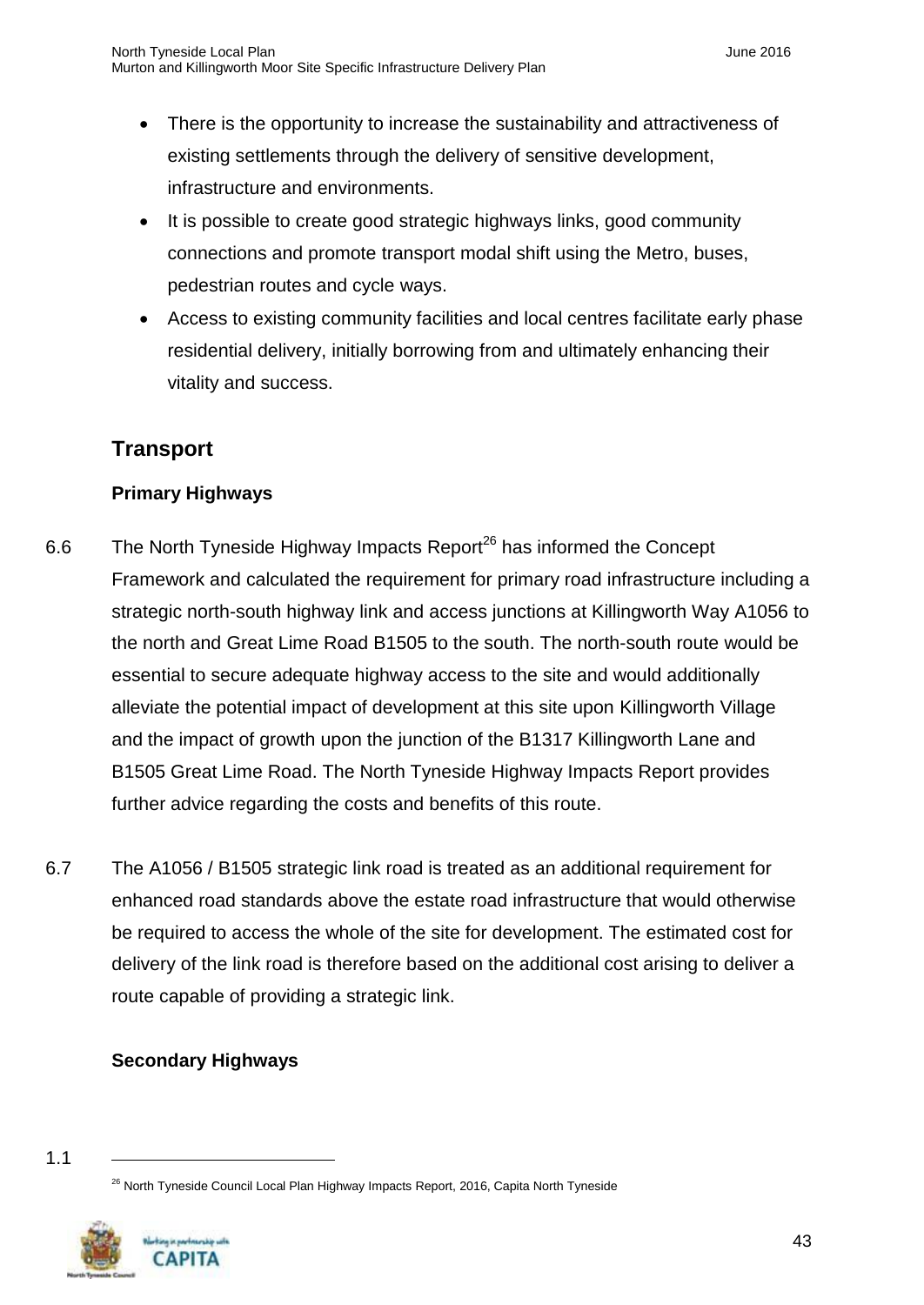- 6.8 An underpass, connecting the Killingworth Moor site with the A186 is defined within the Highway Impact Report and a key requirement for taking site traffic and potential secondary education trips away from the primary Holystone A19(T) / A191 roundabout junction. This link under the A19(T), must not become a route for through-traffic.
- 6.9 A further, secondary access point will exist where the primary north-south route intersects with the B1317, providing a further alternative route across the A19(T).

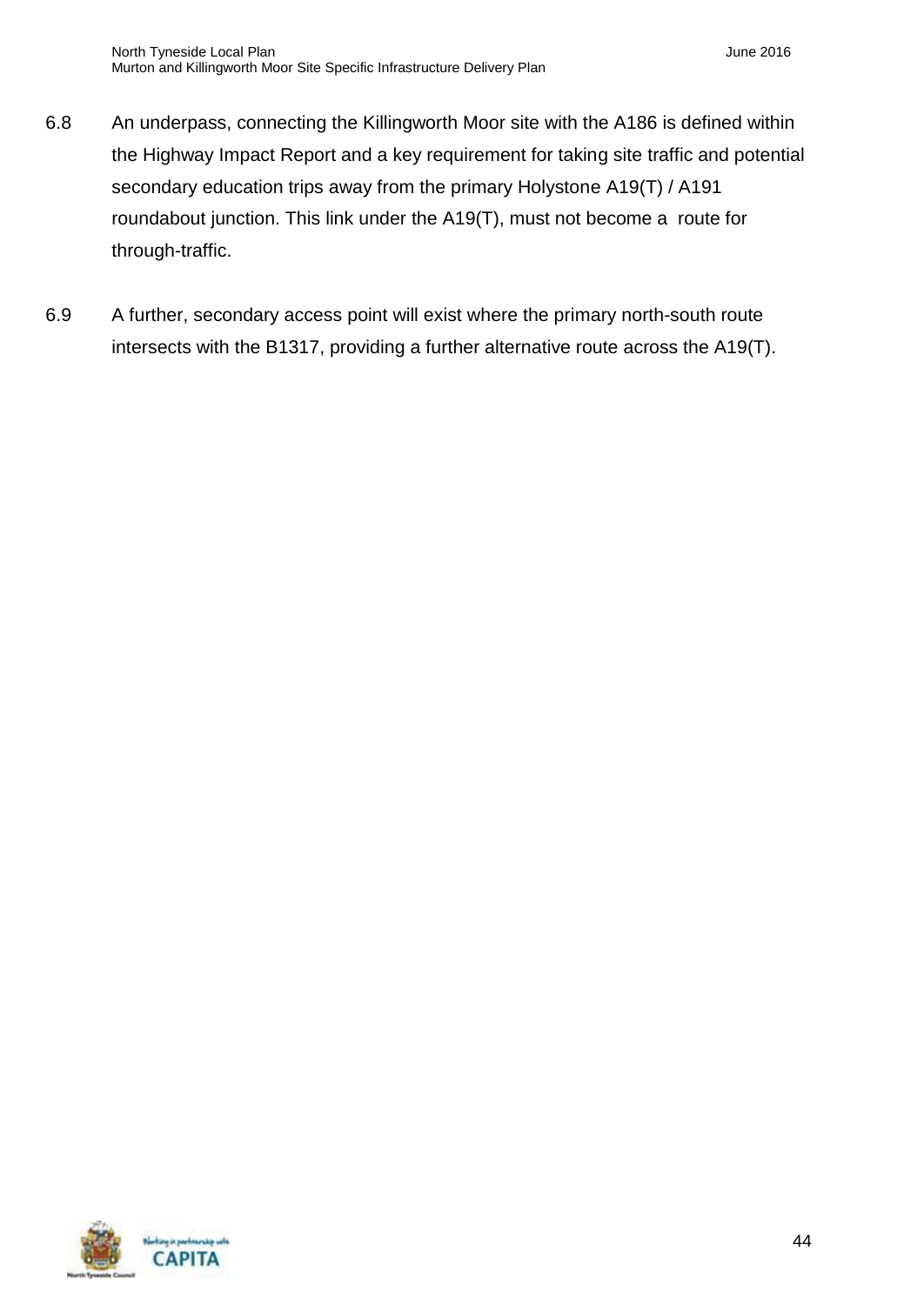#### **Delivering Highway Infrastructure**

- 6.10 The Transport Impact Assessment has identified a significant amount of highways infrastructure that will be required during the first five year phase of development, informed by the developers proposed rate of housing delivery.
- 6.11 Unlike at Murton, completion of the strategic link road to its full length from Killingworth Way to Great Lime Road is not a priority during the first phase of development at Killingworth Moor. Currently within the Transport Impact Report completion of a final element north west of Killingworth Lane would be required during Phase 2. Creation of access junctions at Killingworth Way are required during Phase 1, whilst mitigation of the existing access at Forest Gate / Great Lime Road will be required by Phase 2.
- 6.12 Meanwhile, off-site works have been identified as required at Wheatsheaf Roundabout and at the Killingworth Village / Great Lime Road junction and would be required during Phase 2.

| <b>Delivery Phase</b>       | Phase 1     | Phase 2    | Phase 3                 | Essential / Funding |                 |
|-----------------------------|-------------|------------|-------------------------|---------------------|-----------------|
| <b>Housing Delivery</b>     | 850         | 650        | 500                     | <b>Desirable</b>    | Source $-$      |
| <b>Anticipated Years</b>    | 2018 - 2022 |            | 2023 - 2027 2028 - 2032 |                     | Probable        |
|                             |             |            |                         |                     | <b>Delivery</b> |
| Killingworth Link Road      | £4,752,000  | £1,584,000 |                         | Essential           | Developer-      |
|                             |             |            |                         |                     | s278            |
|                             |             |            |                         |                     |                 |
|                             |             |            |                         |                     |                 |
| A19 Underpass Tunnel        | £2,000,000  |            |                         | Essential           | Developer-      |
|                             |             |            |                         |                     | s278            |
| Killingworth Way            | £1,500,000  |            |                         | Essential           | Developer-      |
| Roundabout                  |             |            |                         |                     | s278            |
| Killingworth Lane           |             | £400,000   |                         | <b>Essential</b>    | Developer-      |
| Junction                    |             |            |                         |                     | s278            |
|                             |             |            |                         |                     |                 |
|                             |             |            |                         |                     |                 |
|                             |             |            |                         |                     |                 |
|                             |             |            |                         |                     |                 |
| <b>Forest Gate Junction</b> |             | £250,000   |                         | Essential           | Developer-      |
|                             |             |            |                         |                     | s278            |
| A19 Killingworth            |             | £3,500,000 |                         | Essential           | Developer /     |
| Interchange                 |             |            |                         |                     | Public          |
|                             |             |            |                         |                     | funding $-$     |
|                             |             |            |                         |                     | s278            |

*Table 17: Killingworth Moor Highway Infrastructure Requirements*

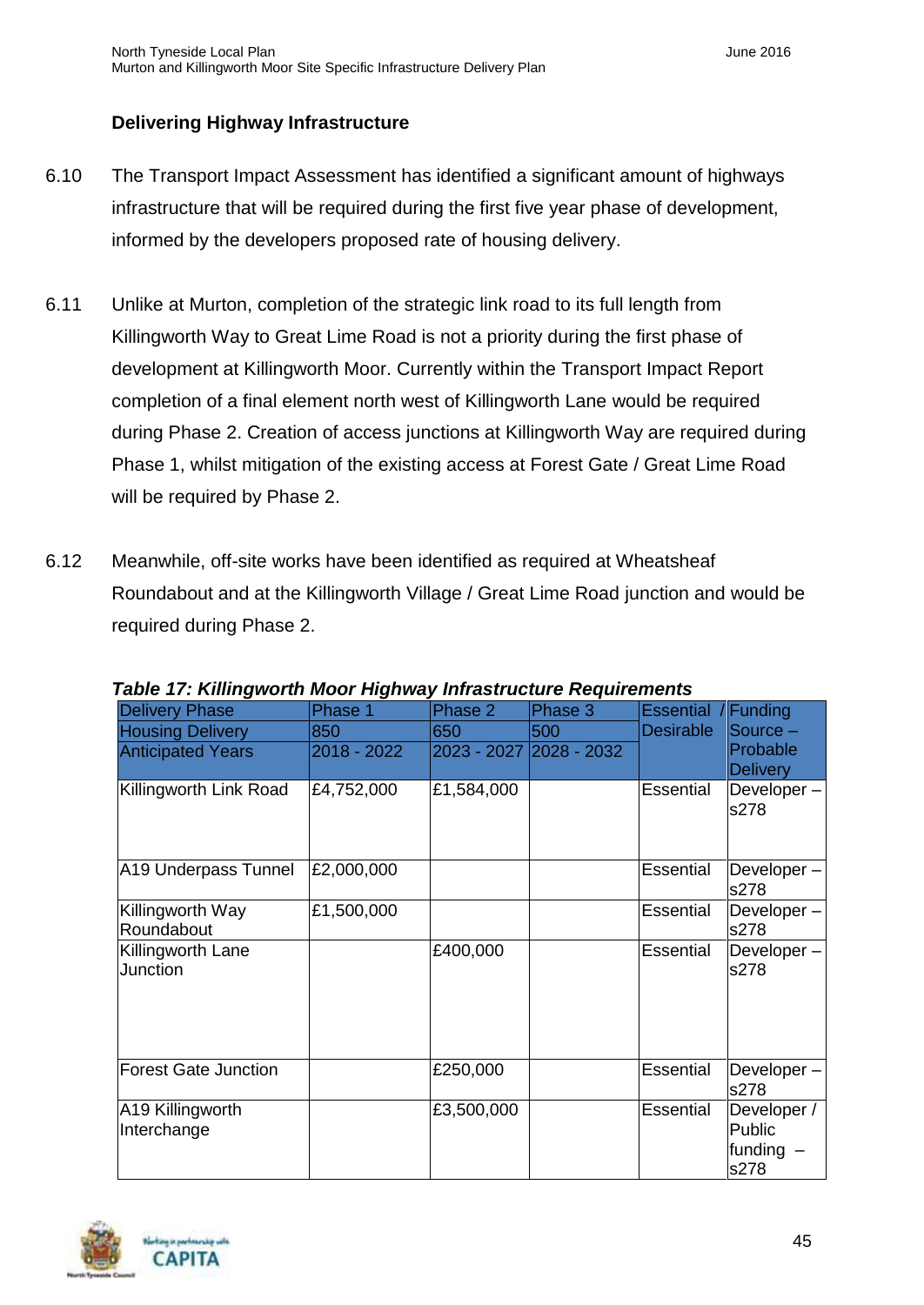| <b>Delivery Phase</b>       | Phase 1     | Phase 2                 | Phase 3 | <b>Essential</b> / Funding |                               |
|-----------------------------|-------------|-------------------------|---------|----------------------------|-------------------------------|
| <b>Housing Delivery</b>     | 850         | 1650                    | 1500    | Desirable                  | $\sqrt{\frac{1}{2}}$ Source – |
| <b>Anticipated Years</b>    | 2018 - 2022 | 2023 - 2027 2028 - 2032 |         |                            | Probable                      |
|                             |             |                         |         |                            | Delivery                      |
| <b>Wheatsheaf</b>           |             | £400,000                |         | Essential                  | $Developer -$                 |
| Roundabout                  |             |                         |         |                            | s278 / s106                   |
| Great Lime Rd /             |             | £350,000                |         | Essential                  | $Developer -$                 |
| <b>Killingworth Village</b> |             |                         |         |                            | s278 / s106                   |

#### **Public Transport Provision**

- 6.13 **Bus -** Provision will be made for bus and cycle access throughout the primary and secondary highway network with the inclusion of bus only access at certain points where access for car users will be limited to manage traffic impacts. Access to bus services and facilities are a critical component for sustainable transport and creating a modal shift from the car to public transport. The location of routes and stops will be determined by phases of development, uses, infrastructure delivery, commerciality etc… and should have a close relationship to likely travel patterns and density of development within the site.
- 6.14 The Public Transport Study<sup>27</sup> has identified the provision of a new bus service linking Murton Gap and Killingworth Moor with key employment and retail centres. This is likely to require subsidy from the development to ensure that sustainable modes of travel are a suitable and attractive option for residents of new properties.
- 6.15 **Metro -** The potential of a Metro station at Killingworth Moor benefits from support in principal from Nexus, pending overall demonstration through a business case for the viability of the facility. The trip rate benefits arising from inclusion of a Metro station have been incorporated into the Highway Impacts report.
- 6.16 Further feasibility work to understand the precise costs and benefits of a Metro station at this location and public transport provision in general is covered within a Murton and Killingworth Public Transport Study. Whilst further work will be necessary to develop a full business case for Metro Station provision, if a metro were not included as part of development proposals at Killingworth Moor, an equivalent level of public transport patronage would be sought through enhanced bus service

<sup>27</sup> Local Plan Public Transport Needs, 2016, Capita North Tyneside

1.1

Norting is partmentip with **CAPITA**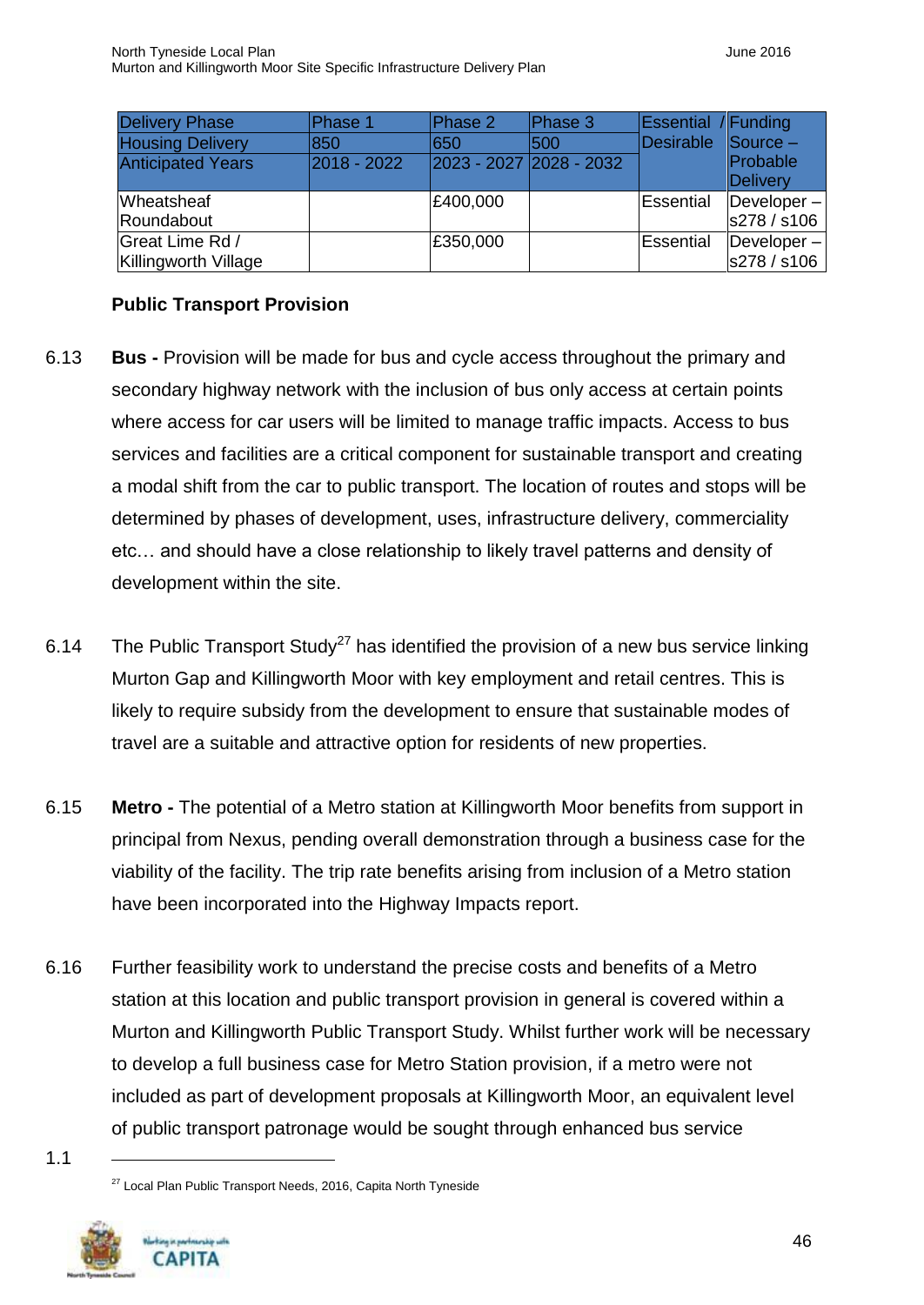provision. Ultimately it may not prove possible to achieve the same reduction in private vehicle trip rates without a Metro Station and in those circumstances any additional local highway or strategic road network implications would also require mitigation. In accordance with the overall implications of ensuring the deliverability of the Killingworth Moor site, the impact of such a change upon the economic viability of the scheme would be considered.

- 6.17 The potential location of a new Metro station is on the south-eastern boundary of the strategic site adjacent to Holystone village and the Benton Square industrial estate. This would enable access to the existing employment and residential areas.
- 6.18 The Metro station could significantly reduce the numbers of secondary school children travelling by car (with provision of a secondary school at Killingworth Moor identified as a strategic requirement for North Tyneside) and commuters particularly travelling to Newcastle city centre.
- 6.19 In addition to the site specific requirements for public transport provision North Tyneside Council in working with its partners Nexus may in the future look to introduce a Community Infrastructure Levy charge for the enhancement of overall public transport infrastructure, or specifically key schemes identified for example within the Tyne and Wear Metro Strategy. Whilst such requirements are currently undeveloped and further work would be required to consider the potential introduction of some form of CIL rate aligned to public transport an additional cost has been included in this IDP and the Viability Assessment.

#### **Delivering Public Transport Infrastructure**

6.20 To ensure take up of public transport provision at new development sites the availability of the service early in the development is generally considered essential to gain patronage from new residents before firm patterns of travel are established. It is therefore anticipated that the bus service would be required along side the early delivery of homes with the network clearly based upon the extent of development of the site at the time. It is therefore anticipated that a section 106 contribution to subsidise the delivery of a bus service for the site will be required during the first few

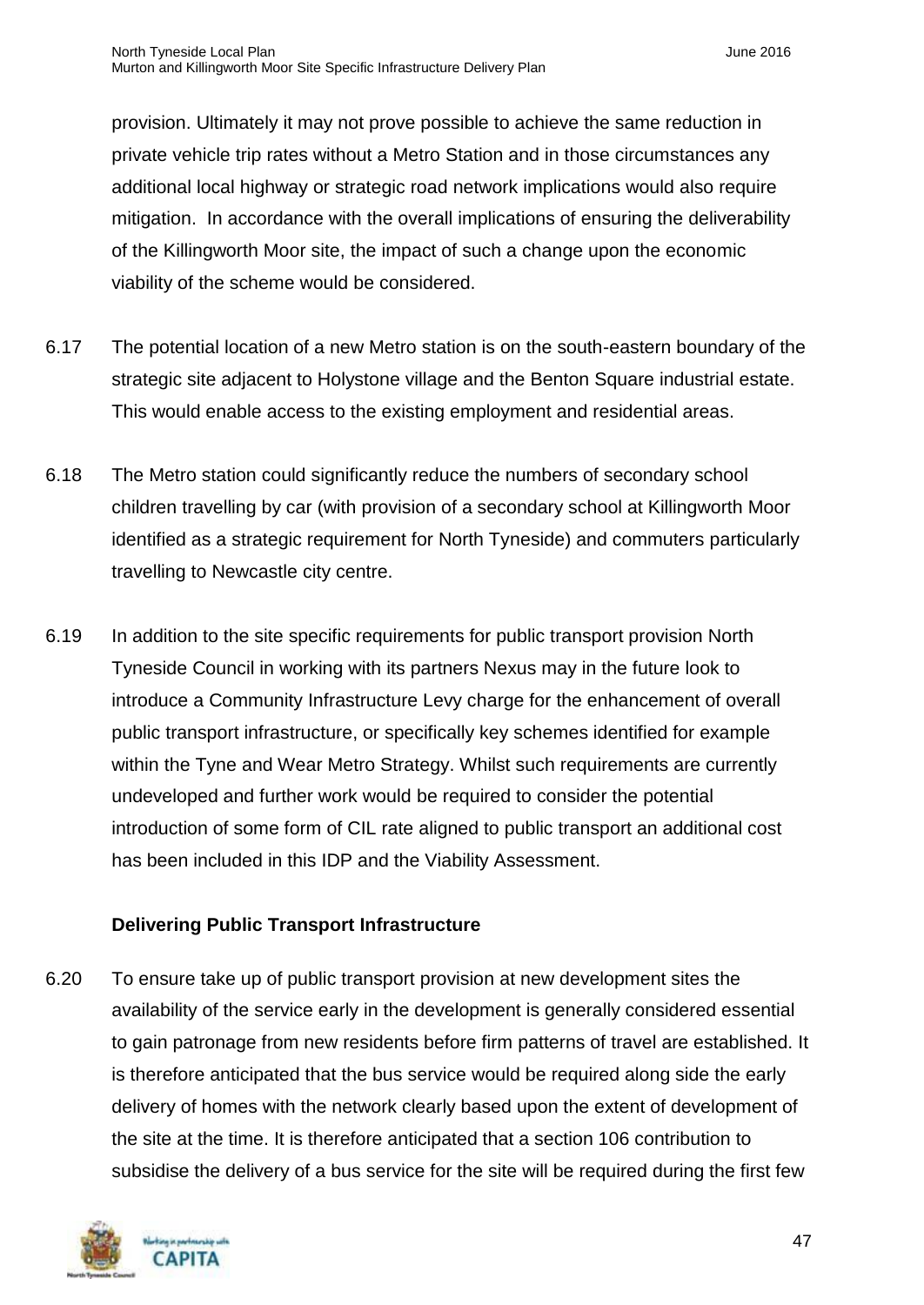years of development as residents begin to occupy the site. This funding will be required to continue until established as a viable commercial service.

- 6.21 This principle of early delivery would apply equally to the provision of a new Metro station. However, with the only potential location for the station fixed by the metro line it will not be feasible for the metro station to be delivered until at least access is afforded via a secondary link road connecting to the A19(T) underpass. Additionally, the financial impact of delivering a metro station is acknowledged and it would not be practical or realistic to require such delivery until Phase 2 of the scheme overall.
- 6.22 At this time, it is anticipated that the provision of a new metro station would be funded by the development, and the full cost of this has been tested within the Viability Assessment. However, the North Tyneside Council recognises the wider strategic role of new metro provision and will continue to explore options to secure additional public funding to supplement developer contributions to the new Metro station and will continue to explore options to secure additional public funding that may become available via routes such as the Local Enterprise Partnership and North East Combined Authority to supplement developer contributions to the new Metro station.

| <b>Delivery Phase</b><br><b>Anticipated Years</b> | Phase 1<br>2018 - 2022 | Phase 2<br>2023 - 2027 2028 - 2032 | Phase 3    | Essential<br>Desirable | /Funding<br>Source -<br>Probable<br><b>Delivery</b> |
|---------------------------------------------------|------------------------|------------------------------------|------------|------------------------|-----------------------------------------------------|
| New Bus Service                                   | £600,000               | £1,000,000                         | £1,000,000 | Essential              | Developer-<br>s106                                  |
| <b>Metro Station</b>                              | £2,125,000             | £2,875,000                         |            | Essential              | Developer-<br>s106                                  |
| CIL infrastructure<br>contribution                | £267,750               | £204,750                           | £157,500   | n/a                    | <b>CIL</b><br>(Pending<br>introduction)             |

|  |  |  | Table 18: Killingworth Moor Public Transport Infrastructure Requirements |
|--|--|--|--------------------------------------------------------------------------|
|  |  |  |                                                                          |
|  |  |  |                                                                          |

#### **Cycleways, Bridleway and Pedestrian Routes**

6.23 The site is crossed with many existing public rights of way, including Waggonways, and other non motorised links, which connect with adjacent communities and provide

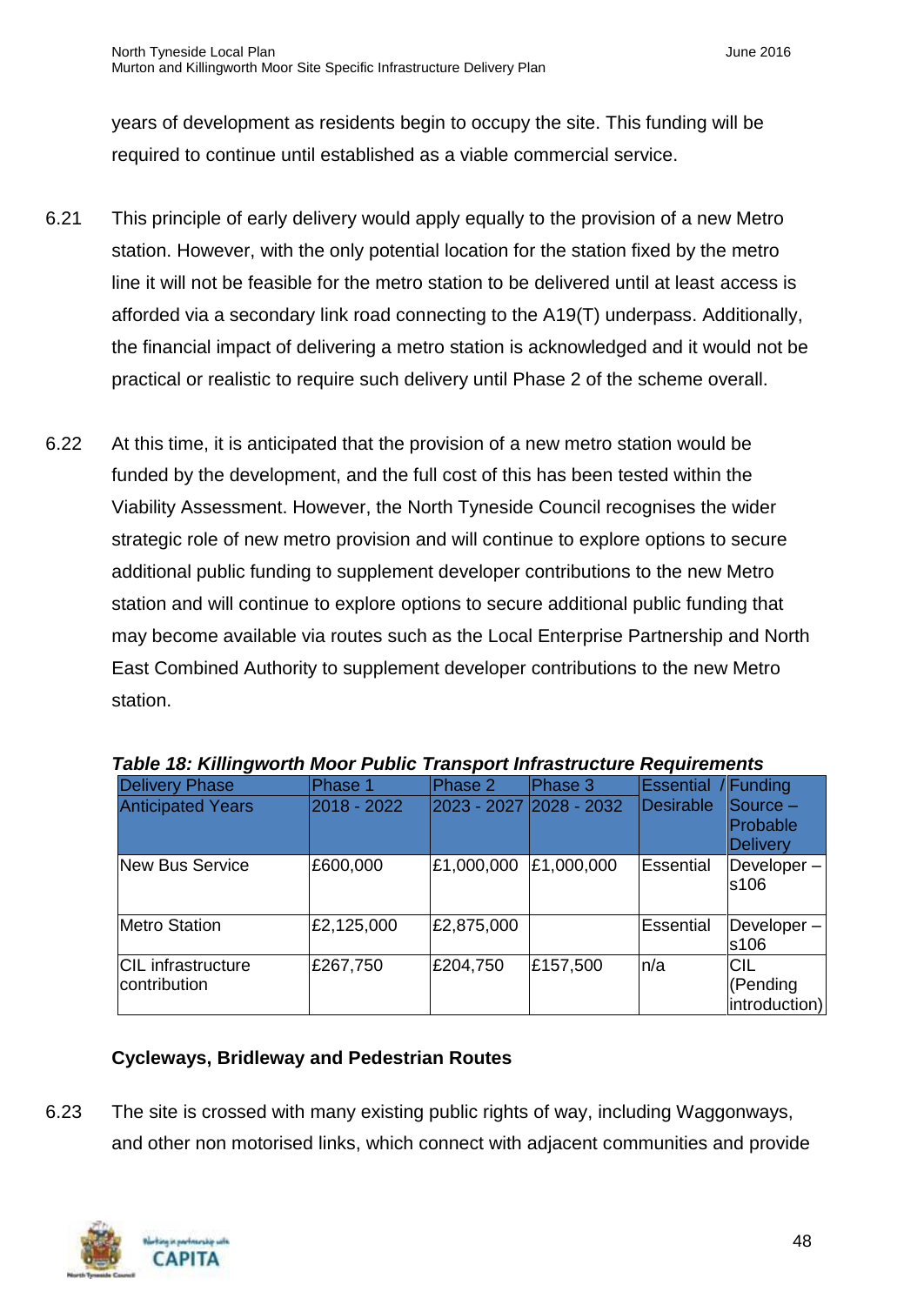clear structure to the transport framework. A Walking and Cycling Strategy<sup>28</sup> has been developed that complements the outline approach set out within the Pick Everard Concept Framework.

- 6.24 This study establishes in some further detail key principles for pedestrian and cycle routes through the site and connections to neighbouring communities. This highlights a preferred range of on-site routes and off site enhancements to ensure good, clear, safe routes for pedestrians and cyclists.
- 6.25 These routes include the following both on-site and off-site connections:
	- EX10 Existing bridleway improvements with signage to provide a link between the proposed new Metro station at the Killingworth Moor site with Industrial Estate and Holystone Village. The proposals connect with existing infrastructure in Holystone Village providing a link to the A191 corridor cycle route, new housing development at Scaffold Hill and Rising Sun Country Park with a link to a potential new pedestrian and cycle crossing of the A19 to Cobalt Business Park;
	- EX12 Existing bridleway improvements to provide signage for improved north – south link for pedestrians and cyclists between Killingworth Village and Great Lime Road to the west of the Killingworth Moor site;
	- EX13 Proposed traffic free path with toucan crossing of B1317 Killingworth Road to provide a pedestrian and cycle leisure route connecting Killingworth Moor site with George Stephenson High School and Lakeside Leisure Centre and pool in Killingworth;
	- EX14 Existing bridleway improvements to the NCN Route 10 which runs along the north west boundary of the Killingworth Moor site to improve access from the north of the site to the A1056 and the Killingworth centre;
	- EX15 Proposed traffic free path adjacent to A1056 Killingworth Way to provide link to the northern boundary of Killingworth Moor between the principal highway access junction and NCN Route 10 / green corridor to Killingworth Centre; and

<sup>&</sup>lt;sup>28</sup> Add reference when work Cycling Study is available.



<sup>1.1</sup>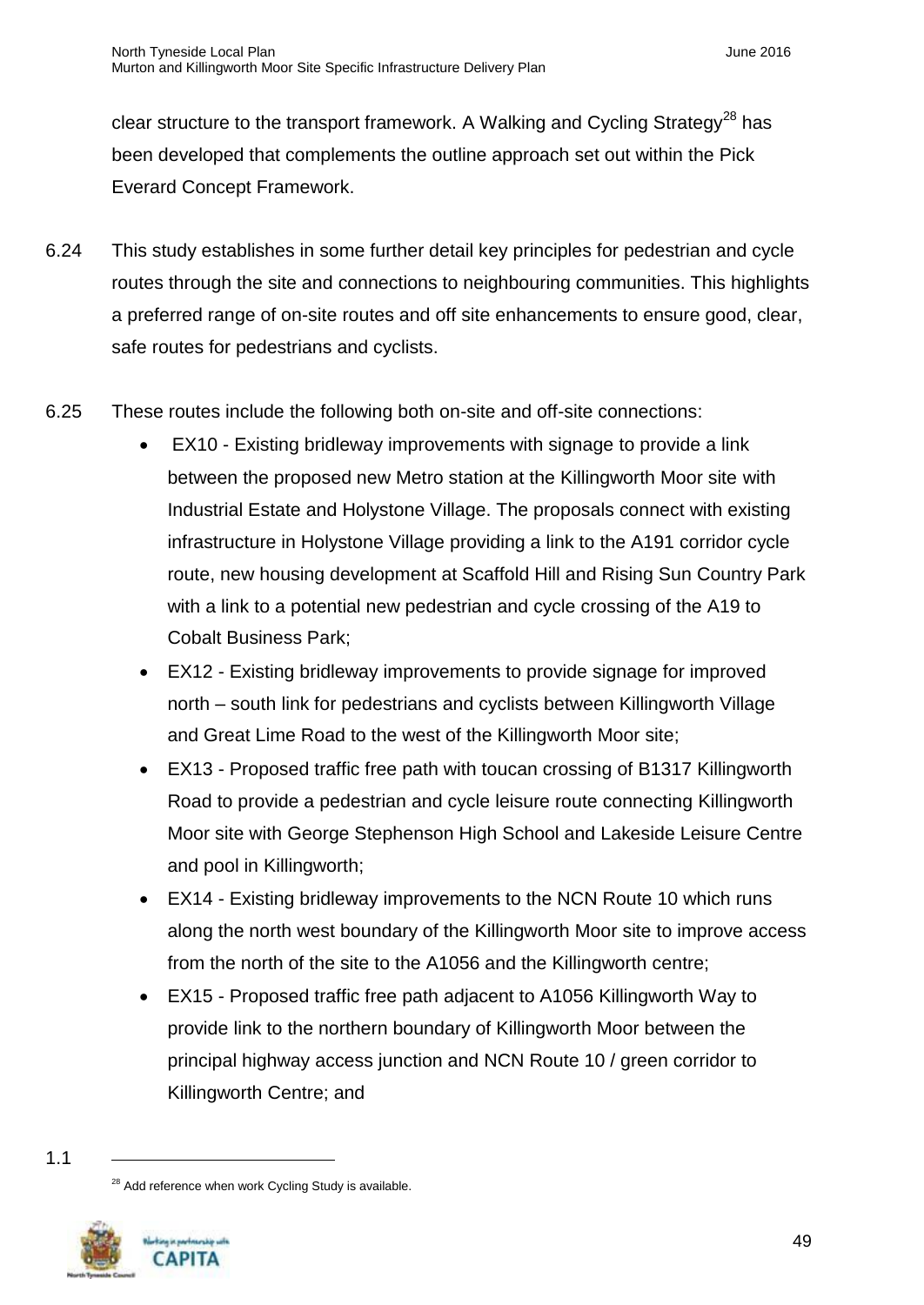- EX16 Proposed traffic free path adjacent to B1317 Killingworth Lane to provide link for pedestrians and cyclists from Killingworth over the A19 to Backworth Village connecting with existing infrastructure to Seghill and Northumberland to the north.
- 6.26 Based upon these proposed connections, the Pedestrian and Cycle Study provides estimated costs for the delivery for the on-site and off-site infrastructure.

| Table 19: Killingworth Moor Cycle and Pedestrian Infrastructure Requirements |             |                           |          |                  |                 |  |  |
|------------------------------------------------------------------------------|-------------|---------------------------|----------|------------------|-----------------|--|--|
| <b>Delivery Phase</b>                                                        | Phase 1     | Phase 2                   | Phase 3  | Essential        | Funding         |  |  |
| <b>Anticipated Years</b>                                                     | 2018 - 2022 | $2023 - 2027$ 2028 - 2032 |          |                  | Source –        |  |  |
|                                                                              |             |                           |          | <b>Desirable</b> | <b>Probable</b> |  |  |
|                                                                              |             |                           |          |                  | <b>Delivery</b> |  |  |
| On site pedestrian and                                                       | £1,196,618  | £915,061                  | £703,893 | Essential        | Developer-      |  |  |
| cycle connections                                                            |             |                           |          |                  | on site         |  |  |
|                                                                              |             |                           |          |                  | lcondition      |  |  |
| Off site pedestrian and                                                      | £314,711    | £240,661                  | £185,124 | Essential        | $Developer -$   |  |  |
| cycle connections                                                            |             |                           |          |                  | s278 / s106     |  |  |
| Off site pedestrian and                                                      | £126,847    | £97,001                   | £74,616  | Desirable        | Developer-      |  |  |
| cycle connections                                                            |             |                           |          |                  | s278 / s106     |  |  |

| Table 19: Killingworth Moor Cycle and Pedestrian Infrastructure Requirements |                 |                 |                          |                          |               |  |  |
|------------------------------------------------------------------------------|-----------------|-----------------|--------------------------|--------------------------|---------------|--|--|
| <b>Delivery Phase</b>                                                        | <b>IPhase 1</b> | <b>IPhase 2</b> | <b>IPhase 3</b>          | <b>Essential Funding</b> |               |  |  |
| <b>Anticinated Years</b>                                                     | 12018 - 2022    |                 | 2023 - 2027  2028 - 2032 |                          | $S$ ource $=$ |  |  |

# <span id="page-51-0"></span>**Community Hubs Facilities**

- 6.27 A key objective is to provide access for new residents to key facilities and services within walking distance. Whilst the development of the site should support the sustainability of existing facilities adjacent to the site at Northumberland Park and Killingworth town centre in particular, the inclusion of such facilities within new mixed-use community hubs can provide a focal point for the development and provide services such as a local shop, doctors or dentists or some other form of community facility. Such a centre is unlikely to be commercially viable during the early years of development and until appropriate facilities can be supported and provided on site new residents will need to benefit from high quality access to existing provision nearby. The Retail Requirements Assessment<sup>29</sup> provides an outline of the scale of retail provision that may be appropriate at Murton indicating the site could support provision of about 500sqm of convenience retail by 2032.
- 1.1

<sup>&</sup>lt;sup>29</sup> [North Tyneside Local Plan Retail Requirements Assessment, Capita, 2015](http://www.northtyneside.gov.uk/pls/portal/NTC_PSCM.PSCM_Web.download?p_ID=562458)

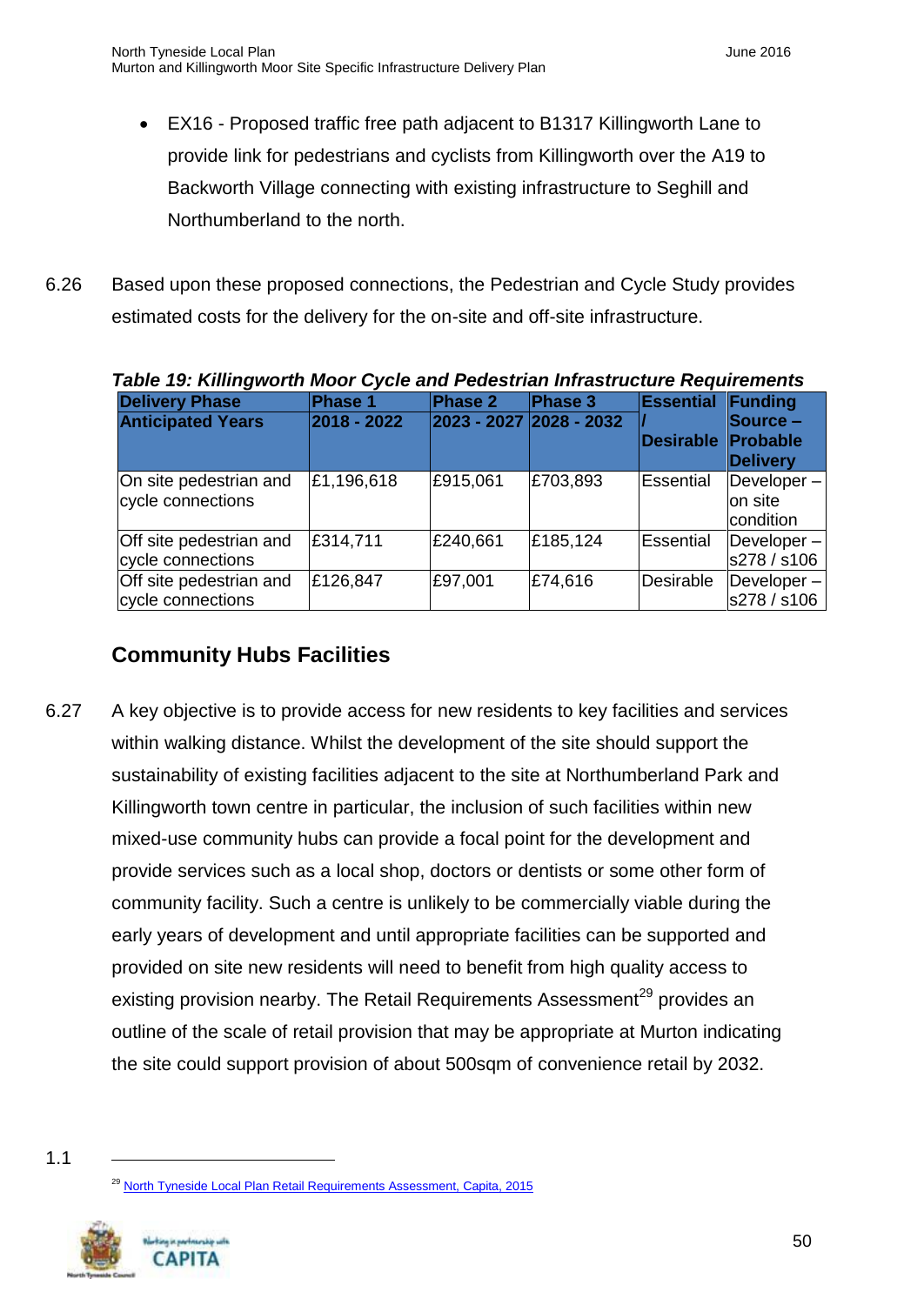- 6.28 The precise scale, mix of uses and locations of new community hubs and facilities are indicative and will be further established through later more Detailed Development Framework preparation and masterplan submission.
- 6.29 Provision of community hubs themselves are not a costed infrastructure requirement as they simply outline an opportunity for an alternative land use within the overall development.

#### **Community Facilities**

6.30 Existing facilities have the potential to serve early phases of development and to create community connections between existing and new residents. At present no specific requirements have been identified for the provision of facilities such as community rooms, buildings or facilities such as libraries. However, appropriate offsite contributions towards facilities that would experience greater pressure as a result of the development is anticipated and an estimated cost assumption has been calculated.

| <b>Delivery Phase</b><br><b>Anticipated Years</b>                                                                                   | Phase 1<br>2018 - 2022 | Phase 2<br>2023 - 2027 2028 - 2032 | Phase 3 | <b>Essential Funding</b><br>Desirable | $\textsf{Source}$ –<br><b>Probable</b><br>Delivery |
|-------------------------------------------------------------------------------------------------------------------------------------|------------------------|------------------------------------|---------|---------------------------------------|----------------------------------------------------|
| Community Facilities<br>(e.g. Library, community<br>room on site or off-site<br>contribution to<br>enhancement and<br>maintenance.) | £153,000               | £117,000                           | £90,000 | Desirable                             | $\Delta$ Developer $-$<br>s106                     |

*Table 20: Killingworth Moor Community Facilities*

#### **Healthcare**

6.31 The expected increase in population across Killingworth Moor by 2032 will clearly place increased demand on existing general practice services. Based on maintaining the current model of delivering GP services, the following estimate provided by the North Tyneside Clinical Commissioning Group (CCG) and NHS England<sup>30</sup> has been made. This considers the increase in workforce and premises capacity that is

<sup>&</sup>lt;sup>30</sup> Local Plan – [GPs Impact Assessment, North Tyneside CCG and NHS England, October 2015](http://www.northtyneside.gov.uk/pls/portal/NTC_PSCM.PSCM_Web.download?p_ID=562559)



<sup>1.1</sup>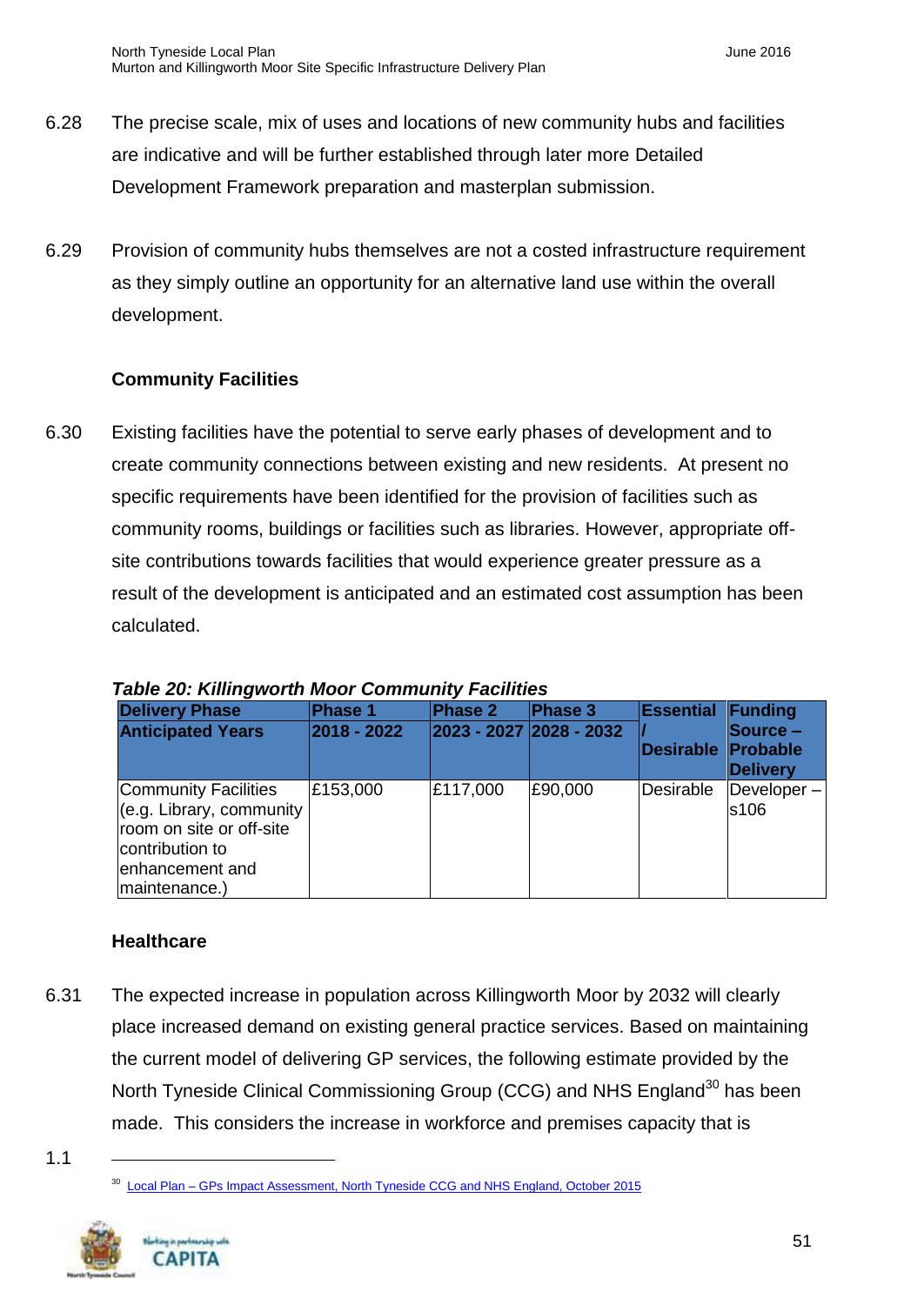projected to be needed to ensure that the increased population all have access to general practice services.

| requirements                                                     |       |  |  |  |  |  |
|------------------------------------------------------------------|-------|--|--|--|--|--|
| Move to a recommended patient per FTE GP ratio of 1,500 patients |       |  |  |  |  |  |
| per FTE GP (based on weighted list size)                         |       |  |  |  |  |  |
| Raw list size increase                                           | 4,386 |  |  |  |  |  |
| Weighted list size increase                                      | 4,503 |  |  |  |  |  |
| Increase in GP workforce FTE                                     | 3.1   |  |  |  |  |  |
| Estimated increase in premises m <sup>2</sup>                    | 385   |  |  |  |  |  |

# *Table 21: Killingworth Moor Health facilities detailed outline of provision*

- 6.32 This indicates that a contribution of approximately  $385m^2$  would be required from the development. At this time the CCG are continuing to review the model for health care provision in North Tyneside. This is leading to a degree of uncertainty over the specific space requirements for meeting future patients' needs. Consequently there is not a specific preference for provision of a new GP surgery on the site but rather for a contribution to be administered by the CCG and NHS England for addressing requirements within North Tyneside.
- 6.33 To reflect this, in addition to the advice provided by the CCG and the estimates of overall potential requirements for health provision informed by the North Tyneside Planning Obligations SPD the proposed requirements for health care provision are set out below.

| rapic 22. runnigworumoor ncann oarc innasu actarc ricganchichts |                 |                         |                |                            |                                                     |
|-----------------------------------------------------------------|-----------------|-------------------------|----------------|----------------------------|-----------------------------------------------------|
| <b>Delivery Phase</b>                                           | Phase 1         | Phase 2                 | <b>Phase 3</b> | <b>Essential / Funding</b> |                                                     |
| <b>Anticipated Years</b>                                        | $ 2018 - 2022 $ | 2023 - 2027 2028 - 2032 |                | Desirable                  | $\sqrt{\frac{1}{2}}$<br><b>Probable</b><br>Delivery |
| Healthcare                                                      | £408,003        | E312,002                | £240,002       | Essential                  | $\vert$ Developer $- \vert$<br>s106                 |

#### *Table 22: Killingworth Moor Health Care Infrastructure Requirements*

6.34 Potential options for future provision at Killingworth Moor could consequently include enhanced provision to existing facilities elsewhere, the creation of a small branch surgery to a wider practice to meet the needs of residents on the site, or the relocation of an existing practice (potentially in currently ageing or inappropriate accommodation) to a new facility at Killingworth Moor. Any such facility would be

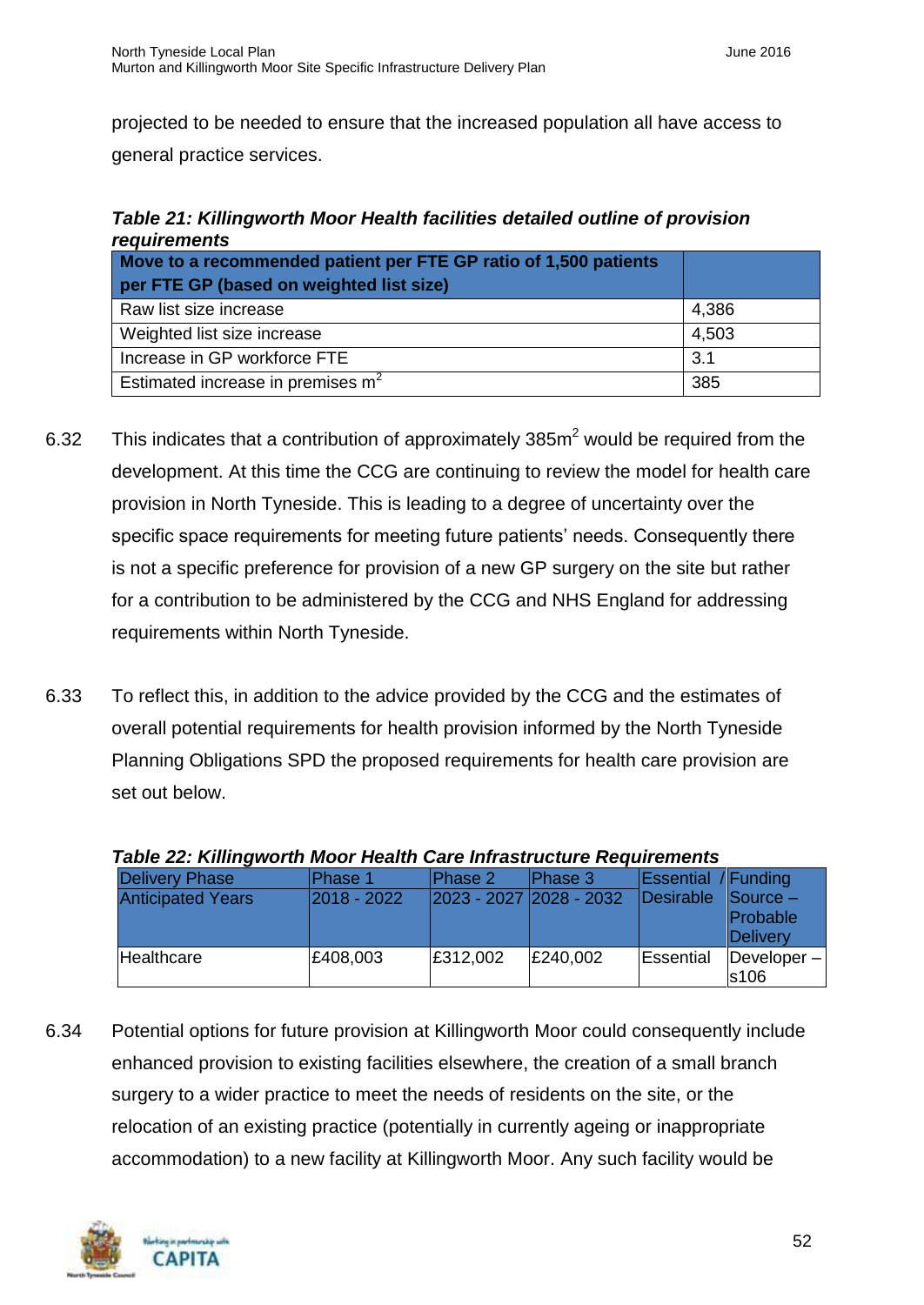brought forward following consideration of all potential additional sources of funding and form part of overall efforts to modernise and enhance health care delivery. It would additionally be expected that if such new accommodation were created the inclusion of services such as physiotherapy, speech therapy etc… could be considered.

# <span id="page-54-0"></span>**Schools and Education**

6.35 Schools are a crucial element of the local infrastructure and therefore the growth and contraction of local provision of school places must be considered alongside the development of the Local Plan and in particular its impacts on future housing provision. The Education Impact Assessment, October 2015 and Full Updated Education Impact Report, May 2016 $31$  makes an assessment of pupil generation arising from the proposed development of homes identified in the Local Plan. This pupil growth, when compared with forecasts identified by the Office of National Statistics (ONS) indicates that there will be a net gain in the pupil population in 2032.

#### **Secondary School Provision**

- 6.36 The assessment concludes that where the available capacity in secondary schools, after maximum expansion, falls below 10% a new secondary school place provision would be required in the Borough. The location of the Secondary School is driven by an assessment of forecast pupil distribution and the existing arrangement of secondary schools and catchment areas. This analysis is explained further within the Education Needs Impact Assessment. New secondary school provision has been identified for Killingworth Moor. The Indicative Concept Plan included within the proposed Local Plan broadly identifies an area for the school between the residential core and the employment zone. In locating a school on the site the following considerations have been identified:
	- Located within walking distance of the new Metro station, on a community through-route and bus route;
	- Co-located with the Primary School (see section below);

<sup>31</sup> North Tyneside Local Plan: Impact Upon Education Provision, 2016, North Tyneside Council

<sup>1.1</sup> 

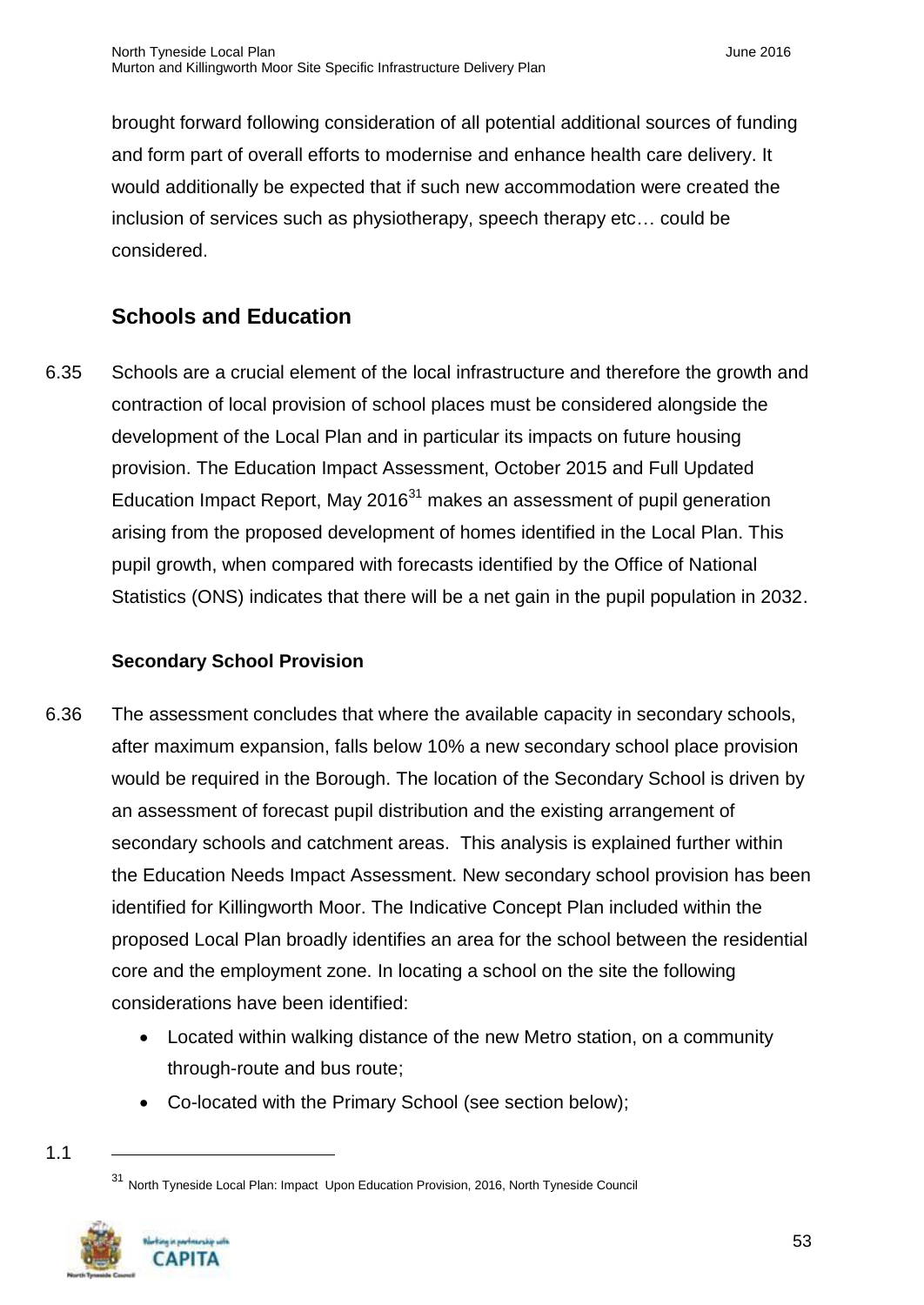- Located close to employment uses;
- Located where natural surveillance and safe streets can be achieved, with road frontage presence and high visibility.
- 6.37 Whilst it has been identified that the location of a secondary school would be at Killingworth Moor, a financial contribution from development at Murton Gap and additional development schemes across North Tyneside would be required. This reflects the strategic nature of secondary education needs and the joint impact of development across the Borough leading to the requirement.
- 6.38 The current evidence for growth in secondary school pupils over the Plan Period, and the relationship to schools capacity is identified within the Education Impact Report. This is summarised in Table 23 below.

|                                   | 2015/16 | 2018/19 | 2020/21 | 2022/23 | 2024/25 |  |
|-----------------------------------|---------|---------|---------|---------|---------|--|
| <b>School Places Capacity</b>     | 14,606  | 14,606  | 14,606  | 14,606  | 14,606  |  |
| 95% of Capacity                   | 13,876  | 13,876  | 13,876  | 13,876  | 13,876  |  |
| 90% of Capacity                   | 13,145  | 13,145  | 13,145  | 13,145  | 13,145  |  |
| <b>Baseline Pupil Projection</b>  | 12,031  | 12,479  | 13,082  | 13,368  | 13,406  |  |
| <b>Pupil Projection + Housing</b> | 12,083  | 12,767  | 13,537  | 13,932  | 13,953  |  |

*Table 23: Overall pupil capacity for forecast growth*

Source: North Tyneside Local Plan Education Impact Assessment, North Tyneside Council

6.39 Table 23 illustrates that by 2020/21 the impact of pupil growth and housing development would see the total pupil population exceed the net capacity for North Tyneside as a whole at 90% of capacity to allow range and choice for pupils and in build resilience to change.

#### **Primary School**

6.40 The Education Impact Assessment identifies the need for a new primary school at Killingworth Moor. This primary school would be a local facility, within walking distance of key family housing areas. The primary school is to be co-located with the secondary school.

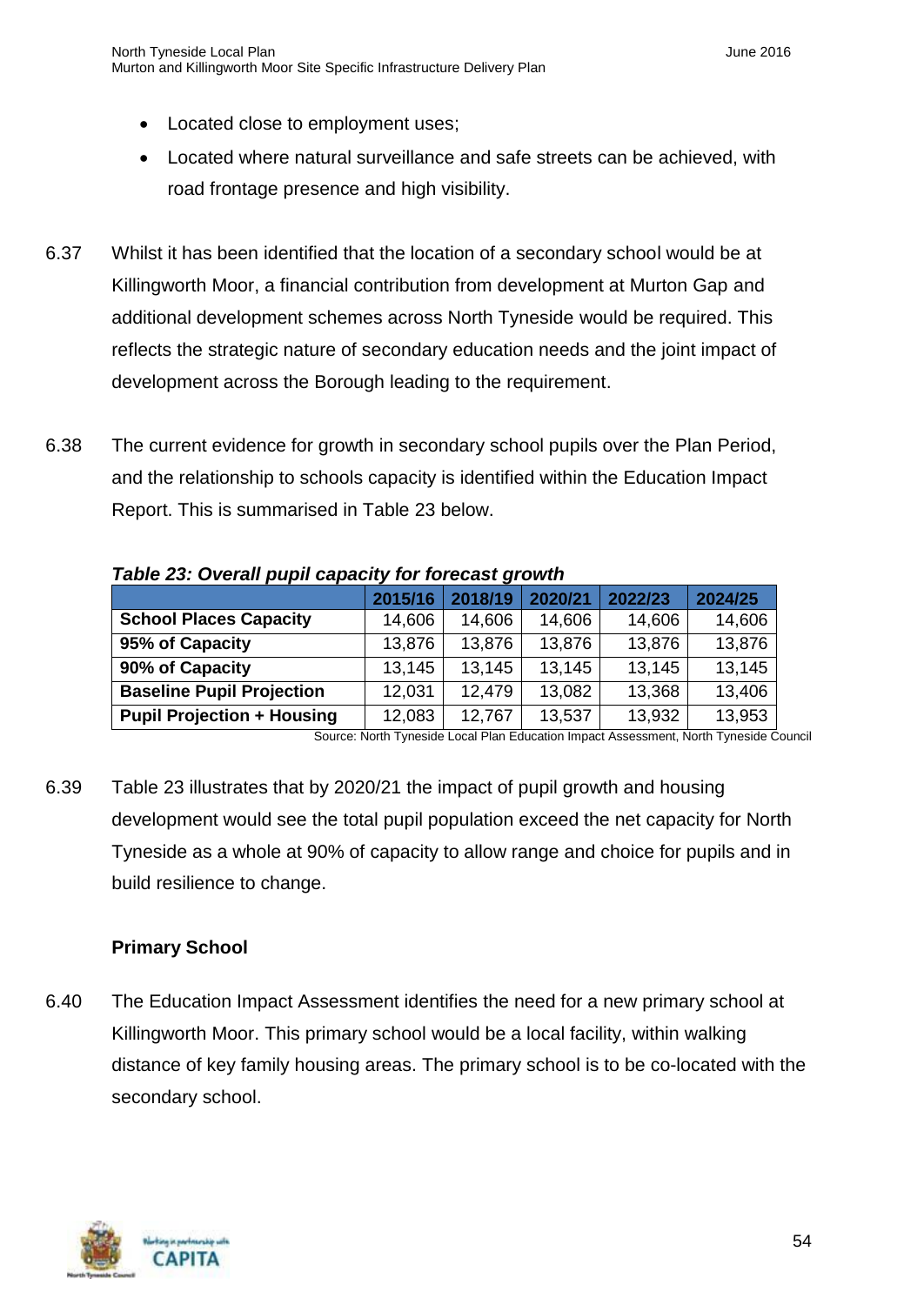- 6.41 The trigger point to open dialogue for the delivery of additional primary school places, either by the reintroduction of mothballed capacity, or new provision would be when annual birth rate reduces the projected surplus places to a level of less than 10%. A new primary provision would require a 4 year programme in terms of planning, commissioning, construction and opening.
- 6.42 The current evidence for growth in primary school pupils over the Plan Period, and the relationship to schools capacity is identified within the Education Impact Report. This can be summarised as follows:

*Table 24: Total primary pupil capacity (with 90% and 95% limits) and projected pupil growth*

|                                      | 2015/16 | 2016/17 | 2017/18 | 2018/19 | 2019/20 |
|--------------------------------------|---------|---------|---------|---------|---------|
| <b>Total Pupil Capacity</b>          | 17,167  | 17.167  | 17,167  | 17,167  | 17,167  |
| 95% of Pupil Capacity                | 16,309  | 16,309  | 16,309  | 16,309  | 16,309  |
| 90% of Pupil Capacity                | 15,450  | 15,450  | 15,450  | 15,450  | 15,450  |
| <b>Baseline Pupil Projections</b>    | 15,603  | 15,690  | 15,689  | 15,756  | 15,608  |
| <b>Baseline Projection + Housing</b> | 15,723  | 15,973  | 16,150  | 16,436  | 16,487  |

Source: North Tyneside Local Plan Education Impact Assessment, North Tyneside Council

#### **Delivering new school places**

- 6.43 As set out above, the trigger for progressing with plans for the delivery of new schools will be informed by monitoring of the Local Authorities Pupil projections. As can be seen in Table 24, projections, at this time, illustrate that there is already a shortfall in primary school places at 90% of capacity. With no sufficient existing capacity, on a net basis for the Borough as a whole there is therefore an identified requirement for primary school provision. Based upon the current phasing and rate of delivery, it is anticipated that a new primary school would be required to open early in Phase 2. The primary school will serve the needs of residents of Killingworth Moor and it is anticipated will be delivered by the development.
- 6.44 The Education Impact Assessment also identifies a requirement to open a new secondary school at Killingworth Moor by the end of Phase 1. This is recognised as a strategic infrastructure requirement for the Borough, and consequently the Education Report proposes the pooling of 5 section 106 contributions from a range

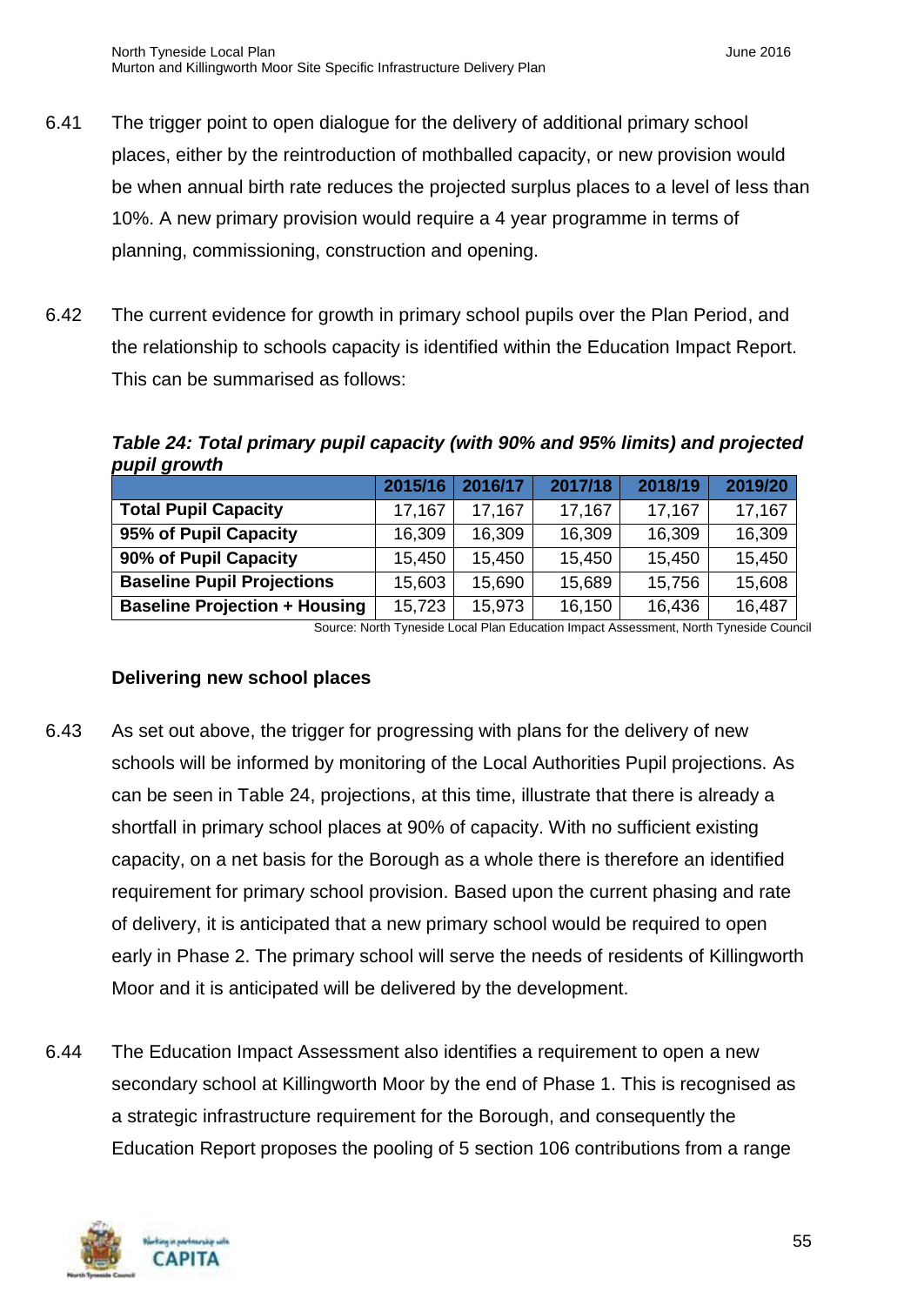of major schemes focused around the A19(T) and the settlements of Backworth, Shiremoor and Holystone.

- 6.45 This would include a contribution from Murton Gap and Killingworth Moor. An additional contribution from Community Infrastructure Levy (for which the strategic site allocations will be set at a zero rate) will be considered for smaller development sites in the Borough.
- 6.46 North Tyneside Council has officers are currently exploring loan or grant funding to enable the early delivery of secondary school provision within imposing significant costs upon development. This enables the section 106 contribution from Murton Gap to be phased in keeping with the rate of delivery of new homes.

| rabic zu. Killingwurth Mour Luddation provision |            |                           |         |           |                                                                 |
|-------------------------------------------------|------------|---------------------------|---------|-----------|-----------------------------------------------------------------|
| <b>Delivery Phase</b>                           | Phase 1    | Phase 2                   | Phase 3 |           | <b>Essential / Funding Source -</b>                             |
| <b>Anticipated Years</b>                        |            |                           |         |           | 2018 - 2022 2023 - 2027 2028 - 2032 Desirable Probable Delivery |
| <b>Primary School</b>                           | £2,200,000 | £2,200,000                |         | Essential | Developer $-$ s106                                              |
| Secondary School                                | £2,572,144 | $E1,966,934$ $E1,513,026$ |         | Essential | Developers $-$<br>s106 (strategic<br>site), CIL<br>contribution |

*Table 25: Killingworth Moor Education provision*

# <span id="page-57-0"></span>**Surface Water Management**

- 6.47 Flood risk mitigation measures at Killingworth Moor have been identified through a range of evidence base development and joint working between North Tyneside Council Flood Risk Team, Capita North Tyneside, Northumbrian Water Ltd and the Environment Agency. An area based Flood Risk Assessment<sup>32</sup> has been prepared that provides some initial directions to the type and scale of measures that could be taken:
- 6.48 **Layout** The development layout should incorporate the provision of surface drainage features within the layout, so that surface water from the land is channelled into the attenuation features and suitable watercourses, keeping residents within and around the Killingworth Moor safe during extreme and intense rainfall events.

<sup>&</sup>lt;sup>32</sup> Draft Broad Scale Flood Risk Assessment: Killingworth Moor, Capita, August 2015



<sup>1.1</sup>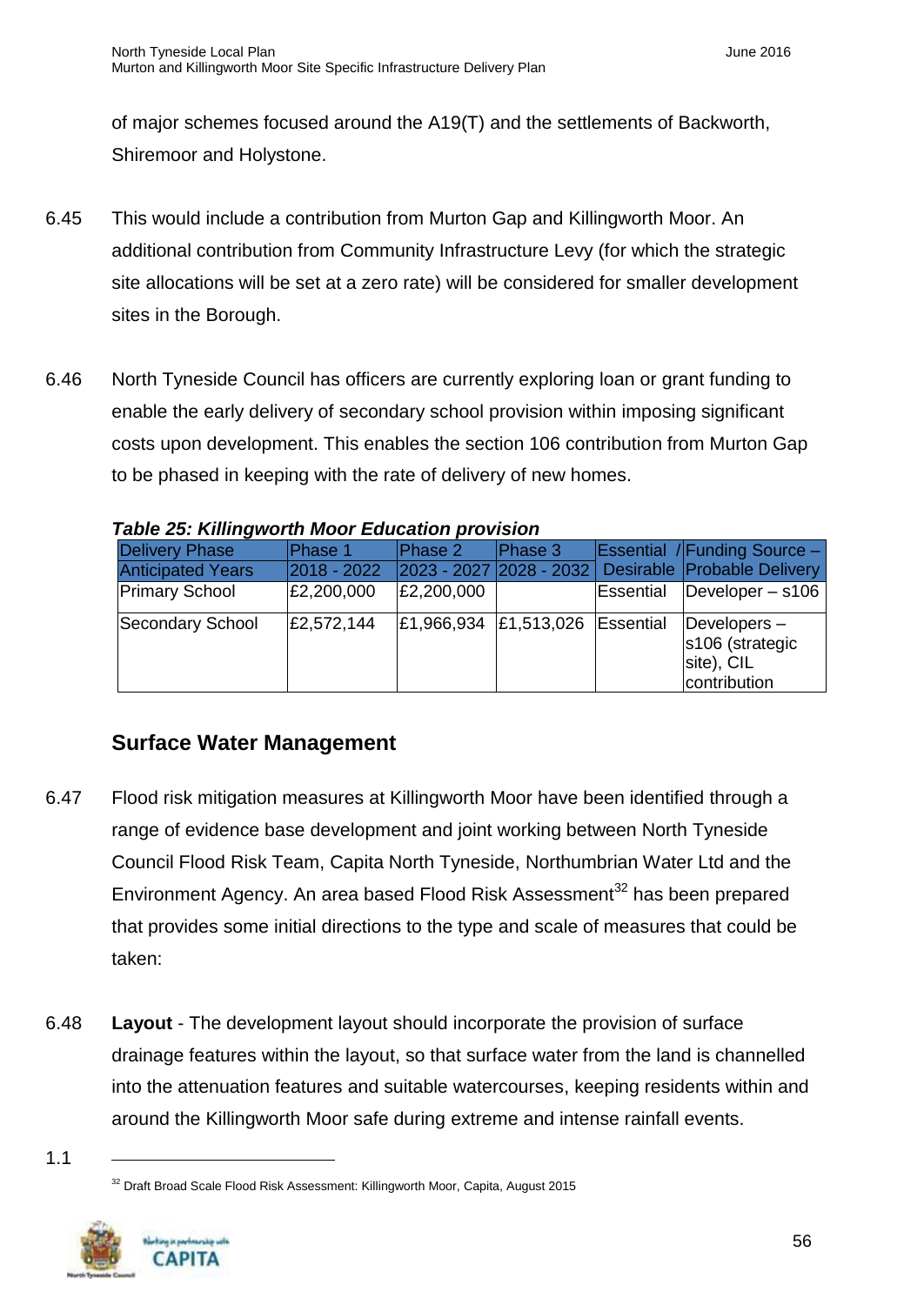- 6.49 **Sustainable Drainage Systems** (SuDS) should be incorporated into the development layout to the greatest extent possible. SuDS Infiltration Mapping data identified within Appendix D of the Draft Broad Scale Flood Risk Assessment for Killingworth Moor and future site investigations should guide the placement of infiltrating SuDS to the most beneficial locations on site. Non-infiltrating SuDS like rainwater harvesting and green roofs should be used where infiltration is not feasible.
- 6.50 **Surface Water Management –** The Killingworth Moor site is adjacent to the Forest Hall Letch watercourse, which is a tributary to the Ouseburn watercourse. A project led by the Tyne Rivers Trust, including the Environment Agency, Northumbrian Water Ltd, Local Authorities and Groundwork is underway across the Ouseburn catchment with a view to addressing issues of water quality. This could lead to particular opportunities at the Killingworth Moor site through appropriate water management. Ensuring development on site complements and supports this objective will be beneficial to the sustainability of the scheme as a whole. Wider surface water management to address flood risk and support Northumbria Water Ltd current project for separating surface water from the sewerage network will also be key. Whilst Killingworth Moor discharges into the Ouseburn it will be important to ensure drainage infrastructure installed does not increase the volume of non-foul water that enters the sewerage network and finds its way to Howdon Waste Water Treatment Works
- 6.51 **Flood Risk –** A small proportion of the site to its southern boundary falls under designated Flood Zone 3 a and 3b. Development is not proposed in this area but essential infrastructure, such as the north-south link road will be required to cross this flood zone. The implications and suitability of this are considered within the North Tyneside Flood Risk Sequential Test and Exceptions Test<sup>33</sup>.
- 6.52 **Sustainable Drainage Features Management and Maintenance –** The Council is currently exploring options for the future management and maintenance of Surface Water Drainage features under its role as Local Lead Flood Authority. At this time,

<sup>&</sup>lt;sup>33</sup> North Tyneside Sequential and Exceptions Test, 2016 Update, Capita North Tyneside



<sup>1.1</sup>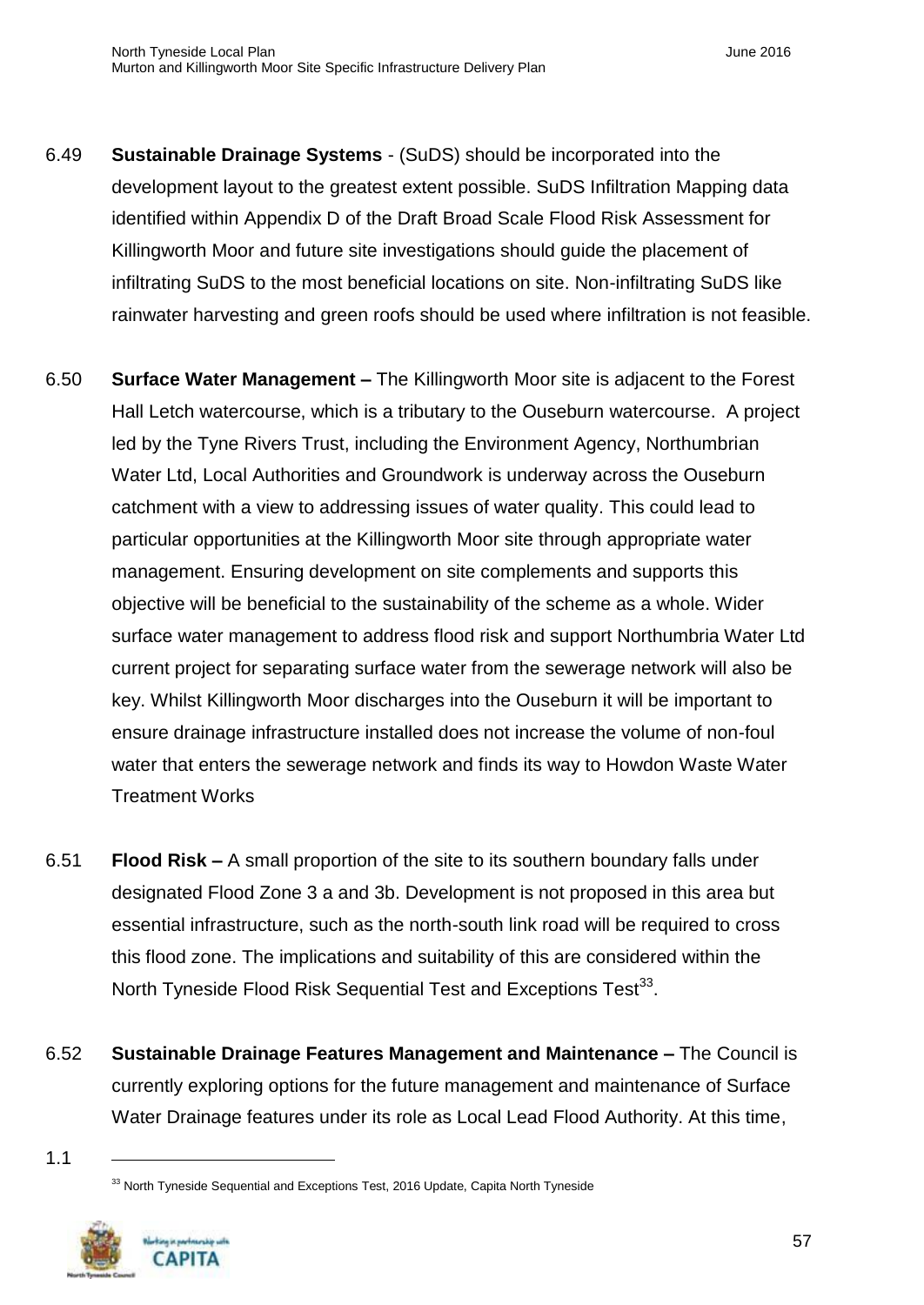the Council does not have a formal position of adopting new SuDS with specific arrangements for each scheme agreed with the developer or applicant as proposals are put forward. Other options for future maintenance and management of SuDS, in addition to their potential adoption by the Council, may include ongoing management by the developer or appointment of a  $3<sup>rd</sup>$  party management company. It is probable under each of the options some form of cost recovery by the landowner or developer such as land charge on new households would be necessary. Therefore, whilst management and maintenance of SuDS must be considered in any drainage strategy developed for the site, for the purposes of this Infrastructure Delivery Plan the requirement will not lead to an additional infrastructure cost for the development.

#### **Delivering drainage infrastructure**

- 6.53 It is assumed for the purposes of this Site Specific IDP and the site Viability Assessment that much of the drainage infrastructure required for the site will be delivered as part of the general estates and landscaping costs expected for the scheme. However, it is also recognised that some additional uplift in standards and provision may be sought to ensure the objectives and matters set out above are addressed.
- 6.54 Consequently an assessment has been made of further drainage infrastructure provision that may be required through a planning condition seeking a section 106 agreement. Any such contribution is anticipated to be phased across the life of the development.

| Table 26: Killingworth Moor Drainage Infrastructure - Flood and Surface Water |  |  |  |
|-------------------------------------------------------------------------------|--|--|--|
| <b>Management</b>                                                             |  |  |  |
|                                                                               |  |  |  |

| <b>Delivery Phase</b>    | Phase 1     | Phase 2  | Phase 3                 | <b>Essential</b> / Funding |                               |
|--------------------------|-------------|----------|-------------------------|----------------------------|-------------------------------|
| <b>Housing Delivery</b>  | 1850        | 1650     | 1500                    | Desirable                  | $\sqrt{\frac{1}{2}}$ Source – |
| <b>Anticipated Years</b> | 2018 - 2022 |          | 2023 - 2027 2028 - 2032 |                            | Probable                      |
|                          |             |          |                         |                            | Delivery                      |
| Drainage Infrastructure  | £850,000    | £650,000 | £500,000                | Essential                  | Developers                    |
|                          |             |          |                         |                            | $-$ s106                      |
|                          |             |          |                         |                            |                               |

## <span id="page-59-0"></span>**Green and Social Infrastructure**

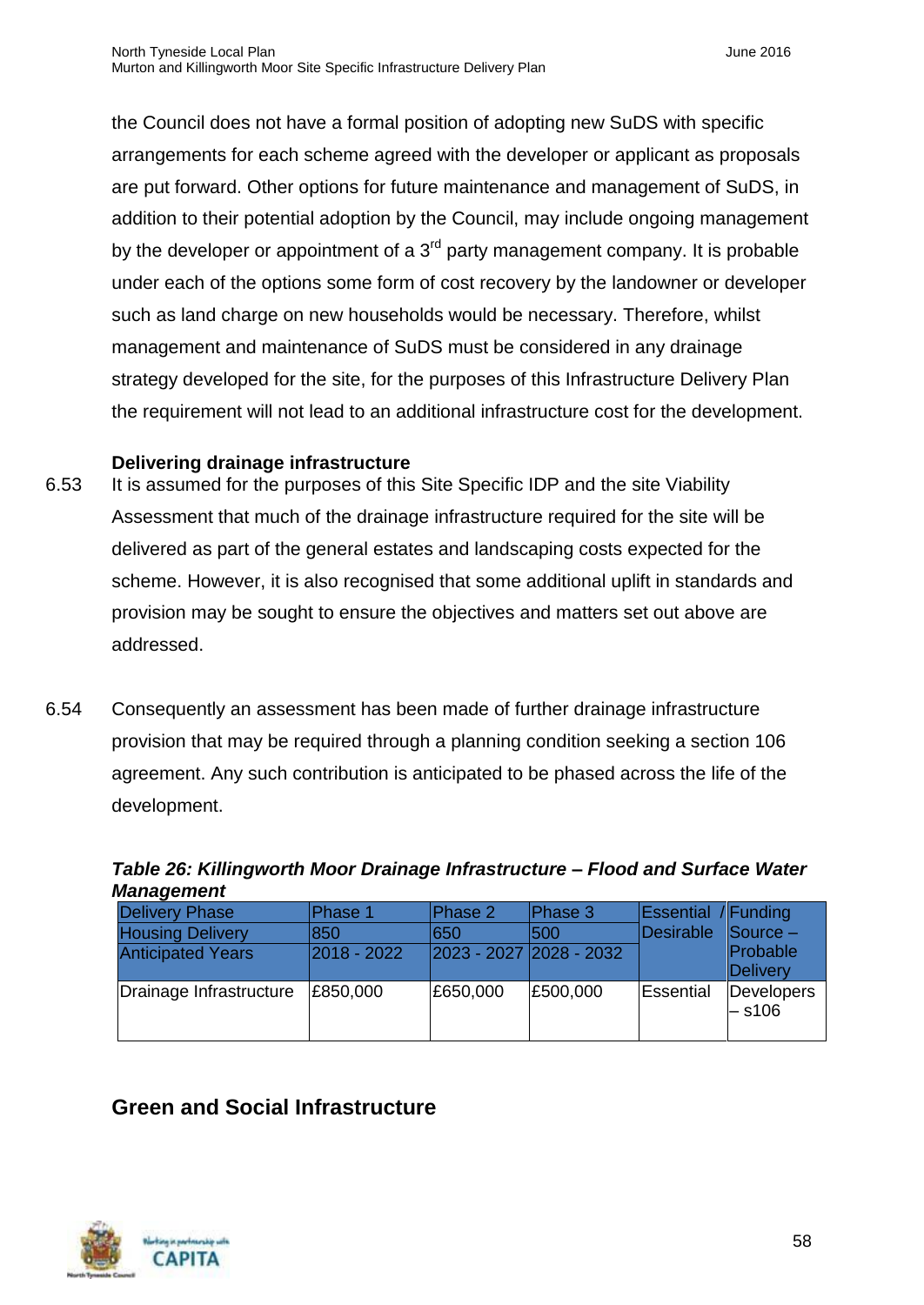- 6.55 Green Infrastructure is fundamental to ecology and biodiversity and for the creation of the development's Unique Selling Point (USP). It is integrated to:
	- Provide the necessary protection for ecology and biodiversity;
	- Create high quality, attractive environments for new development;
	- Promote healthy lifestyles and well-being;
	- Create pedestrian, cycle and bridleway connections between existing and new communities.
- 6.56 Providing green infrastructure as an integral part of new development is considered to be beneficial in many ways. For larger sites, green infrastructure networks should be considered as a key element of the vision, design and layout and should include as many functions as possible. The Killingworth Moor Open Space Assessment<sup>34</sup>, undertook an assessment of needs at Killingworth Moor that have informed this Site Specific IDP.

#### **Open Space**

- 6.57 The Killingworth Moor proposal has been identified as requiring:
- 6.58 **Equipped areas for play**  a Neighbourhood or Strategic Equipped Area for Play (a NEAP or SEAP) of between 1,000sqm to 11,600sqm would be required within the north-central part of the site in order to ensure sufficient provision. Due to the overall shape of the site residents to the north and west may not fall into the catchment of even the largest equipped play area. A smaller Local Equipped Area for Plan (LEAP) of 600sqm to 800sqm) may consequently be required in this area.
- 6.59 **Parks** only the southernmost part of the site adjacent to Palmersville Metro and a small area adjacent to Killingworth Lane falls within the catchment of an existing park. Therefore additional park provision is expected to be required. The provision of one park, again due to the overall shape of the site is unlikely to address in full any deficit so more than one smaller park could be considered.

<sup>&</sup>lt;sup>34</sup> [Killingworth Moor Open Space Assessment, Capita North Tyneside, July 2015](http://www.northtyneside.gov.uk/pls/portal/NTC_PSCM.PSCM_Web.download?p_ID=562460)



<sup>1.1</sup>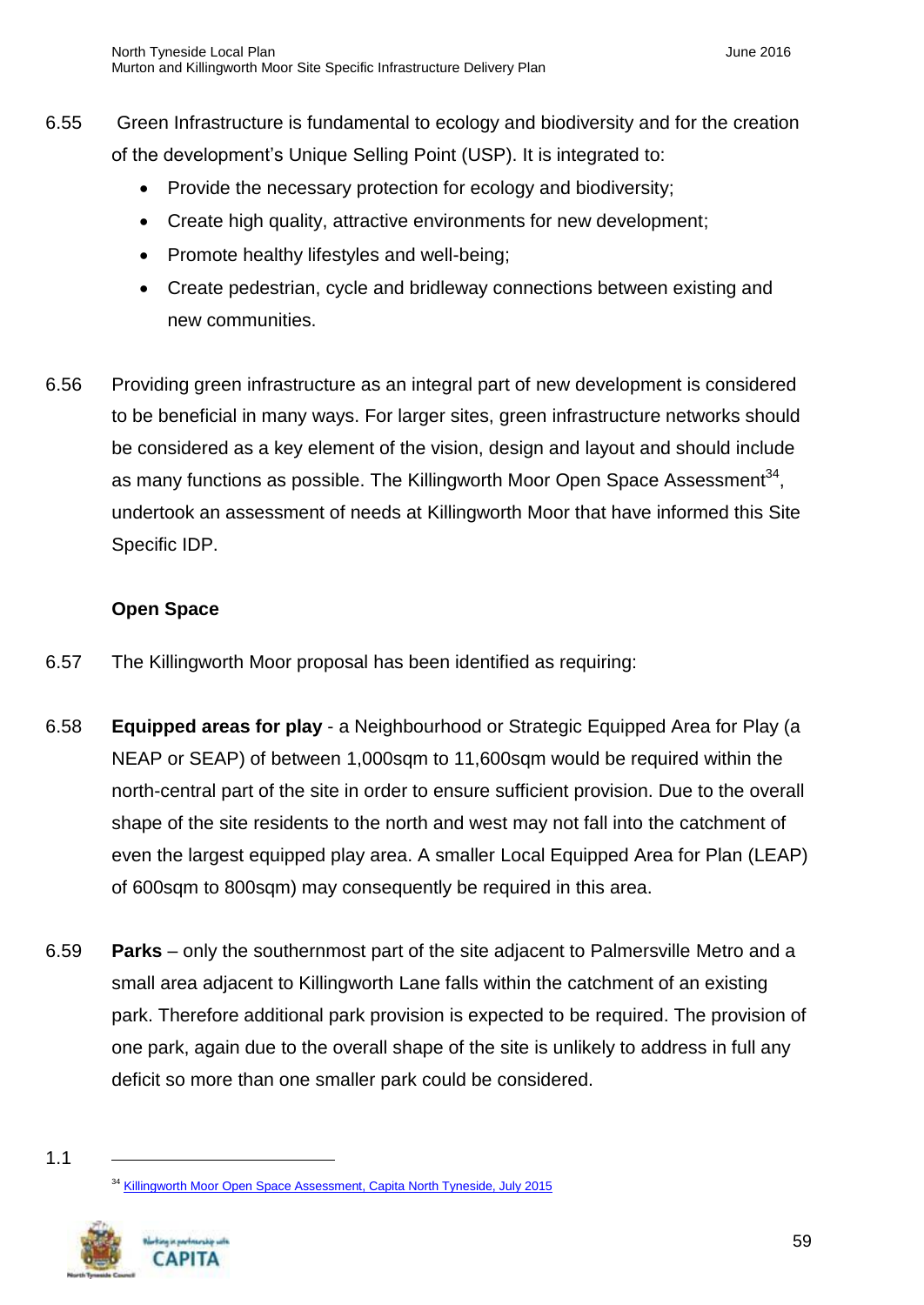- 6.60 **Natural and Semi-Natural Green Spaces** The proposed site benefits from full or partial coverage from a number of existing natural and semi natural green spaces including the Rising Sun Country Park, Fenwick Eccles and the Waggonway network. As with Murton, the potential for duplication of such provision with landscapes delivered as part of SuDS or other measures need to be considered.
- 6.61 **General Green Space** Much of the suggested site falls within the catchment of existing green space, all of which is of an acceptable quality. However, more green space would be required within the central and most northern parts of the site to ensure that the percentage of properties within catchments does not drop.
- 6.62 **Playing Pitches** In net terms, additional playing pitches are not required to meet the needs of the Borough or this site. However, development will increase usage of existing facilities and support to improve / enhance those would be required.
- 6.63 **Allotments** The delivery of one allotment per 27 households is proposed as appropriate to ensure that new homes do not worsen the current over-demand. For 2,000 homes this would be 75 allotments.
- 6.64 **Management and Maintenance** Prior to development, an agreement will be required between the applicant and the Council to ensure and the maintenance and management of any open space provision will be resourced. This may be via a commuted sum from the developers, a residents' maintenance fee, an agreement that developers retain direct (or in-direct through a third party) responsibility for maintenance in perpetuity, or the formation of a residents' trust.
- 6.65 General guidance for costs of green spaces, playing pitches, and allotments and its management and maintenance are provided based upon the Council's Section 106 contributions.
- 6.66 **Ecology and Biodiversity -** There are no designated wildlife or biodiversity habitat within the Killingworth Moor site. However, the Killingworth Waggonway Plantation and Killingworth High Pit Site of Local Conservation Interest is located less than 300m outside of the strategic allocation within an area proposed in the Local Plan as

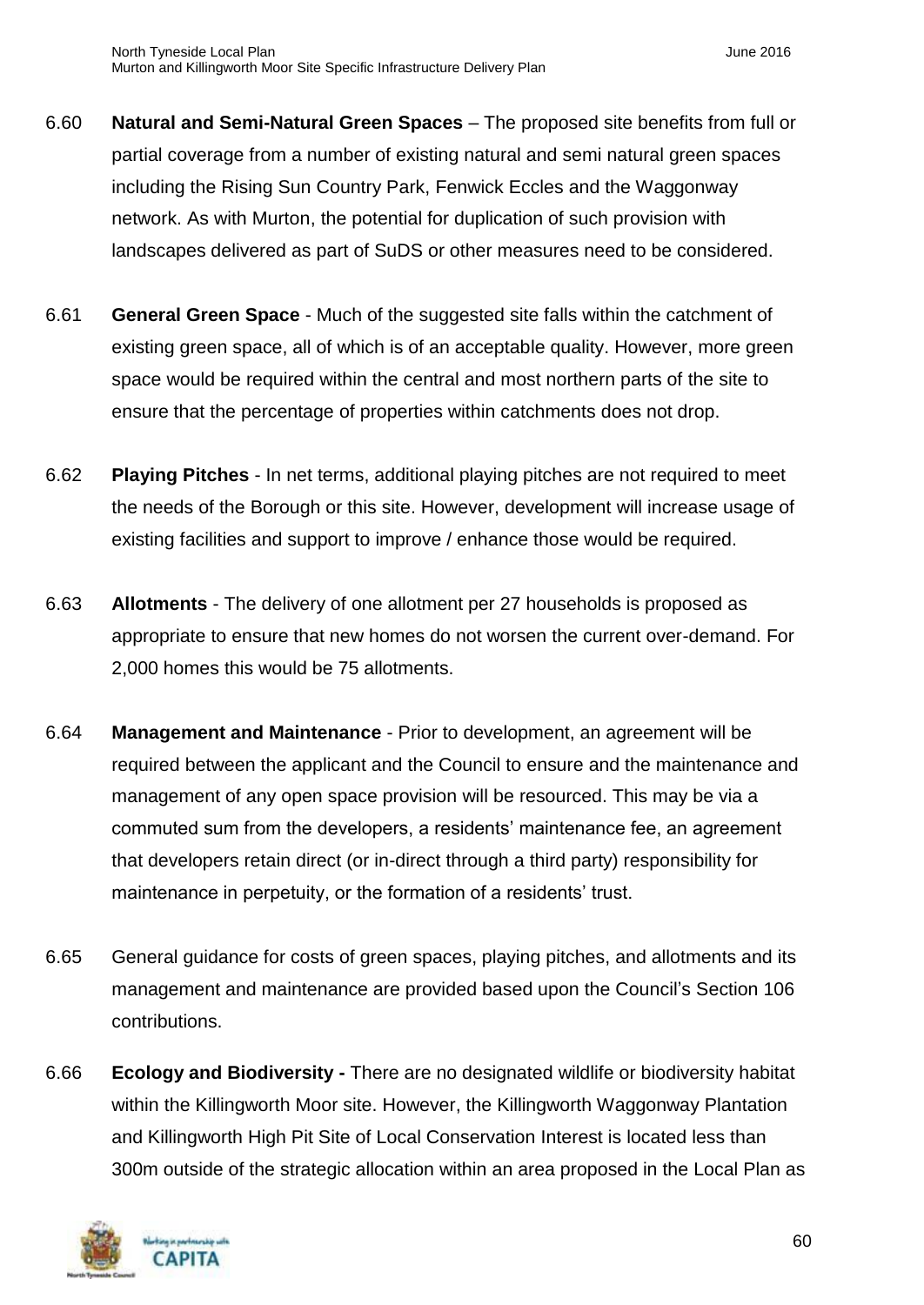a Local Green Space designation. Whilst it will be important for appropriate caution and mitigation measures to be implemented as required it is therefore unlikely that any direct impacts upon designated sites will result from the construction phase of the development.

- 6.67 If SuDS are proposed on site they should be used to create new areas of wildlife habitat, including areas of inundation grassland, damp grassland and shallow reed beds. Trees and hedgerows around the site boundary should be retained where possible. The provision of biodiversity enhancement to mitigate and avoid potential loss of biodiversity, is a key requirement placed upon any future development.
- 6.68 Existing habitats, wildlife corridors and green infrastructure should be incorporated within the masterplan. Landscaping within the site should include a diverse range of habitats, including open mosaic habitats, that will encouraged a greater diversity of species to inhabit the site than is currently present.

#### **Delivering Green Infrastructure**

6.69 The phasing and timing of delivery of Green Infrastructure and provision of potential mitigations for biodiversity species and habitats will generally be required to align with the build out of the development parcels themselves. It is therefore assumed within the delivery framework that phasing for delivery of such infrastructure needs will arise throughout the site. Meanwhile, where contributions will be towards enhancement or maintenance of infrastructure elsewhere a phased approach that ensure contributions are proportionate to development undertaken and their impacts is considered the most appropriate.

|                                |             |                         | - - - -  |                            |                               |
|--------------------------------|-------------|-------------------------|----------|----------------------------|-------------------------------|
| <b>Delivery Phase</b>          | Phase 1     | Phase 2                 | Phase 3  | <b>Essential</b> / Funding |                               |
| <b>Housing Delivery</b>        | 850         | 1650                    | 500      | Desirable                  | Source -                      |
| <b>Anticipated Years</b>       | 2018 - 2022 | 2023 - 2027 2028 - 2032 |          |                            | Probable<br>Delivery          |
| Sport & Recreation             | £718,440    | £549,396                | £422,612 | Desirable                  | Developers<br>$-$ s106        |
| Public Realm                   | £215,055    | £164,454                | £126,503 | Desirable                  | Developers<br>$-$ s106        |
| Play, Parks and Green<br>Space | £561,495    | £429,379                | £330,291 | Desirable                  | s <sub>106</sub><br>agreement |

*Table 27: Killingworth Moor Green Infrastructure and play facilities*

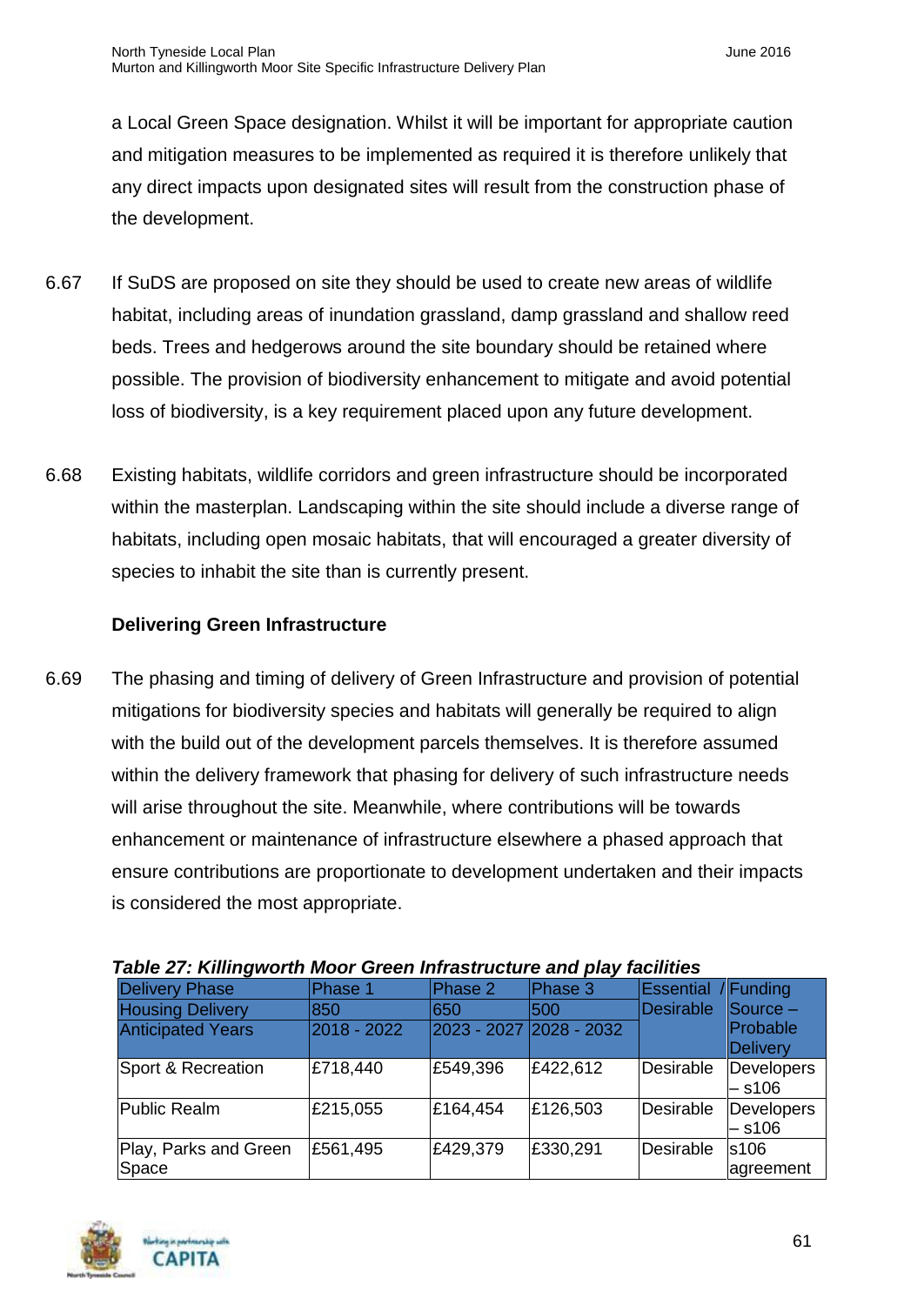# <span id="page-63-0"></span>**Energy and Utilities**

- 6.70 Following consultation with existing service providers, the 'Utilities Assessment<sup>35</sup> highlights the outcome of an initial assessment of the Impact of the development and network Capacity.
- 6.71 Following the information received from the utility providers there are no reasons to suggest there would be any significant restrictions to the development proposed at Killingworth Moor based on existing or future utility infrastructure. This position will need to be kept under review as further detailed proposals are developed.
- 6.72 Overall there is limited detail from the utility providers at this early stage in the development process. It would be anticipated that a Stage 2 commission would provide a more in depth analysis of future infrastructure requirements and budget estimates. However, at this stage the following estimates and assumptions about requirements can be made:
- 6.73 **Water**  Sustainable surface water drainage should be encouraged. As already discussed a Northumbria Water Ltd project at Marden Quarry and Killingworth Lake could have a bearing on the surface water drainage proposals for both sites and future assessments should consider the dynamics between them.
- 6.74 **Electric**  Northern Power Grid were able to provide an estimate of costs for future infrastructure works. Given the early stage of proposals this is based on a series of assumptions, which must be treated with caution. Significantly, there was no identification of issues with local capacity in the electricity network were identified and development would not require local network reinforcement. As further details regarding development options become available Northern Power Grid will be able to provide a more detailed assessment.

<sup>&</sup>lt;sup>35</sup> Part 1 Utilities Impact and Capacity Assessment, October 2015, Capita North Tyneside.



<sup>1.1</sup>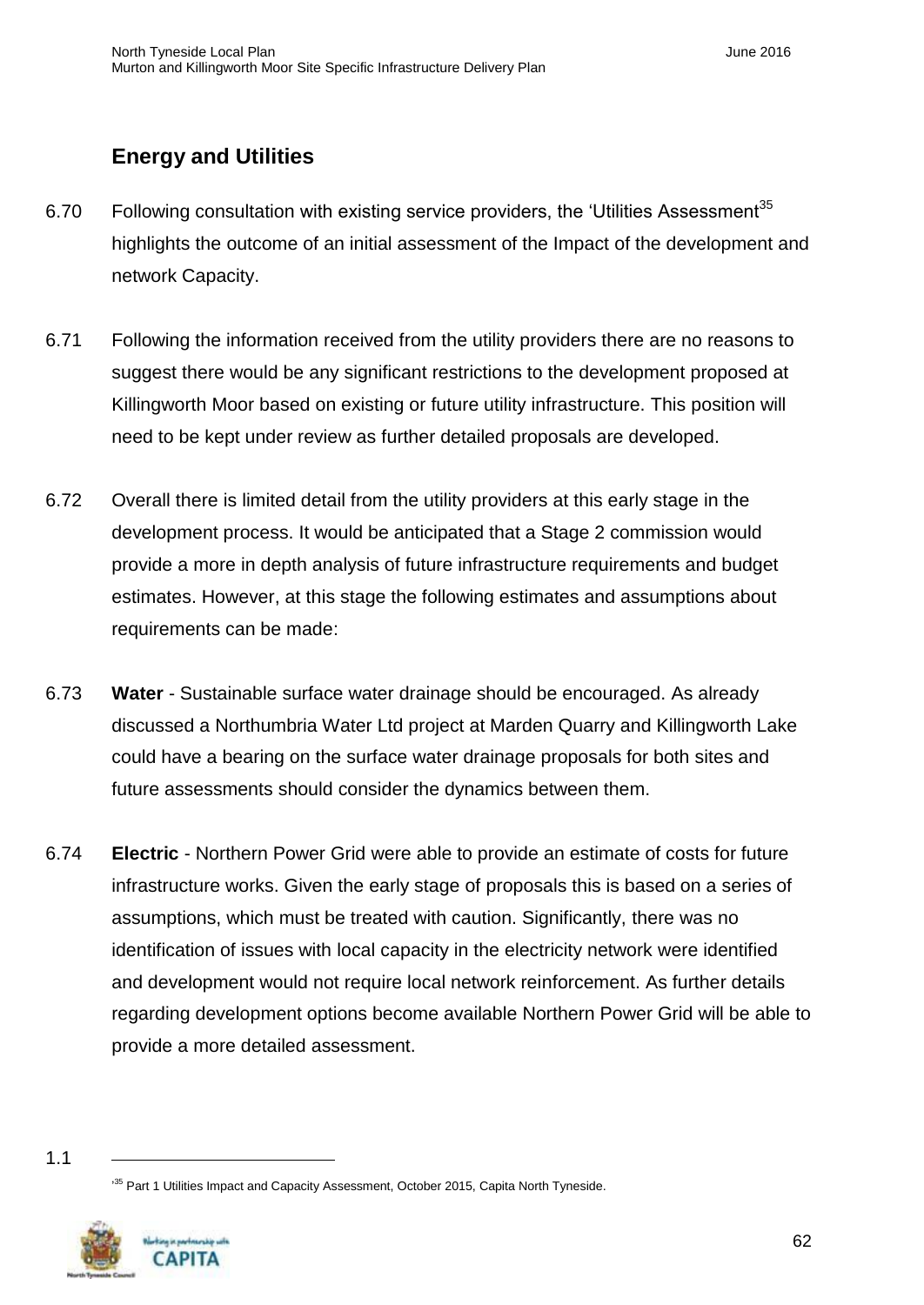- 6.75 **Gas –** The National Grid, responsible for gas network and distribution in this area did not identify any capacity constraints to servicing the sites. However, at this stage they were unable to provide a budget estimate for servicing properties.
- 6.76 **Renewable / Low Carbon Energy Solutions** The Local Plan does not set requirements upon construction beyond agreed building regulations for the energy performance of homes and energy generation. However, an option exists to encourage renewable energy generation and North Tyneside Council are exploring the options for, and the feasibility of a district heating network linking with the strategic allocations of Killingworth Moor and Murton Gap.
- 6.77 As further feasibility work is developed the potential costs of pursuing such an option will be refined and incorporated into the Site Specific IDP as a desirable infrastructure cost. It is additionally anticipated that such proposals if brought forward would be based upon a financially viable proposition whilst the equivalent costs for electric and gas networks would require review if such an infrastructure option be pursued.

#### **Delivering utilities and energy infrastructure**

6.78 At this stage assessment of utilities requirements has established general needs for new infrastructure that may be provided. However, these costs have not been identified as significantly beyond typical development costs. Additionally, no specific Local Plan policy requirement is placed upon the development to enhance the sustainability of the scheme. Therefore, no additional costs or infrastructure are identified within this Site Specific IDP, whilst for the purposes of the Viability Assessment an standard assumption would be applied to allow for the cost of such infrastructure provision.

#### <span id="page-64-0"></span>**Waste Management**

6.79 It is anticipated that no new municipal waste management facility will be required in North Tyneside before 2022. This Site Specific IDP shall be regularly updated to include any further anticipated requirements for waste infrastructure.

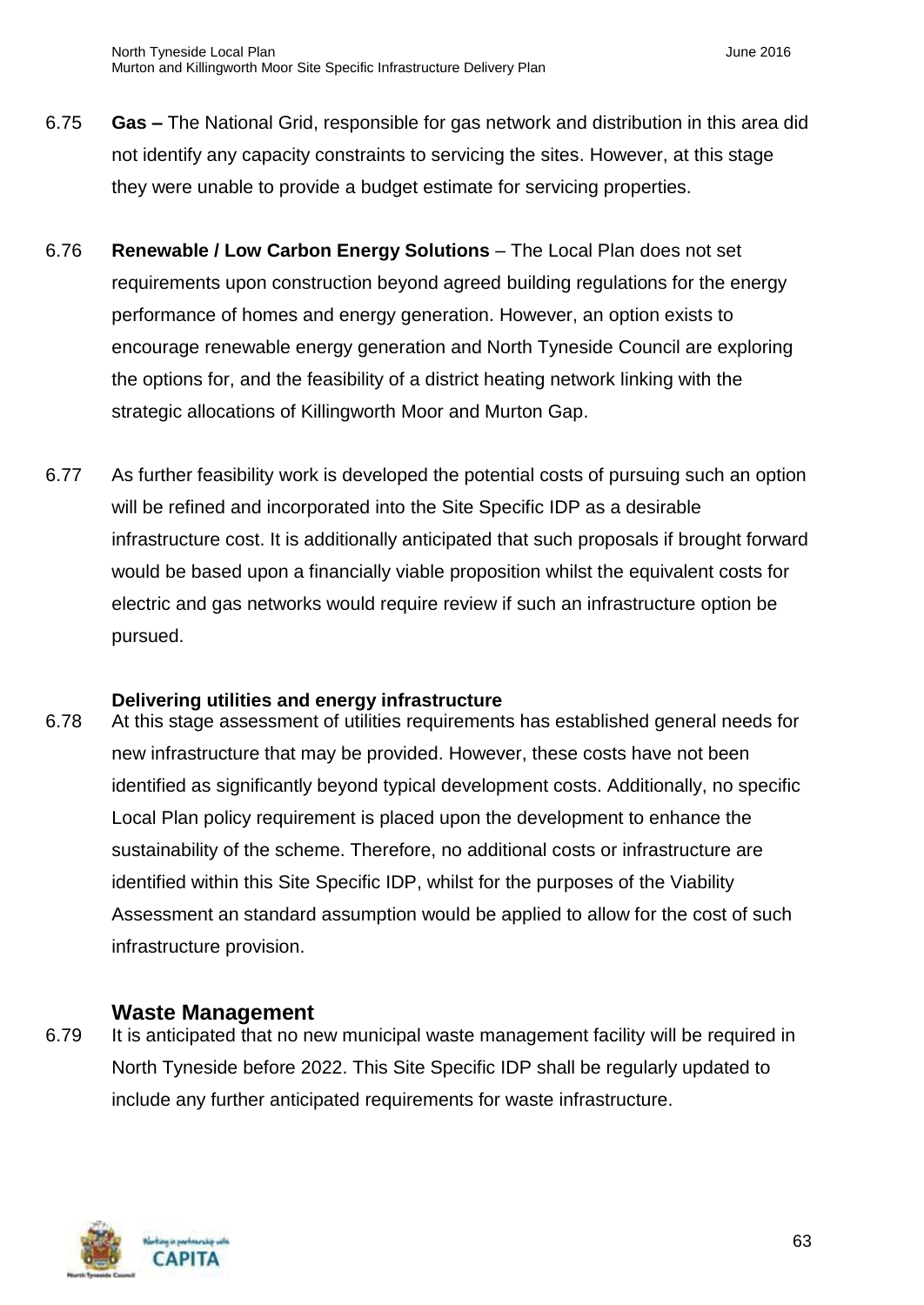- 6.80 The Urban Mines 'Tyne and Wear Commercial and Industrial Waste Survey<sup>36</sup> confirms that there is sufficient capacity to manage and treat residual waste until 2030 under current arrangements.
- 6.81 As with the potential Renewable / Low Carbon Energy Solutions the feasibility for innovative waste management and collection techniques are to be encouraged at Killingworth Moor and are being explored by North Tyneside Council. Any additional cost to implement such a solution will be included as a desirable cost as the options for this approach are developed. It is additionally anticipated that such proposals if brought forward would be based upon a financially viable proposition.

## <span id="page-65-0"></span>**Summary of Infrastructure Delivery Requirements**

6.82 Table 28 sets out a consolidated schedule of key infrastructure requirements for the Killingworth Moor Site.

| rapic zu. runngwurun moor ricy minasu actarc ricquirchichts |            | 650                   | 500 |                                     |                           |                                              |
|-------------------------------------------------------------|------------|-----------------------|-----|-------------------------------------|---------------------------|----------------------------------------------|
| <b>Housing Delivery 850</b>                                 |            |                       |     | <b>All Phases</b>                   | <b>Essential Funding</b>  |                                              |
| <b>Anticipated Years 2018 -</b>                             | 2022       |                       |     | 2023 - 2027 2028 - 2032 2018 - 2032 | <b>Desirable Probable</b> | Source -<br><b>Delivery</b>                  |
| Killingworth Link<br>Road                                   |            | £4,752,000 £1,584,000 |     | £6,336,000                          | Essential                 | Developer-<br>s278                           |
| A19 Underpass<br>Tunnel                                     | £2,000,000 |                       |     | £2,000,000                          | Essential                 | Developer-<br>s278                           |
| Killingworth Way<br>Roundabout                              | £1,500,000 |                       |     | £1,500,000                          | Essential                 | Developer-<br>s278                           |
| Killingworth Lane<br>Junction                               |            | £400,000              |     | £400,000                            | Essential                 | Developer-<br>s278                           |
| <b>Forest Gate</b><br>Junction                              |            | £250,000              |     | £250,000                            | Essential                 | Developer-<br>s278                           |
| A19 Killingworth<br>Interchange                             |            | £3,500,000            |     | £3,500,000                          | Essential                 | Developer /<br>Public<br>funding $-$<br>s278 |
| Wheatsheaf<br>Roundabout                                    |            | £400,000              |     | £400,000                            | <b>Essential</b>          | Developer-<br>s278 / s106                    |

#### *Table 28: Killingworth Moor Key Infrastructure Requirements*

<sup>&</sup>lt;sup>36</sup> [http://www.northtyneside.gov.uk/browse-display.shtml?p\\_ID=529692&p\\_subjectCategory=809](http://www.northtyneside.gov.uk/browse-display.shtml?p_ID=529692&p_subjectCategory=809)



<sup>1.1</sup>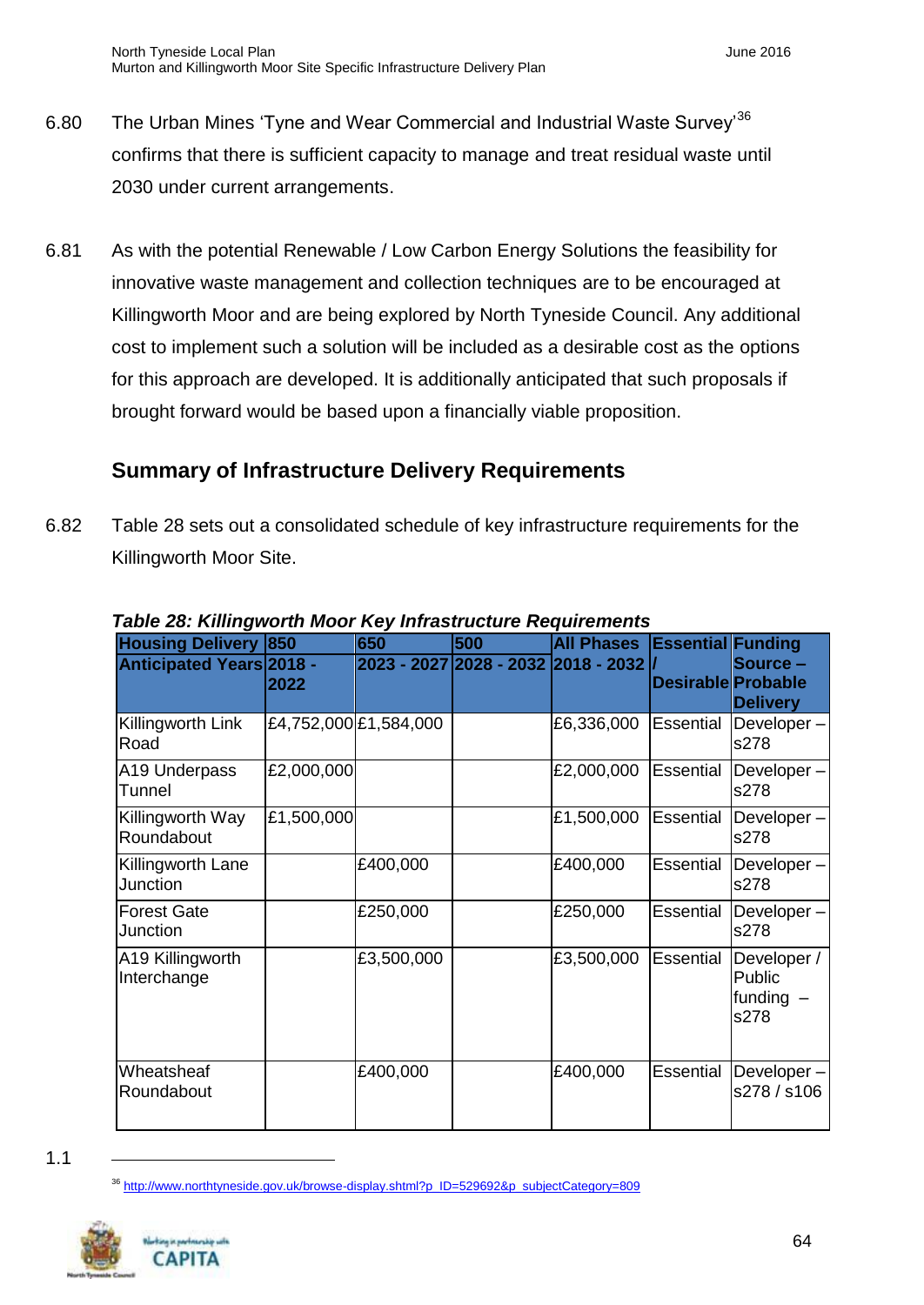| <b>Housing Delivery</b>                                                                                                                 | 850                 | 650                   | 500                                 | <b>All Phases</b> | <b>Essential Funding</b>  |                                          |
|-----------------------------------------------------------------------------------------------------------------------------------------|---------------------|-----------------------|-------------------------------------|-------------------|---------------------------|------------------------------------------|
| <b>Anticipated Years 2018 -</b>                                                                                                         | 2022                |                       | 2023 - 2027 2028 - 2032 2018 - 2032 |                   | <b>Desirable Probable</b> | Source -<br><b>Delivery</b>              |
| Great Lime Rd /<br>Killingworth Village                                                                                                 |                     | £350,000              |                                     | £350,000          | <b>Essential</b>          | $\overline{D}$ eveloper –<br>s278 / s106 |
| <b>New Bus Service</b>                                                                                                                  | £600,000            | £1,000,000            | £1,000,000                          | £2,600,000        | <b>Essential</b>          | Developer-<br>s106                       |
| <b>Metro Station</b>                                                                                                                    |                     | £2,125,000 £2,875,000 |                                     | £5,000,000        | Essential                 | Developer-<br>s106                       |
| CIL infrastructure<br>contribution                                                                                                      | £267,750            | £204,750              | £157,500                            | £630,000          | n/a                       | <b>CIL</b><br>(Pending<br>introduction)  |
| On site pedestrian<br>and cycle<br>connections                                                                                          | £1,196,618 £915,061 |                       | £703,893                            | £2,815,572        | Essential                 | Developer-<br>on site<br>condition       |
| Off site pedestrian E314,711<br>and cycle<br>connections                                                                                |                     | £240,661              | £185,124                            | £740,496          | Essential                 | $\overline{D}$ eveloper –<br>s278 / s106 |
| Off site pedestrian<br>and cycle<br>connections                                                                                         | £126,847            | £97,001               | £74,616                             | £298,464          | Desirable                 | Developer-<br>s278 / s106                |
| Community<br>Facilities (e.g.<br>Library, community<br>room on site or off-<br>site contribution to<br>enhancement and<br>maintenance.) | £153,000            | £117,000              | £90,000                             | £360,000          | Desirable                 | Developer-<br>s106                       |
| Healthcare                                                                                                                              | £408,003            | £312,002              | £240,002                            | £960,007          | <b>Essential</b>          | Developer-<br>s106                       |
| <b>Primary School</b>                                                                                                                   |                     | £2,200,000 £2,200,000 |                                     | £4,400,000        | Essential                 | Developer-<br>s106                       |

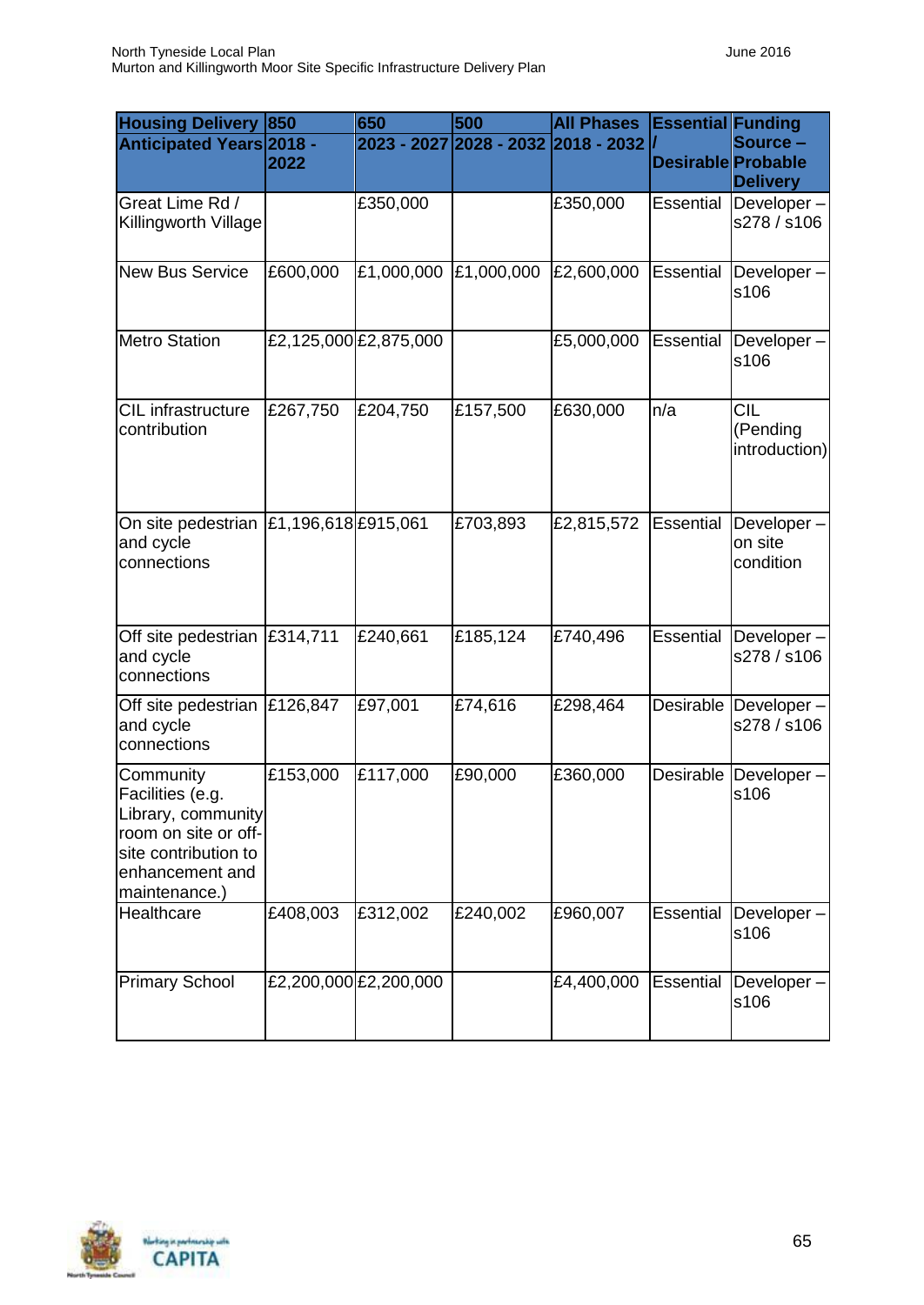| <b>Housing Delivery</b>                                  | 850      | 650      | 500        | <b>All Phases</b>                   | <b>Essential Funding</b>  |                                                                  |
|----------------------------------------------------------|----------|----------|------------|-------------------------------------|---------------------------|------------------------------------------------------------------|
| <b>Anticipated Years 2018 -</b>                          | 2022     |          |            | 2023 - 2027 2028 - 2032 2018 - 2032 | <b>Desirable Probable</b> | Source -<br><b>Delivery</b>                                      |
| Secondary School E2,572,144 £1,966,934<br>- contribution |          |          | £1,513,026 | £6,052,104                          | Essential                 | Developers<br>– s106<br>(strategic<br>site), CIL<br>contribution |
| Drainage<br>Infrastructure                               | £850,000 | £650,000 | £500,000   | £2,000,000                          | <b>Essential</b>          | Developers<br>– s106                                             |
| Sport & Recreation £718,440                              |          | £549,396 | £422,612   | £1,690,448                          | Desirable                 | Developers<br>– s106                                             |
| <b>Public Realm</b>                                      | £215,055 | £164,454 | £126,503   | £506,012                            | Desirable                 | Developers<br>– s106                                             |
| Play, Parks and<br>Green Space                           | £561,495 | £429,379 | £330,291   | £1,321,165                          | Desirable                 | s106<br>agreement                                                |

n.b. All prices identified are subject to change as detailed costs, budgets and delivery mechanisms are assessed.